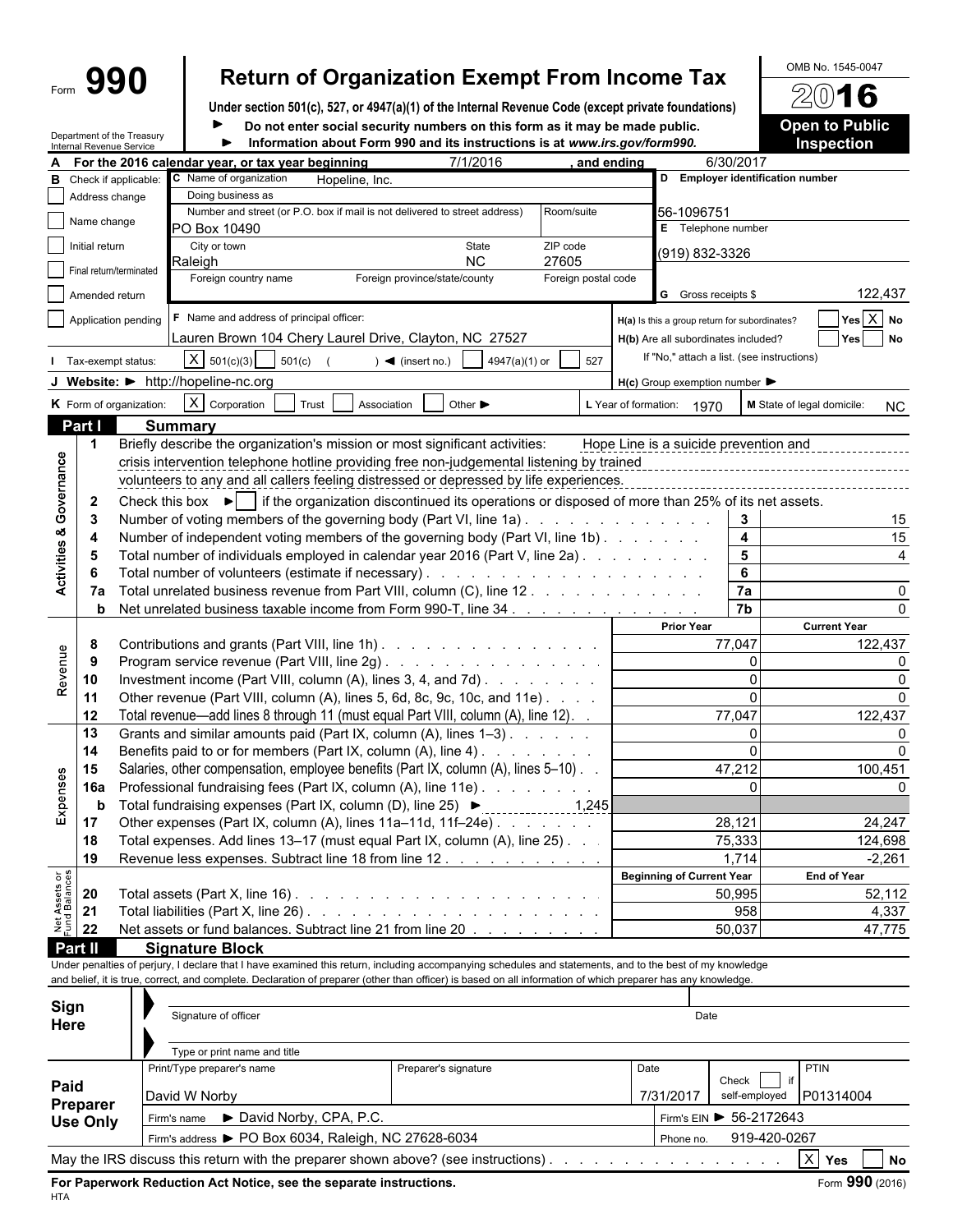|                         | Form 990 (2016) | Hopeline, Inc.                                                                                                                                                                                                                                               | 56-1096751                    | Page 2 |
|-------------------------|-----------------|--------------------------------------------------------------------------------------------------------------------------------------------------------------------------------------------------------------------------------------------------------------|-------------------------------|--------|
|                         | <b>Part III</b> | <b>Statement of Program Service Accomplishments</b>                                                                                                                                                                                                          |                               |        |
|                         |                 | Check if Schedule O contains a response or note to any line in this Part III                                                                                                                                                                                 |                               |        |
| -1                      |                 | Briefly describe the organization's mission:                                                                                                                                                                                                                 |                               |        |
|                         |                 | To prevent suicides                                                                                                                                                                                                                                          |                               |        |
|                         |                 |                                                                                                                                                                                                                                                              |                               |        |
|                         |                 |                                                                                                                                                                                                                                                              |                               |        |
| $\overline{\mathbf{2}}$ |                 | Did the organization undertake any significant program services during the year which were not listed on                                                                                                                                                     |                               |        |
|                         |                 |                                                                                                                                                                                                                                                              | Yes $X$ No<br>$\vert \ \vert$ |        |
|                         |                 | If "Yes," describe these new services on Schedule O.                                                                                                                                                                                                         |                               |        |
| 3                       |                 | Did the organization cease conducting, or make significant changes in how it conducts, any program                                                                                                                                                           |                               |        |
|                         |                 |                                                                                                                                                                                                                                                              | Yes $X$ No<br>$\mathbf{I}$    |        |
|                         |                 | If "Yes," describe these changes on Schedule O.                                                                                                                                                                                                              |                               |        |
| 4                       |                 | Describe the organization's program service accomplishments for each of its three largest program services, as measured by<br>expenses. Section 501(c)(3) and 501(c)(4) organizations are required to report the amount of grants and allocations to others, |                               |        |
|                         |                 | the total expenses, and revenue, if any, for each program service reported.                                                                                                                                                                                  |                               |        |
|                         |                 |                                                                                                                                                                                                                                                              |                               |        |
|                         |                 | 4a (Code: __________________) (Expenses \$ _______110,981 including grants of \$ _____________________ ) (Revenue \$ _________________ 122,437 )                                                                                                             |                               |        |
|                         |                 | Hopeline is a suicide prevention and crisis intervention telephone hotline providing free,                                                                                                                                                                   |                               |        |
|                         |                 | non-judgemental listening by trained volunteers to any and all callers feeling distressed or<br>non-judgemental listening by trained volunteers to any and all callers feeling distressed or                                                                 |                               |        |
|                         |                 | depressed by life experiences.                                                                                                                                                                                                                               |                               |        |
|                         |                 |                                                                                                                                                                                                                                                              |                               |        |
|                         |                 |                                                                                                                                                                                                                                                              |                               |        |
|                         |                 |                                                                                                                                                                                                                                                              |                               |        |
|                         |                 |                                                                                                                                                                                                                                                              |                               |        |
|                         |                 |                                                                                                                                                                                                                                                              |                               |        |
|                         |                 |                                                                                                                                                                                                                                                              |                               |        |
|                         |                 |                                                                                                                                                                                                                                                              |                               |        |
|                         |                 |                                                                                                                                                                                                                                                              |                               |        |
| 4b                      | (Code:          |                                                                                                                                                                                                                                                              |                               |        |
|                         |                 |                                                                                                                                                                                                                                                              |                               |        |
|                         |                 |                                                                                                                                                                                                                                                              |                               |        |
|                         |                 |                                                                                                                                                                                                                                                              |                               |        |
|                         |                 |                                                                                                                                                                                                                                                              |                               |        |
|                         |                 |                                                                                                                                                                                                                                                              |                               |        |
|                         |                 |                                                                                                                                                                                                                                                              |                               |        |
|                         |                 |                                                                                                                                                                                                                                                              |                               |        |
|                         |                 |                                                                                                                                                                                                                                                              |                               |        |
|                         |                 |                                                                                                                                                                                                                                                              |                               |        |
|                         |                 |                                                                                                                                                                                                                                                              |                               |        |
|                         |                 |                                                                                                                                                                                                                                                              |                               |        |
| 4c                      | (Code:          | ________________ including grants of \$ __________________ ) (Revenue \$<br>) (Expenses \$                                                                                                                                                                   |                               |        |
|                         |                 |                                                                                                                                                                                                                                                              |                               |        |
|                         |                 |                                                                                                                                                                                                                                                              |                               |        |
|                         |                 |                                                                                                                                                                                                                                                              |                               |        |
|                         |                 |                                                                                                                                                                                                                                                              |                               |        |
|                         |                 |                                                                                                                                                                                                                                                              |                               |        |
|                         |                 |                                                                                                                                                                                                                                                              |                               |        |
|                         |                 |                                                                                                                                                                                                                                                              |                               |        |
|                         |                 |                                                                                                                                                                                                                                                              |                               |        |
|                         |                 |                                                                                                                                                                                                                                                              |                               |        |
|                         |                 |                                                                                                                                                                                                                                                              |                               |        |
|                         |                 |                                                                                                                                                                                                                                                              |                               |        |
|                         |                 | 4d Other program services. (Describe in Schedule O.)                                                                                                                                                                                                         |                               |        |
|                         | (Expenses \$    | 0) (Revenue \$<br>0 including grants of \$                                                                                                                                                                                                                   |                               |        |
| 4e                      |                 | Total program service expenses<br>110,981                                                                                                                                                                                                                    |                               |        |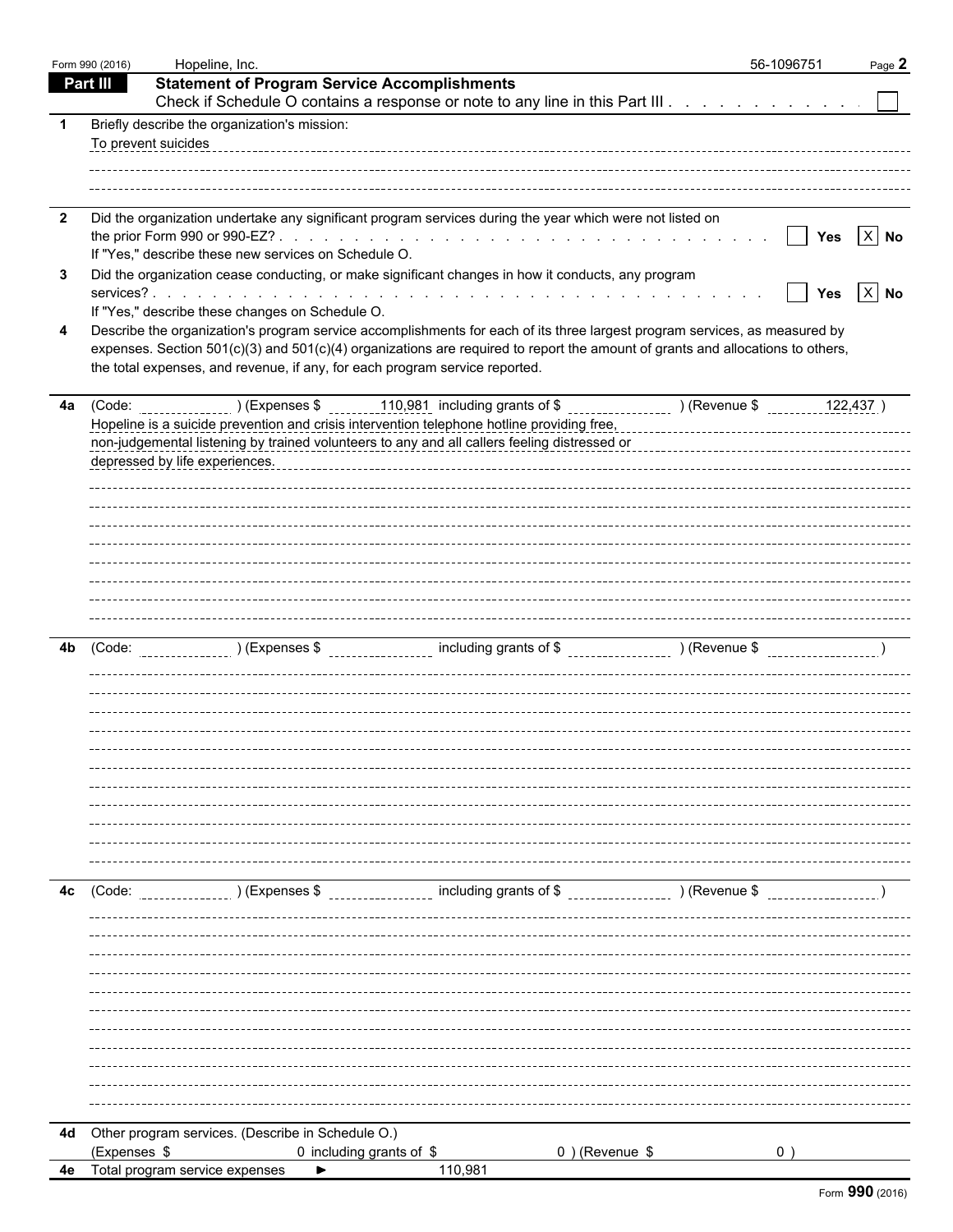|         | Form 990 (2016)<br>Hopeline, Inc.                                                                                                                                                                                                                  | 56-1096751            |                           | Page 3       |
|---------|----------------------------------------------------------------------------------------------------------------------------------------------------------------------------------------------------------------------------------------------------|-----------------------|---------------------------|--------------|
| Part IV | <b>Checklist of Required Schedules</b>                                                                                                                                                                                                             |                       |                           |              |
|         |                                                                                                                                                                                                                                                    |                       | Yes                       | No           |
|         | Is the organization described in section $501(c)(3)$ or $4947(a)(1)$ (other than a private foundation)? If "Yes,"                                                                                                                                  |                       | $\boldsymbol{\mathsf{X}}$ |              |
| 2       | Is the organization required to complete Schedule B, Schedule of Contributors (see instructions)?                                                                                                                                                  | $\overline{2}$        |                           | $\times$     |
| 3       | Did the organization engage in direct or indirect political campaign activities on behalf of or in opposition to                                                                                                                                   | $\mathbf{3}$          |                           | $\mathsf{X}$ |
| 4       | Section 501(c)(3) organizations. Did the organization engage in lobbying activities, or have a section 501(h)                                                                                                                                      | $\overline{4}$        |                           | $\times$     |
| 5       | Is the organization a section $501(c)(4)$ , $501(c)(5)$ , or $501(c)(6)$ organization that receives membership dues,<br>assessments, or similar amounts as defined in Revenue Procedure 98-19? If "Yes," complete Schedule C,                      |                       |                           |              |
|         |                                                                                                                                                                                                                                                    | 5                     |                           | $\times$     |
|         | Did the organization maintain any donor advised funds or any similar funds or accounts for which donors<br>have the right to provide advice on the distribution or investment of amounts in such funds or accounts? If                             | -6                    |                           | $\mathsf{X}$ |
| 7       | Did the organization receive or hold a conservation easement, including easements to preserve open space,<br>the environment, historic land areas, or historic structures? If "Yes," complete Schedule D, Part II.                                 | $\overline{7}$        |                           | $\mathsf{X}$ |
| 8       | Did the organization maintain collections of works of art, historical treasures, or other similar assets? If "Yes,"                                                                                                                                |                       |                           |              |
| 9       | Did the organization report an amount in Part X, line 21, for escrow or custodial account liability, serve as a                                                                                                                                    | 8                     |                           | $\times$     |
|         | custodian for amounts not listed in Part X; or provide credit counseling, debt management, credit repair, or debt                                                                                                                                  | 9                     |                           | $\mathsf{X}$ |
| 10      | Did the organization, directly or through a related organization, hold assets in temporarily restricted<br>endowments, permanent endowments, or quasi-endowments? If "Yes," complete Schedule D, Part V.                                           | 10<br>and the company |                           |              |
|         | 11 If the organization's answer to any of the following questions is "Yes," then complete Schedule D, Parts VI,<br>VII, VIII, IX, or X as applicable.                                                                                              |                       |                           |              |
|         | a Did the organization report an amount for land, buildings, and equipment in Part X, line 10? If "Yes," complete                                                                                                                                  | l 11a                 |                           | X            |
|         | <b>b</b> Did the organization report an amount for investments—other securities in Part X, line 12 that is 5% or more<br>of its total assets reported in Part X, line 16? If "Yes," complete Schedule D, Part VII.                                 | 11b                   |                           | $\mathsf{X}$ |
|         | c Did the organization report an amount for investments—program related in Part X, line 13 that is 5% or more<br>of its total assets reported in Part X, line 16? If "Yes," complete Schedule D, Part VIII.                                        | 11c                   |                           | $\times$     |
|         | d Did the organization report an amount for other assets in Part X, line 15 that is 5% or more of its total assets                                                                                                                                 | 11d                   |                           | X            |
|         | e Did the organization report an amount for other liabilities in Part X, line 25? If "Yes," complete Schedule D, Part X.                                                                                                                           | 11e                   |                           | $\mathsf{X}$ |
|         | f Did the organization's separate or consolidated financial statements for the tax year include a footnote that addresses                                                                                                                          |                       |                           |              |
|         | the organization's liability for uncertain tax positions under FIN 48 (ASC 740)? If "Yes," complete Schedule D, Part X.<br>12a Did the organization obtain separate, independent audited financial statements for the tax year? If "Yes," complete | 11f                   |                           | X            |
|         |                                                                                                                                                                                                                                                    | 12a                   |                           | X            |
|         | <b>b</b> Was the organization included in consolidated, independent audited financial statements for the tax year? If "Yes,"<br>and if the organization answered "No" to line 12a, then completing Schedule D, Parts XI and XII is optional        | 12 <sub>b</sub>       |                           | X            |
|         | 13 Is the organization a school described in section 170(b)(1)(A)(ii)? If "Yes," complete Schedule E.                                                                                                                                              | 13                    |                           | $\mathsf{X}$ |
|         | 14a Did the organization maintain an office, employees, or agents outside of the United States?<br><b>b</b> Did the organization have aggregate revenues or expenses of more than \$10,000 from grantmaking,                                       | 14a                   |                           | $\mathsf{X}$ |
|         | fundraising, business, investment, and program service activities outside the United States, or aggregate<br>foreign investments valued at \$100,000 or more? If "Yes," complete Schedule F, Parts I and IV.                                       | 14b                   |                           | X            |
| 15      | Did the organization report on Part IX, column (A), line 3, more than \$5,000 of grants or other assistance to or                                                                                                                                  | 15                    |                           | X            |
| 16      | Did the organization report on Part IX, column (A), line 3, more than \$5,000 of aggregate grants or other<br>assistance to or for foreign individuals? If "Yes," complete Schedule F, Parts III and IV.                                           | 16                    |                           | $\times$     |
| 17      | Did the organization report a total of more than \$15,000 of expenses for professional fundraising services<br>on Part IX, column (A), lines 6 and 11e? If "Yes," complete Schedule G, Part I (see instructions).                                  | $\overline{1}$ 17     |                           | $\times$     |
| 18      | Did the organization report more than \$15,000 total of fundraising event gross income and contributions on                                                                                                                                        | 18                    |                           | $\times$     |
| 19      | Did the organization report more than \$15,000 of gross income from gaming activities on Part VIII, line 9a?                                                                                                                                       | 19                    |                           | $\times$     |

Form **990** (2016)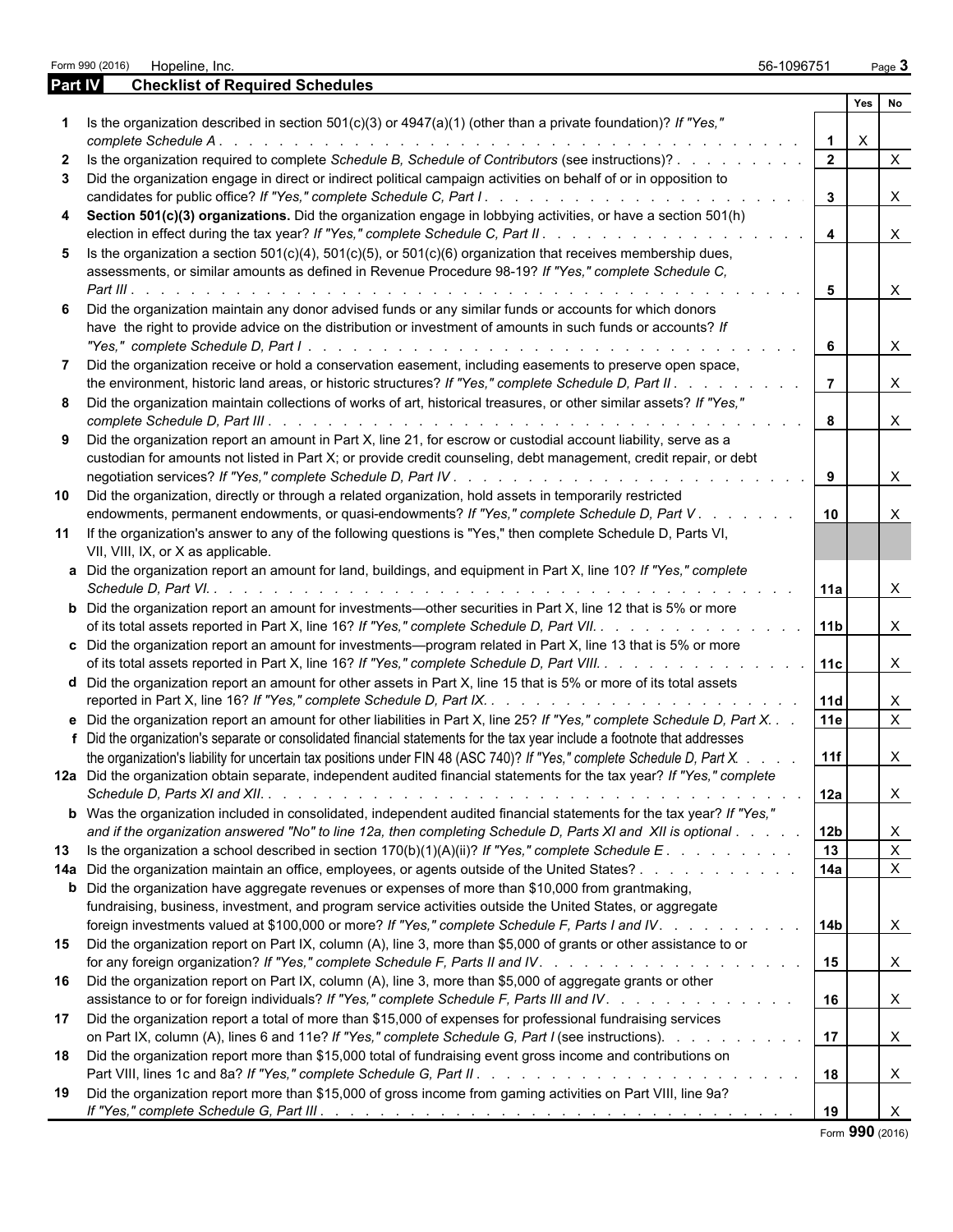|                | Form 990 (2016)<br>Hopeline, Inc.                                                                                                                                                                                                    | 56-1096751      |            | Page 4                    |  |
|----------------|--------------------------------------------------------------------------------------------------------------------------------------------------------------------------------------------------------------------------------------|-----------------|------------|---------------------------|--|
| <b>Part IV</b> | <b>Checklist of Required Schedules (continued)</b>                                                                                                                                                                                   |                 |            |                           |  |
|                |                                                                                                                                                                                                                                      |                 | <b>Yes</b> | No                        |  |
|                | 20a Did the organization operate one or more hospital facilities? If "Yes," complete Schedule H.                                                                                                                                     | 20a<br>20b      |            |                           |  |
| 21             | <b>b</b> If "Yes" to line 20a, did the organization attach a copy of its audited financial statements to this return?<br>Did the organization report more than \$5,000 of grants or other assistance to any domestic organization or |                 |            |                           |  |
|                | domestic government on Part IX, column (A), line 1? If "Yes," complete Schedule I, Parts I and II. .                                                                                                                                 | 21              |            | X                         |  |
| 22             | Did the organization report more than \$5,000 of grants or other assistance to or for domestic individuals on                                                                                                                        | 22              |            | X                         |  |
| 23             | Did the organization answer "Yes" to Part VII, Section A, line 3, 4, or 5 about compensation of the                                                                                                                                  |                 |            |                           |  |
|                | organization's current and former officers, directors, trustees, key employees, and highest compensated                                                                                                                              |                 |            |                           |  |
|                |                                                                                                                                                                                                                                      | 23              |            | X                         |  |
|                | 24a Did the organization have a tax-exempt bond issue with an outstanding principal amount of more than                                                                                                                              |                 |            |                           |  |
|                | \$100,000 as of the last day of the year, that was issued after December 31, 2002? If "Yes," answer lines                                                                                                                            | 24a             |            | X                         |  |
|                | <b>b</b> Did the organization invest any proceeds of tax-exempt bonds beyond a temporary period exception?                                                                                                                           | 24 <sub>b</sub> |            |                           |  |
|                | c Did the organization maintain an escrow account other than a refunding escrow at any time during the year                                                                                                                          | 24c             |            |                           |  |
|                | d Did the organization act as an "on behalf of" issuer for bonds outstanding at any time during the year?                                                                                                                            | <b>24d</b>      |            |                           |  |
|                | 25a Section 501(c)(3), 501(c)(4), and 501(c)(29) organizations. Did the organization engage in an excess benefit<br>transaction with a disqualified person during the year? If "Yes," complete Schedule L, Part I.                   | 25a             |            | X                         |  |
|                | <b>b</b> Is the organization aware that it engaged in an excess benefit transaction with a disqualified person in a                                                                                                                  |                 |            |                           |  |
|                | prior year, and that the transaction has not been reported on any of the organization's prior Forms 990 or                                                                                                                           |                 |            |                           |  |
|                |                                                                                                                                                                                                                                      | 25b             |            | X                         |  |
| -26            | Did the organization report any amount on Part X, line 5, 6, or 22 for receivables from or payables to any<br>current or former officers, directors, trustees, key employees, highest compensated employees, or                      |                 |            |                           |  |
|                |                                                                                                                                                                                                                                      | 26              |            | Χ                         |  |
| 27             | Did the organization provide a grant or other assistance to an officer, director, trustee, key employee,<br>substantial contributor or employee thereof, a grant selection committee member, or to a 35% controlled                  |                 |            |                           |  |
|                | entity or family member of any of these persons? If "Yes," complete Schedule L, Part III.                                                                                                                                            | 27              |            | X                         |  |
|                | 28 Was the organization a party to a business transaction with one of the following parties (see Schedule L,<br>Part IV instructions for applicable filing thresholds, conditions, and exceptions):                                  |                 |            |                           |  |
|                | a A current or former officer, director, trustee, or key employee? If "Yes," complete Schedule L, Part IV.                                                                                                                           | 28a             |            |                           |  |
|                | <b>b</b> A family member of a current or former officer, director, trustee, or key employee? If "Yes," complete<br>Schedule L. Part IV.                                                                                              | 28b             |            | X                         |  |
|                | c An entity of which a current or former officer, director, trustee, or key employee (or a family member thereof)                                                                                                                    |                 |            |                           |  |
|                | was an officer, director, trustee, or direct or indirect owner? If "Yes," complete Schedule L, Part IV                                                                                                                               | <b>28c</b>      |            | Χ                         |  |
| 29             | Did the organization receive more than \$25,000 in non-cash contributions? If "Yes," complete Schedule M.                                                                                                                            | 29              |            | X                         |  |
| 30             | Did the organization receive contributions of art, historical treasures, or other similar assets, or qualified                                                                                                                       | 30              |            | X                         |  |
| 31             | Did the organization liquidate, terminate, or dissolve and cease operations? If "Yes," complete Schedule N,                                                                                                                          |                 |            |                           |  |
|                |                                                                                                                                                                                                                                      | 31              |            | $\boldsymbol{\mathsf{X}}$ |  |
| 32             | Did the organization sell, exchange, dispose of, or transfer more than 25% of its net assets?                                                                                                                                        | 32              |            | $\mathsf{X}$              |  |
|                | 33 Did the organization own 100% of an entity disregarded as separate from the organization under Regulations                                                                                                                        |                 |            |                           |  |
|                |                                                                                                                                                                                                                                      | 33              |            | $\boldsymbol{\mathsf{X}}$ |  |
|                | 34 Was the organization related to any tax-exempt or taxable entity? If "Yes," complete Schedule R, Part II,                                                                                                                         | 34              |            | X                         |  |
|                | 35a Did the organization have a controlled entity within the meaning of section 512(b)(13)?                                                                                                                                          | 35a             |            | $\mathsf{X}$              |  |
|                | b If "Yes" to line 35a, did the organization receive any payment from or engage in any transaction with a controlled                                                                                                                 |                 |            |                           |  |
|                | entity within the meaning of section 512(b)(13)? If "Yes," complete Schedule R, Part V, line 2                                                                                                                                       | 35b             |            |                           |  |
|                | 36 Section 501(c)(3) organizations. Did the organization make any transfers to an exempt non-charitable related                                                                                                                      |                 |            |                           |  |
| 37             | Did the organization conduct more than 5% of its activities through an entity that is not a related organization                                                                                                                     | 36              |            | $\boldsymbol{\mathsf{X}}$ |  |
|                | and that is treated as a partnership for federal income tax purposes? If "Yes," complete Schedule R, Part                                                                                                                            |                 |            |                           |  |
|                |                                                                                                                                                                                                                                      | 37              |            | X                         |  |
| 38             | Did the organization complete Schedule O and provide explanations in Schedule O for Part VI, lines 11b and                                                                                                                           |                 |            |                           |  |
|                |                                                                                                                                                                                                                                      | 38              |            | X                         |  |
|                |                                                                                                                                                                                                                                      |                 |            | Form 990 (2016)           |  |

|  |  | Form 990 (2016) |
|--|--|-----------------|
|--|--|-----------------|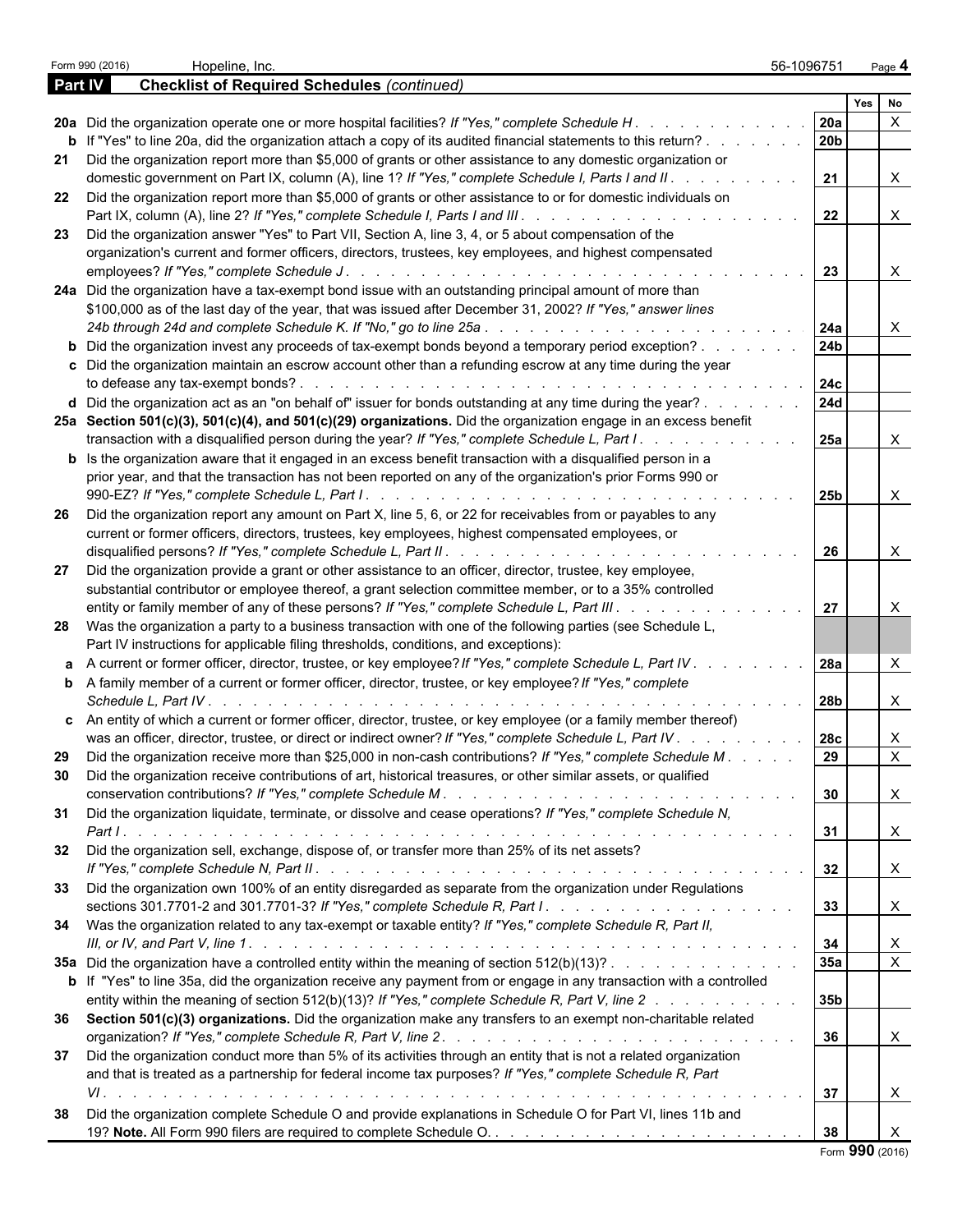|               | Hopeline, Inc.<br>Form 990 (2016)                                                                                                                                                                                                                                     | 56-1096751                 | Page 5                         |  |
|---------------|-----------------------------------------------------------------------------------------------------------------------------------------------------------------------------------------------------------------------------------------------------------------------|----------------------------|--------------------------------|--|
| <b>Part V</b> | <b>Statements Regarding Other IRS Filings and Tax Compliance</b>                                                                                                                                                                                                      |                            |                                |  |
|               | Check if Schedule O contains a response or note to any line in this Part V.                                                                                                                                                                                           |                            |                                |  |
|               |                                                                                                                                                                                                                                                                       |                            | Yes                            |  |
|               | 1a<br>1a Enter the number reported in Box 3 of Form 1096. Enter -0- if not applicable                                                                                                                                                                                 |                            |                                |  |
|               | 1 <sub>b</sub><br>Enter the number of Forms W-2G included in line 1a. Enter -0- if not applicable                                                                                                                                                                     |                            |                                |  |
|               | c Did the organization comply with backup withholding rules for reportable payments to vendors and reportable                                                                                                                                                         |                            |                                |  |
|               |                                                                                                                                                                                                                                                                       | $\times$<br>1c             |                                |  |
|               | 2a Enter the number of employees reported on Form W-3, Transmittal of Wage and Tax                                                                                                                                                                                    |                            |                                |  |
|               | 2a<br>Statements, filed for the calendar year ending with or within the year covered by this return                                                                                                                                                                   |                            |                                |  |
|               | <b>b</b> If at least one is reported on line 2a, did the organization file all required federal employment tax returns?                                                                                                                                               | 2 <sub>b</sub><br>$\times$ |                                |  |
|               | Note. If the sum of lines 1a and 2a is greater than 250, you may be required to e-file. (see instructions)                                                                                                                                                            |                            |                                |  |
| За            | Did the organization have unrelated business gross income of \$1,000 or more during the year?.                                                                                                                                                                        | За                         |                                |  |
|               | If "Yes," has it filed a Form 990-T for this year? If "No" to line 3b, provide an explanation in Schedule O.                                                                                                                                                          | 3 <sub>b</sub>             |                                |  |
| 4a            | At any time during the calendar year, did the organization have an interest in, or a signature or other authority                                                                                                                                                     |                            |                                |  |
|               | over, a financial account in a foreign country (such as a bank account, securities account, or other financial                                                                                                                                                        |                            |                                |  |
|               | $account$ $?$ .<br>and a company of the company of the company of the company of the company of the company of the company of the                                                                                                                                     | 4a                         |                                |  |
|               | If "Yes," enter the name of the foreign country: ▶                                                                                                                                                                                                                    |                            |                                |  |
|               | See instructions for filing requirements for FinCEN Form 114, Report of Foreign Bank and Financial Accounts                                                                                                                                                           |                            |                                |  |
|               |                                                                                                                                                                                                                                                                       |                            |                                |  |
|               | (FBAR).                                                                                                                                                                                                                                                               | 5а                         |                                |  |
| 5а            | Was the organization a party to a prohibited tax shelter transaction at any time during the tax year?.                                                                                                                                                                | <b>5b</b>                  | X<br>$\boldsymbol{\mathsf{X}}$ |  |
|               | Did any taxable party notify the organization that it was or is a party to a prohibited tax shelter transaction?                                                                                                                                                      | 5 <sub>c</sub>             |                                |  |
|               | If "Yes" to line 5a or 5b, did the organization file Form 8886-T?<br>6a Does the organization have annual gross receipts that are normally greater than \$100,000, and did the                                                                                        |                            |                                |  |
|               | organization solicit any contributions that were not tax deductible as charitable contributions?                                                                                                                                                                      | 6а                         | X                              |  |
|               | b If "Yes," did the organization include with every solicitation an express statement that such contributions or                                                                                                                                                      |                            |                                |  |
|               | gifts were not tax deductible?<br>de la caractería de la caractería de la caractería de la caractería de la caractería                                                                                                                                                | -6b                        |                                |  |
| 7             | Organizations that may receive deductible contributions under section 170(c).                                                                                                                                                                                         |                            |                                |  |
|               | a Did the organization receive a payment in excess of \$75 made partly as a contribution and partly for goods                                                                                                                                                         |                            |                                |  |
|               | and services provided to the payor?.<br>a constitution of the constitution of the constitution of the constitution of the constitution of the constitution of the constitution of the constitution of the constitution of the constitution of the constitution of the | 7а                         | X                              |  |
|               | If "Yes," did the organization notify the donor of the value of the goods or services provided?                                                                                                                                                                       | 7b                         |                                |  |
|               | c Did the organization sell, exchange, or otherwise dispose of tangible personal property for which it was                                                                                                                                                            |                            |                                |  |
|               |                                                                                                                                                                                                                                                                       | 7с                         | X                              |  |
|               | 7d<br>d If "Yes," indicate the number of Forms 8282 filed during the year                                                                                                                                                                                             |                            |                                |  |
|               | Did the organization receive any funds, directly or indirectly, to pay premiums on a personal benefit contract?.                                                                                                                                                      | 7e                         | X                              |  |
|               | Did the organization, during the year, pay premiums, directly or indirectly, on a personal benefit contract? .                                                                                                                                                        | 7f                         | X                              |  |
|               | If the organization received a contribution of qualified intellectual property, did the organization file Form 8899 as required?.                                                                                                                                     | 7g                         |                                |  |
|               | If the organization received a contribution of cars, boats, airplanes, or other vehicles, did the organization file a Form 1098-C?.                                                                                                                                   | 7h                         |                                |  |
| 8             | Sponsoring organizations maintaining donor advised funds. Did a donor advised fund maintained by the                                                                                                                                                                  |                            |                                |  |
|               | sponsoring organization have excess business holdings at any time during the year?                                                                                                                                                                                    | 8                          |                                |  |
| 9             | Sponsoring organizations maintaining donor advised funds.                                                                                                                                                                                                             |                            |                                |  |
|               | Did the sponsoring organization make any taxable distributions under section 4966?<br>and the state of the state of the state of the                                                                                                                                  | 9а                         |                                |  |
|               | Did the sponsoring organization make a distribution to a donor, donor advisor, or related person?                                                                                                                                                                     | 9 <sub>b</sub>             |                                |  |
| 10            | Section 501(c)(7) organizations. Enter:                                                                                                                                                                                                                               |                            |                                |  |
| а             | 10a<br>Initiation fees and capital contributions included on Part VIII, line 12.                                                                                                                                                                                      |                            |                                |  |
|               | 10 <sub>b</sub><br>Gross receipts, included on Form 990, Part VIII, line 12, for public use of club facilities                                                                                                                                                        |                            |                                |  |
|               | Section 501(c)(12) organizations. Enter:                                                                                                                                                                                                                              |                            |                                |  |
|               | 11a                                                                                                                                                                                                                                                                   |                            |                                |  |
|               | Gross income from other sources (Do not net amounts due or paid to other sources                                                                                                                                                                                      |                            |                                |  |
|               | 11b                                                                                                                                                                                                                                                                   |                            |                                |  |
|               | 12a Section 4947(a)(1) non-exempt charitable trusts. Is the organization filing Form 990 in lieu of Form 1041?.                                                                                                                                                       | 12a                        |                                |  |
| $\mathbf b$   | 12 <sub>b</sub><br>If "Yes," enter the amount of tax-exempt interest received or accrued during the year                                                                                                                                                              |                            |                                |  |
| 13            | Section 501(c)(29) qualified nonprofit health insurance issuers.                                                                                                                                                                                                      |                            |                                |  |
|               | a Is the organization licensed to issue qualified health plans in more than one state?.                                                                                                                                                                               | 13a                        | $\times$                       |  |
|               | Note. See the instructions for additional information the organization must report on Schedule O.                                                                                                                                                                     |                            |                                |  |
|               | <b>b</b> Enter the amount of reserves the organization is required to maintain by the states in which                                                                                                                                                                 |                            |                                |  |
|               | 13b                                                                                                                                                                                                                                                                   |                            |                                |  |
|               | 13 <sub>c</sub>                                                                                                                                                                                                                                                       |                            |                                |  |
| 14a           | Did the organization receive any payments for indoor tanning services during the tax year?.                                                                                                                                                                           | 14a                        | $\boldsymbol{\mathsf{X}}$      |  |
|               | <b>b</b> If "Yes," has it filed a Form 720 to report these payments? If "No," provide an explanation in Schedule O.                                                                                                                                                   | 14b                        |                                |  |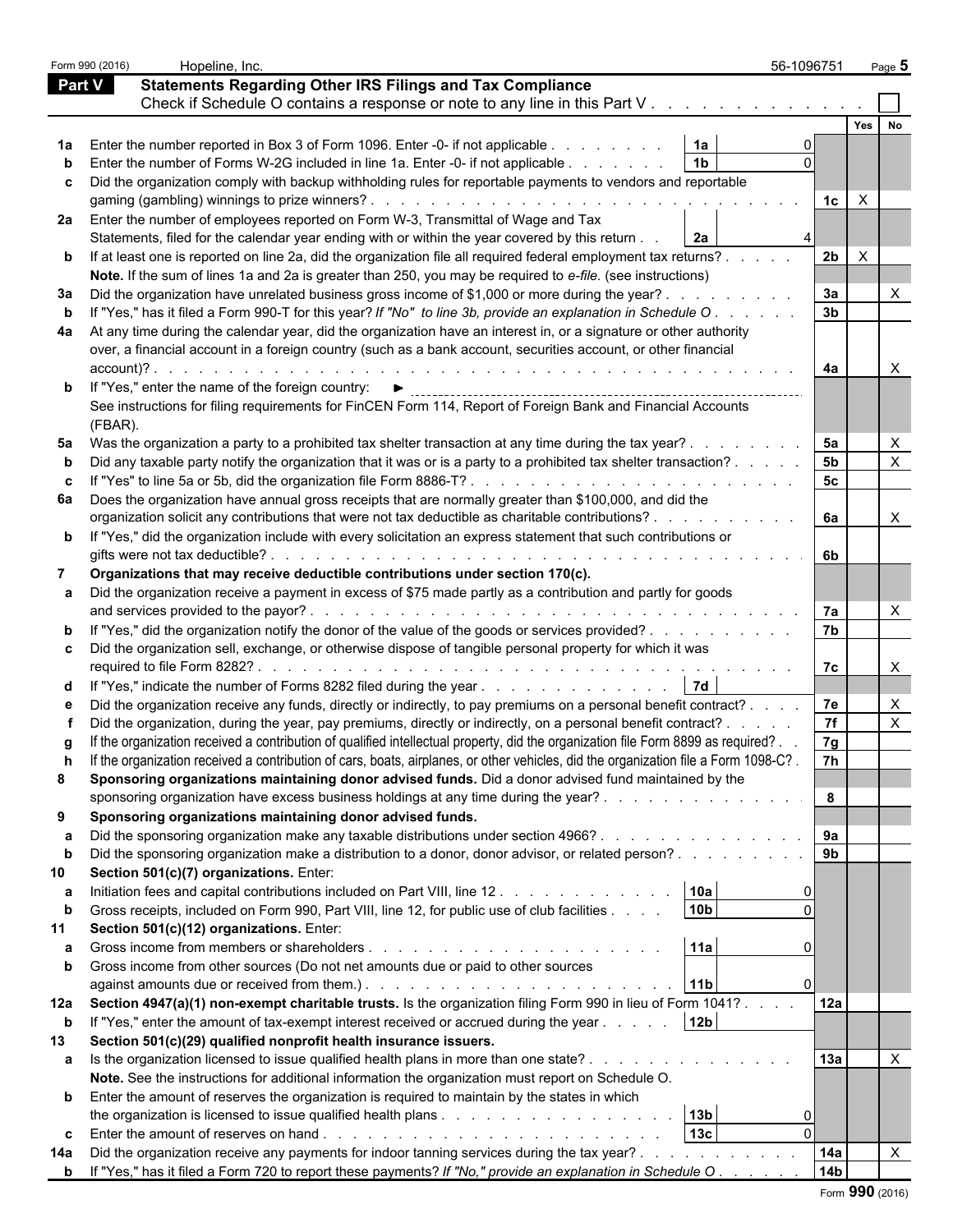|                | Form 990 (2016)              | Hopeline, Inc.                                                                                                                                                                                                                                                                       | 56-1096751                    |                                | Page $6$         |                           |
|----------------|------------------------------|--------------------------------------------------------------------------------------------------------------------------------------------------------------------------------------------------------------------------------------------------------------------------------------|-------------------------------|--------------------------------|------------------|---------------------------|
| <b>Part VI</b> |                              | Governance, Management, and Disclosure For each "Yes" response to lines 2 through 7b below, and for a "No"                                                                                                                                                                           |                               |                                |                  |                           |
|                |                              | response to line 8a, 8b, or 10b below, describe the circumstances, processes, or changes in Schedule O. See instructions.                                                                                                                                                            |                               |                                |                  |                           |
|                |                              | Check if Schedule O contains a response or note to any line in this Part VI.                                                                                                                                                                                                         |                               |                                |                  |                           |
|                |                              | <b>Section A. Governing Body and Management</b>                                                                                                                                                                                                                                      |                               |                                |                  |                           |
|                |                              |                                                                                                                                                                                                                                                                                      |                               |                                | Yes              | No                        |
|                |                              | 1a Enter the number of voting members of the governing body at the end of the tax year.<br>If there are material differences in voting rights among members of the governing body, or                                                                                                | 1a<br>15                      |                                |                  |                           |
|                |                              | if the governing body delegated broad authority to an executive committee or similar                                                                                                                                                                                                 |                               |                                |                  |                           |
|                |                              | committee, explain in Schedule O.                                                                                                                                                                                                                                                    |                               |                                |                  |                           |
|                |                              | Enter the number of voting members included in line 1a, above, who are independent.                                                                                                                                                                                                  | 15                            |                                |                  |                           |
|                |                              | Did any officer, director, trustee, or key employee have a family relationship or a business relationship with                                                                                                                                                                       |                               |                                |                  |                           |
|                |                              |                                                                                                                                                                                                                                                                                      |                               | $\overline{2}$                 |                  | X                         |
| 3              |                              | Did the organization delegate control over management duties customarily performed by or under the direct                                                                                                                                                                            |                               |                                |                  |                           |
|                |                              | supervision of officers, directors, or trustees, or key employees to a management company or other person?<br>Did the organization make any significant changes to its governing documents since the prior Form 990 was filed? .                                                     |                               | $\mathbf{3}$<br>$\overline{4}$ |                  | X<br>$\mathsf X$          |
|                |                              | Did the organization become aware during the year of a significant diversion of the organization's assets?.                                                                                                                                                                          |                               | -5                             |                  | $\mathsf{X}$              |
|                |                              | Did the organization have members or stockholders?<br>and the company of the company of the company of the company of the company of the company of the company of the company of the company of the company of the company of the company of the company of the company of the comp |                               | - 6                            |                  | $\mathsf{X}$              |
|                |                              | 7a Did the organization have members, stockholders, or other persons who had the power to elect or appoint                                                                                                                                                                           |                               |                                |                  |                           |
|                |                              | one or more members of the governing body?<br>the contract of the contract of the contract of the contract of the contract of the contract of the contract of the contract of the contract of the contract of the contract of the contract of the contract of the contract o         |                               | 7a                             |                  | $\mathsf{X}$              |
|                |                              | <b>b</b> Are any governance decisions of the organization reserved to (or subject to approval by) members,                                                                                                                                                                           |                               |                                |                  |                           |
|                |                              |                                                                                                                                                                                                                                                                                      |                               | <b>7b</b>                      |                  | X                         |
| 8              |                              | Did the organization contemporaneously document the meetings held or written actions undertaken during                                                                                                                                                                               |                               |                                |                  |                           |
|                | the year by the following:   |                                                                                                                                                                                                                                                                                      |                               |                                |                  |                           |
|                |                              |                                                                                                                                                                                                                                                                                      |                               | 8a<br>8 <b>b</b>               |                  | Χ<br>X                    |
|                |                              | Is there any officer, director, trustee, or key employee listed in Part VII, Section A, who cannot be reached                                                                                                                                                                        |                               |                                |                  |                           |
|                |                              | at the organization's mailing address? If "Yes," provide the names and addresses in Schedule O.                                                                                                                                                                                      |                               |                                |                  | $\times$                  |
|                |                              | Section B. Policies (This Section B requests information about policies not required by the Internal Revenue Code.)                                                                                                                                                                  |                               |                                |                  |                           |
|                |                              |                                                                                                                                                                                                                                                                                      |                               |                                | Yes<br><b>No</b> |                           |
|                |                              | 10a Did the organization have local chapters, branches, or affiliates?                                                                                                                                                                                                               |                               | 10a                            |                  | $\times$                  |
|                |                              | <b>b</b> If "Yes," did the organization have written policies and procedures governing the activities of such chapters,                                                                                                                                                              |                               |                                |                  |                           |
|                |                              | affiliates, and branches to ensure their operations are consistent with the organization's exempt purposes? .                                                                                                                                                                        |                               | 10 <sub>b</sub>                |                  |                           |
|                |                              | 11a Has the organization provided a complete copy of this Form 990 to all members of its governing body before filing the form?.                                                                                                                                                     |                               | $11a$ $X$                      |                  |                           |
|                |                              | <b>b</b> Describe in Schedule O the process, if any, used by the organization to review this Form 990.<br>12a Did the organization have a written conflict of interest policy? If "No," go to line 13.                                                                               |                               | 12a                            | $\mathsf{X}$     |                           |
|                |                              | b Were officers, directors, or trustees, and key employees required to disclose annually interests that could give rise to conflicts?                                                                                                                                                |                               | 12 <sub>b</sub>                | $\mathsf{X}$     |                           |
|                |                              | c Did the organization regularly and consistently monitor and enforce compliance with the policy? If "Yes,"                                                                                                                                                                          |                               |                                |                  |                           |
|                |                              |                                                                                                                                                                                                                                                                                      |                               | 12c                            |                  | X                         |
| 13             |                              |                                                                                                                                                                                                                                                                                      |                               | $ 13\rangle$                   |                  | $\mathsf{X}$              |
| -14            |                              |                                                                                                                                                                                                                                                                                      |                               |                                |                  | $\boldsymbol{\mathsf{X}}$ |
| 15             |                              | Did the process for determining compensation of the following persons include a review and approval by                                                                                                                                                                               |                               |                                |                  |                           |
|                |                              | independent persons, comparability data, and contemporaneous substantiation of the deliberation and decision?                                                                                                                                                                        |                               |                                |                  |                           |
|                |                              |                                                                                                                                                                                                                                                                                      |                               | 15a                            | $\mathsf{X}$     |                           |
|                |                              |                                                                                                                                                                                                                                                                                      |                               | 15 <sub>b</sub>                |                  | $\boldsymbol{\mathsf{X}}$ |
|                |                              | If "Yes" to line 15a or 15b, describe the process in Schedule O (see instructions).<br>16a Did the organization invest in, contribute assets to, or participate in a joint venture or similar arrangement                                                                            |                               |                                |                  |                           |
|                |                              |                                                                                                                                                                                                                                                                                      |                               | <b>16a</b>                     |                  | $\times$                  |
|                |                              | <b>b</b> If "Yes," did the organization follow a written policy or procedure requiring the organization to evaluate its                                                                                                                                                              |                               |                                |                  |                           |
|                |                              | participation in joint venture arrangements under applicable federal tax law, and take steps to safeguard                                                                                                                                                                            |                               |                                |                  |                           |
|                |                              |                                                                                                                                                                                                                                                                                      |                               | 16b                            |                  |                           |
|                | <b>Section C. Disclosure</b> |                                                                                                                                                                                                                                                                                      |                               |                                |                  |                           |
| 17             |                              | List the states with which a copy of this Form 990 is required to be filed<br>$\blacktriangleright$                                                                                                                                                                                  |                               |                                |                  |                           |
| 18             |                              | Section 6104 requires an organization to make its Forms 1023 (or 1024 if applicable), 990, and 990-T (Section 501(c)(3)s only)                                                                                                                                                       |                               |                                |                  |                           |
|                | X Own website                | available for public inspection. Indicate how you made these available. Check all that apply.<br>  Another's website<br>Upon request<br>$\blacksquare$                                                                                                                               | Other (explain in Schedule O) |                                |                  |                           |
| 19             |                              | Describe in Schedule O whether (and if so, how) the organization made its governing documents, conflict of interest policy, and                                                                                                                                                      |                               |                                |                  |                           |
|                |                              | financial statements available to the public during the tax year.                                                                                                                                                                                                                    |                               |                                |                  |                           |
| 20             |                              | State the name, address, and telephone number of the person who possesses the organization's books and records:<br><b>Connie Stock</b>                                                                                                                                               | (919) 832-3326                |                                |                  |                           |
|                |                              | PO Box 10490, Raleigh, NC 27605                                                                                                                                                                                                                                                      |                               |                                |                  |                           |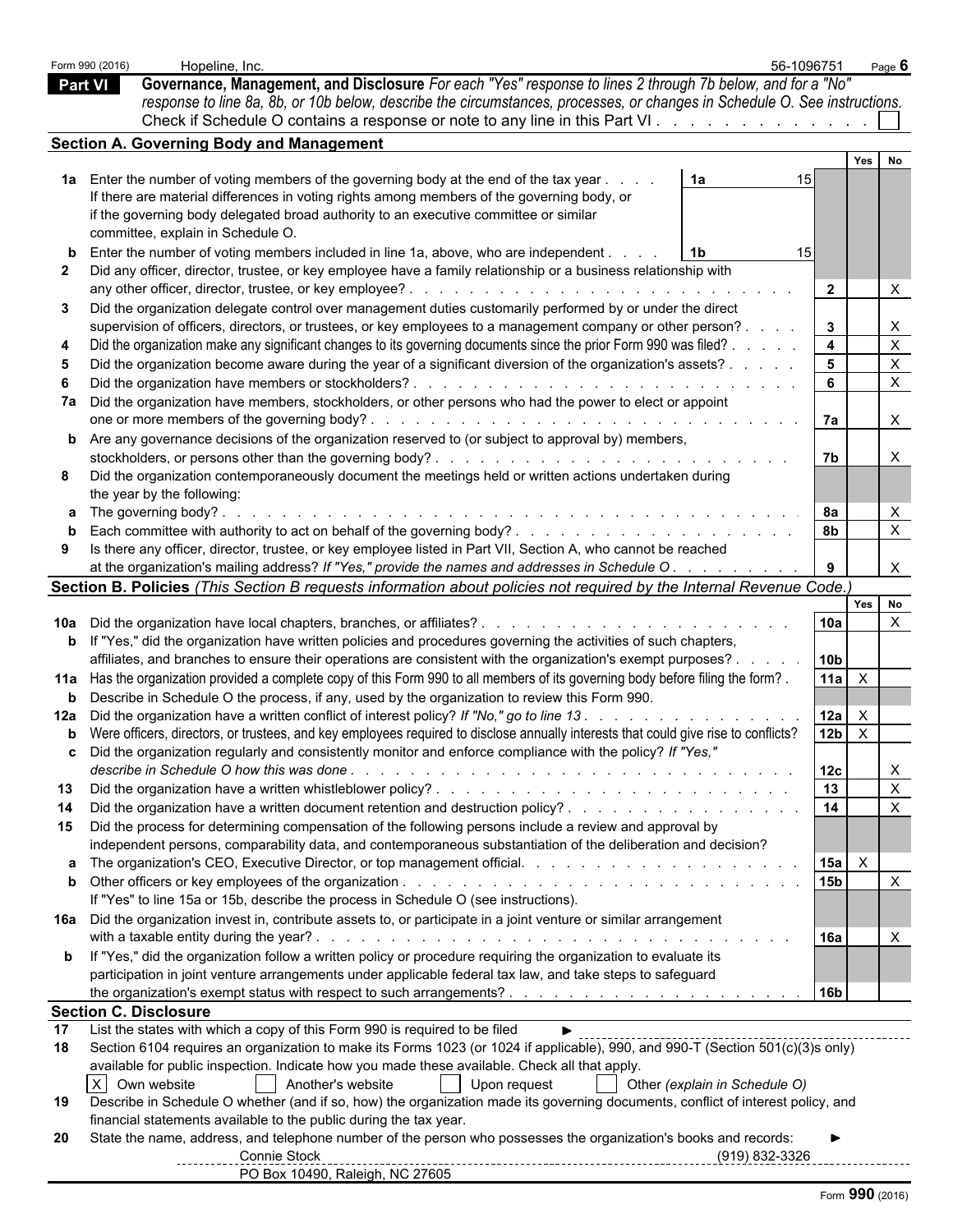| Form 990 (2016)   | Hopeline, Inc.                                                                                                                 | 56-1096751 | Page. |
|-------------------|--------------------------------------------------------------------------------------------------------------------------------|------------|-------|
| Part VII          | <b>Compensation of Officers, Directors, Trustees, Key Employees, Highest Compensated</b>                                       |            |       |
|                   | <b>Employees, and Independent Contractors</b><br>Check if Schedule O contains a response or note to any line in this Part VII. |            |       |
| <b>Section A.</b> | Officers, Directors, Trustees, Key Employees, and Highest Compensated Employees                                                |            |       |
|                   |                                                                                                                                |            |       |

**1a** Complete this table for all persons required to be listed. Report compensation for the calendar year ending with or within the organization's tax year.

List all of the organization's **current** officers, directors, trustees (whether individuals or organizations), regardless of amount of compensation. Enter -0- in columns (D), (E), and (F) if no compensation was paid.

List all of the organization's **current** key employees, if any. See instructions for definition of "key employee."

List the organization's five **current** highest compensated employees (other than an officer, director, trustee, or key employee) who received reportable compensation (Box 5 of Form W-2 and/or Box 7 of Form 1099-MISC) of more than \$100,000 from the organization and any related organizations.

List all of the organization's **former** officers, key employees, and highest compensated employees who received more than \$100,000 of reportable compensation from the organization and any related organizations.

List all of the organization's **former directors or trustees** that received, in the capacity as a former director or trustee of the organization, more than \$10,000 of reportable compensation from the organization and any related organizations.

List persons in the following order: individual trustees or directors; institutional trustees; officers; key employees; highest compensated employees; and former such persons.

Check this box if neither the organization nor any related organization compensated any current officer, director, or trustee.

|                            |                                                                |                                   |                       | (C)            |              |                                                                  |               |                                        |                                  |                                                                          |
|----------------------------|----------------------------------------------------------------|-----------------------------------|-----------------------|----------------|--------------|------------------------------------------------------------------|---------------|----------------------------------------|----------------------------------|--------------------------------------------------------------------------|
| (A)                        | (B)                                                            |                                   |                       | Position       |              | (do not check more than one                                      |               | (D)                                    | (E)                              | (F)                                                                      |
| Name and Title             | Average<br>hours per                                           |                                   |                       |                |              | box, unless person is both an<br>officer and a director/trustee) |               | Reportable<br>compensation             | Reportable<br>compensation       | Estimated<br>amount of                                                   |
|                            | week (list any                                                 |                                   |                       |                |              |                                                                  |               | from                                   | from related                     | other                                                                    |
|                            | hours for<br>related<br>organizations<br>below dotted<br>line) | or director<br>Individual trustee | Institutional trustee | Officer        | Key employee | Highest compensated<br>employee                                  | <b>Former</b> | the<br>organization<br>(W-2/1099-MISC) | organizations<br>(W-2/1099-MISC) | compensation<br>from the<br>organization<br>and related<br>organizations |
| (1) Lauren Foster          | 5.00                                                           |                                   |                       |                |              |                                                                  |               |                                        |                                  |                                                                          |
| <b>Executive Director</b>  | 0.00                                                           | X                                 |                       | X              |              |                                                                  |               |                                        |                                  |                                                                          |
| (2) Betty Arcangel         | 5.00                                                           |                                   |                       |                |              |                                                                  |               |                                        |                                  |                                                                          |
| President                  | 0.00                                                           | X                                 |                       | X              |              |                                                                  |               |                                        |                                  |                                                                          |
| Kelly Hubbell<br>(3)       | 1.00                                                           |                                   |                       |                |              |                                                                  |               |                                        |                                  |                                                                          |
| Vice President             | 0.00                                                           | X                                 |                       | $\pmb{\times}$ |              |                                                                  |               |                                        |                                  |                                                                          |
| Sharli Allen<br>(4)        | 1.00                                                           |                                   |                       |                |              |                                                                  |               |                                        |                                  |                                                                          |
| Director                   | 0.00                                                           | X                                 |                       |                |              |                                                                  |               |                                        |                                  |                                                                          |
| (5) Carrie Thomas          | 1.00                                                           |                                   |                       |                |              |                                                                  |               |                                        |                                  |                                                                          |
| Director                   | 0.00                                                           | X                                 |                       |                |              |                                                                  |               |                                        |                                  |                                                                          |
| (6) Heather Haney          | 5.00                                                           |                                   |                       |                |              |                                                                  |               |                                        |                                  |                                                                          |
| Secretary                  | 0.00                                                           | X                                 |                       | X              |              |                                                                  |               |                                        |                                  |                                                                          |
| <b>Jill Walters</b><br>(7) | 5.00                                                           |                                   |                       |                |              |                                                                  |               |                                        |                                  |                                                                          |
| Treasurer                  | 0.00                                                           | X                                 |                       | X              |              |                                                                  |               |                                        |                                  |                                                                          |
| (8) Mary-Reid Larcade      | 1.00                                                           |                                   |                       |                |              |                                                                  |               |                                        |                                  |                                                                          |
| Director                   | 0.00                                                           | X                                 |                       |                |              |                                                                  |               |                                        |                                  |                                                                          |
| (9) Joe Nanney             | 5.00                                                           |                                   |                       |                |              |                                                                  |               |                                        |                                  |                                                                          |
| President                  | 0.00                                                           | X                                 |                       | X              |              |                                                                  |               |                                        |                                  |                                                                          |
| (10) Yancy Strickland      | 1.00                                                           |                                   |                       |                |              |                                                                  |               |                                        |                                  |                                                                          |
| Director                   | 0.00                                                           | X                                 |                       |                |              |                                                                  |               |                                        |                                  |                                                                          |
| (11) Jodi Deskus           | 1.00                                                           |                                   |                       |                |              |                                                                  |               |                                        |                                  |                                                                          |
| Director                   | 0.00                                                           | X                                 |                       |                |              |                                                                  |               |                                        |                                  |                                                                          |
| (12) Jaques Gilbert        | 1.00                                                           |                                   |                       |                |              |                                                                  |               |                                        |                                  |                                                                          |
| Director                   | 0.00                                                           | X                                 |                       |                |              |                                                                  |               |                                        |                                  |                                                                          |
| (13) Barry C Bryant        | 40.00                                                          |                                   |                       |                |              |                                                                  |               |                                        |                                  |                                                                          |
| Employee                   | 0.00                                                           | X                                 |                       |                | X            | X                                                                |               | 32,317                                 |                                  |                                                                          |
| (14) Sabrina Golding       | 10.00                                                          |                                   |                       |                |              |                                                                  |               |                                        |                                  |                                                                          |
| Employee                   | 0.00                                                           |                                   |                       |                | X            |                                                                  |               | 5,333                                  |                                  |                                                                          |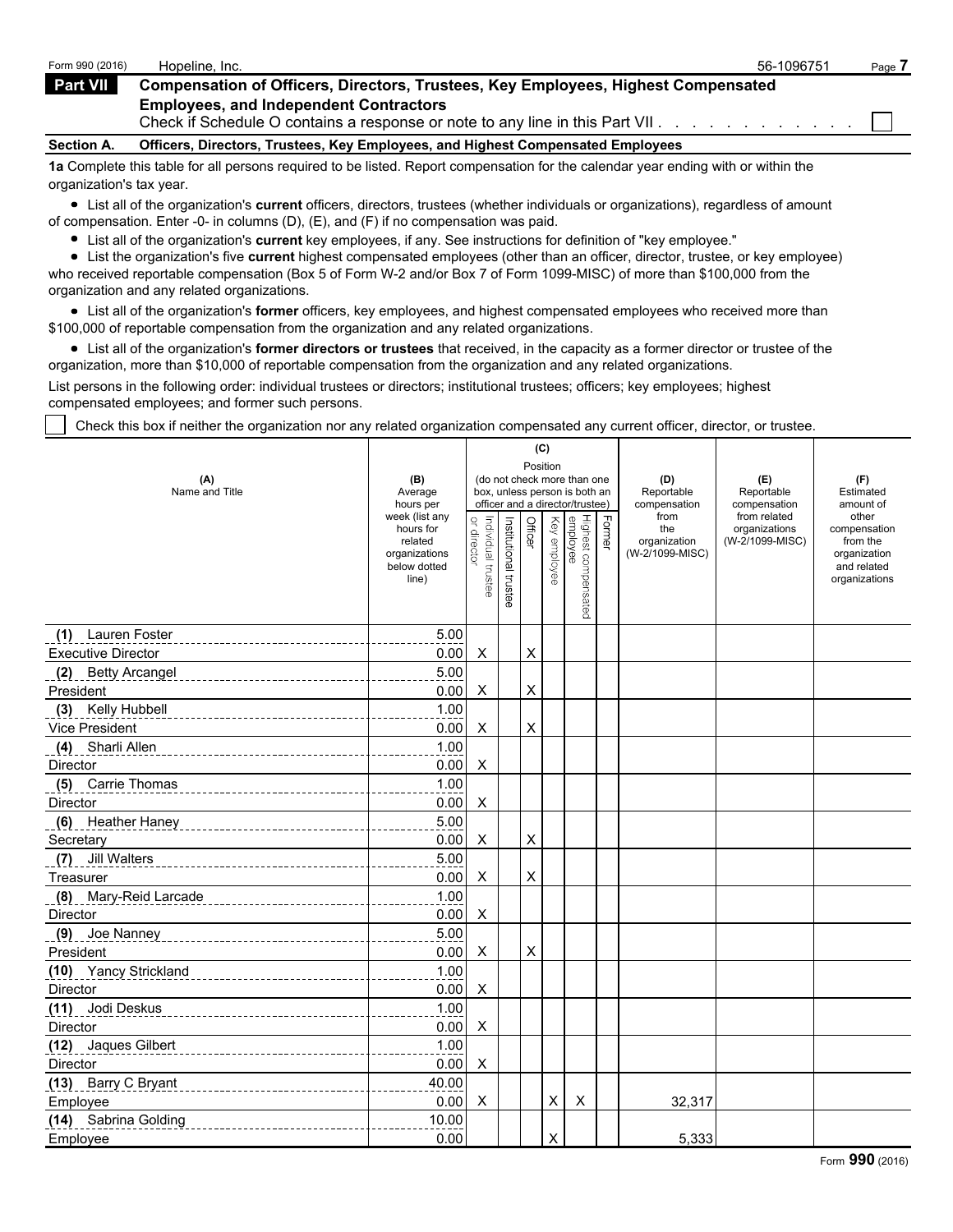| <b>Part VII</b><br>Section A. Officers, Directors, Trustees, Key Employees, and Highest Compensated Employees (continued)<br>(C)<br>Position<br>(A)<br>(B)<br>(do not check more than one<br>(D)<br>(E)<br>(F)<br>Name and title<br>box, unless person is both an<br>Reportable<br>Reportable<br>Estimated<br>Average<br>officer and a director/trustee)<br>hours per<br>compensation<br>compensation<br>amount of<br>week (list any<br>from<br>from related<br>other<br>Former<br>Institutional trustee<br>Highest compensated<br>employee<br>Key employee<br><b>Officer</b><br>or direc<br>ndividual trustee<br>hours for<br>the<br>organizations<br>compensation<br>related<br>organization<br>(W-2/1099-MISC)<br>from the<br>(W-2/1099-MISC)<br>organizations<br>organization<br>below dotted<br>and related<br>line)<br>organizations<br>(15) Connie Stock<br>10.00<br>X<br>0.00<br>3,000<br>Employee<br>40.00<br>0.00<br>X<br>Employee<br>22,800<br>(17)<br>(18)<br>(24)<br>(25)<br>$\mathbf 0$<br>63,450<br>1b<br>0<br>$\Omega$<br>$\mathbf 0$<br>Total from continuation sheets to Part VII, Section A. ▶<br>0<br>63,450<br>$\Omega$<br>$\Omega$<br>d Total (add lines 1b and 1c). $\ldots$ $\ldots$ $\ldots$ $\ldots$ $\ldots$ $\ldots$ $\ldots$ $\ldots$<br>2 Total number of individuals (including but not limited to those listed above) who received more than \$100,000 of<br>reportable compensation from the organization<br>▶<br>0<br>Yes No<br>Did the organization list any former officer, director, or trustee, key employee, or highest compensated<br>3<br>employee on line 1a? If "Yes," complete Schedule J for such individual<br>X<br>3<br>For any individual listed on line 1a, is the sum of reportable compensation and other compensation from<br>4<br>the organization and related organizations greater than \$150,000? If "Yes," complete Schedule J for such<br>X<br>4<br>Did any person listed on line 1a receive or accrue compensation from any unrelated organization or individual<br>5<br>X<br>for services rendered to the organization? If "Yes," complete Schedule J for such person.<br>5<br><b>Section B. Independent Contractors</b><br>Complete this table for your five highest compensated independent contractors that received more than \$100,000 of<br>$\blacktriangleleft$<br>compensation from the organization. Report compensation for the calendar year ending with or within the organization's tax<br>year.<br>(B)<br>(A)<br>(C)<br>Name and business address<br>Description of services<br>Compensation<br>0<br>0<br>0<br>0<br>0<br>Total number of independent contractors (including but not limited to those listed above) who received<br>more than $$100,000$ of compensation from the organization $\bullet$ $\bullet$ 0 | Form 990 (2016)<br>Hopeline, Inc. |  |  |  |  | 56-1096751 | Page 8 |
|-----------------------------------------------------------------------------------------------------------------------------------------------------------------------------------------------------------------------------------------------------------------------------------------------------------------------------------------------------------------------------------------------------------------------------------------------------------------------------------------------------------------------------------------------------------------------------------------------------------------------------------------------------------------------------------------------------------------------------------------------------------------------------------------------------------------------------------------------------------------------------------------------------------------------------------------------------------------------------------------------------------------------------------------------------------------------------------------------------------------------------------------------------------------------------------------------------------------------------------------------------------------------------------------------------------------------------------------------------------------------------------------------------------------------------------------------------------------------------------------------------------------------------------------------------------------------------------------------------------------------------------------------------------------------------------------------------------------------------------------------------------------------------------------------------------------------------------------------------------------------------------------------------------------------------------------------------------------------------------------------------------------------------------------------------------------------------------------------------------------------------------------------------------------------------------------------------------------------------------------------------------------------------------------------------------------------------------------------------------------------------------------------------------------------------------------------------------------------------------------------------------------------------------------------------------------------------------------------------------------------------------------------------------------------------------------------------------------------------------------------------------------------------------------------|-----------------------------------|--|--|--|--|------------|--------|
|                                                                                                                                                                                                                                                                                                                                                                                                                                                                                                                                                                                                                                                                                                                                                                                                                                                                                                                                                                                                                                                                                                                                                                                                                                                                                                                                                                                                                                                                                                                                                                                                                                                                                                                                                                                                                                                                                                                                                                                                                                                                                                                                                                                                                                                                                                                                                                                                                                                                                                                                                                                                                                                                                                                                                                                               |                                   |  |  |  |  |            |        |
|                                                                                                                                                                                                                                                                                                                                                                                                                                                                                                                                                                                                                                                                                                                                                                                                                                                                                                                                                                                                                                                                                                                                                                                                                                                                                                                                                                                                                                                                                                                                                                                                                                                                                                                                                                                                                                                                                                                                                                                                                                                                                                                                                                                                                                                                                                                                                                                                                                                                                                                                                                                                                                                                                                                                                                                               |                                   |  |  |  |  |            |        |
|                                                                                                                                                                                                                                                                                                                                                                                                                                                                                                                                                                                                                                                                                                                                                                                                                                                                                                                                                                                                                                                                                                                                                                                                                                                                                                                                                                                                                                                                                                                                                                                                                                                                                                                                                                                                                                                                                                                                                                                                                                                                                                                                                                                                                                                                                                                                                                                                                                                                                                                                                                                                                                                                                                                                                                                               |                                   |  |  |  |  |            |        |
|                                                                                                                                                                                                                                                                                                                                                                                                                                                                                                                                                                                                                                                                                                                                                                                                                                                                                                                                                                                                                                                                                                                                                                                                                                                                                                                                                                                                                                                                                                                                                                                                                                                                                                                                                                                                                                                                                                                                                                                                                                                                                                                                                                                                                                                                                                                                                                                                                                                                                                                                                                                                                                                                                                                                                                                               |                                   |  |  |  |  |            |        |
|                                                                                                                                                                                                                                                                                                                                                                                                                                                                                                                                                                                                                                                                                                                                                                                                                                                                                                                                                                                                                                                                                                                                                                                                                                                                                                                                                                                                                                                                                                                                                                                                                                                                                                                                                                                                                                                                                                                                                                                                                                                                                                                                                                                                                                                                                                                                                                                                                                                                                                                                                                                                                                                                                                                                                                                               |                                   |  |  |  |  |            |        |
|                                                                                                                                                                                                                                                                                                                                                                                                                                                                                                                                                                                                                                                                                                                                                                                                                                                                                                                                                                                                                                                                                                                                                                                                                                                                                                                                                                                                                                                                                                                                                                                                                                                                                                                                                                                                                                                                                                                                                                                                                                                                                                                                                                                                                                                                                                                                                                                                                                                                                                                                                                                                                                                                                                                                                                                               |                                   |  |  |  |  |            |        |
|                                                                                                                                                                                                                                                                                                                                                                                                                                                                                                                                                                                                                                                                                                                                                                                                                                                                                                                                                                                                                                                                                                                                                                                                                                                                                                                                                                                                                                                                                                                                                                                                                                                                                                                                                                                                                                                                                                                                                                                                                                                                                                                                                                                                                                                                                                                                                                                                                                                                                                                                                                                                                                                                                                                                                                                               |                                   |  |  |  |  |            |        |
|                                                                                                                                                                                                                                                                                                                                                                                                                                                                                                                                                                                                                                                                                                                                                                                                                                                                                                                                                                                                                                                                                                                                                                                                                                                                                                                                                                                                                                                                                                                                                                                                                                                                                                                                                                                                                                                                                                                                                                                                                                                                                                                                                                                                                                                                                                                                                                                                                                                                                                                                                                                                                                                                                                                                                                                               |                                   |  |  |  |  |            |        |
|                                                                                                                                                                                                                                                                                                                                                                                                                                                                                                                                                                                                                                                                                                                                                                                                                                                                                                                                                                                                                                                                                                                                                                                                                                                                                                                                                                                                                                                                                                                                                                                                                                                                                                                                                                                                                                                                                                                                                                                                                                                                                                                                                                                                                                                                                                                                                                                                                                                                                                                                                                                                                                                                                                                                                                                               |                                   |  |  |  |  |            |        |
|                                                                                                                                                                                                                                                                                                                                                                                                                                                                                                                                                                                                                                                                                                                                                                                                                                                                                                                                                                                                                                                                                                                                                                                                                                                                                                                                                                                                                                                                                                                                                                                                                                                                                                                                                                                                                                                                                                                                                                                                                                                                                                                                                                                                                                                                                                                                                                                                                                                                                                                                                                                                                                                                                                                                                                                               |                                   |  |  |  |  |            |        |
|                                                                                                                                                                                                                                                                                                                                                                                                                                                                                                                                                                                                                                                                                                                                                                                                                                                                                                                                                                                                                                                                                                                                                                                                                                                                                                                                                                                                                                                                                                                                                                                                                                                                                                                                                                                                                                                                                                                                                                                                                                                                                                                                                                                                                                                                                                                                                                                                                                                                                                                                                                                                                                                                                                                                                                                               |                                   |  |  |  |  |            |        |
|                                                                                                                                                                                                                                                                                                                                                                                                                                                                                                                                                                                                                                                                                                                                                                                                                                                                                                                                                                                                                                                                                                                                                                                                                                                                                                                                                                                                                                                                                                                                                                                                                                                                                                                                                                                                                                                                                                                                                                                                                                                                                                                                                                                                                                                                                                                                                                                                                                                                                                                                                                                                                                                                                                                                                                                               |                                   |  |  |  |  |            |        |
|                                                                                                                                                                                                                                                                                                                                                                                                                                                                                                                                                                                                                                                                                                                                                                                                                                                                                                                                                                                                                                                                                                                                                                                                                                                                                                                                                                                                                                                                                                                                                                                                                                                                                                                                                                                                                                                                                                                                                                                                                                                                                                                                                                                                                                                                                                                                                                                                                                                                                                                                                                                                                                                                                                                                                                                               |                                   |  |  |  |  |            |        |
|                                                                                                                                                                                                                                                                                                                                                                                                                                                                                                                                                                                                                                                                                                                                                                                                                                                                                                                                                                                                                                                                                                                                                                                                                                                                                                                                                                                                                                                                                                                                                                                                                                                                                                                                                                                                                                                                                                                                                                                                                                                                                                                                                                                                                                                                                                                                                                                                                                                                                                                                                                                                                                                                                                                                                                                               |                                   |  |  |  |  |            |        |
|                                                                                                                                                                                                                                                                                                                                                                                                                                                                                                                                                                                                                                                                                                                                                                                                                                                                                                                                                                                                                                                                                                                                                                                                                                                                                                                                                                                                                                                                                                                                                                                                                                                                                                                                                                                                                                                                                                                                                                                                                                                                                                                                                                                                                                                                                                                                                                                                                                                                                                                                                                                                                                                                                                                                                                                               |                                   |  |  |  |  |            |        |
|                                                                                                                                                                                                                                                                                                                                                                                                                                                                                                                                                                                                                                                                                                                                                                                                                                                                                                                                                                                                                                                                                                                                                                                                                                                                                                                                                                                                                                                                                                                                                                                                                                                                                                                                                                                                                                                                                                                                                                                                                                                                                                                                                                                                                                                                                                                                                                                                                                                                                                                                                                                                                                                                                                                                                                                               |                                   |  |  |  |  |            |        |
|                                                                                                                                                                                                                                                                                                                                                                                                                                                                                                                                                                                                                                                                                                                                                                                                                                                                                                                                                                                                                                                                                                                                                                                                                                                                                                                                                                                                                                                                                                                                                                                                                                                                                                                                                                                                                                                                                                                                                                                                                                                                                                                                                                                                                                                                                                                                                                                                                                                                                                                                                                                                                                                                                                                                                                                               |                                   |  |  |  |  |            |        |
|                                                                                                                                                                                                                                                                                                                                                                                                                                                                                                                                                                                                                                                                                                                                                                                                                                                                                                                                                                                                                                                                                                                                                                                                                                                                                                                                                                                                                                                                                                                                                                                                                                                                                                                                                                                                                                                                                                                                                                                                                                                                                                                                                                                                                                                                                                                                                                                                                                                                                                                                                                                                                                                                                                                                                                                               |                                   |  |  |  |  |            |        |
|                                                                                                                                                                                                                                                                                                                                                                                                                                                                                                                                                                                                                                                                                                                                                                                                                                                                                                                                                                                                                                                                                                                                                                                                                                                                                                                                                                                                                                                                                                                                                                                                                                                                                                                                                                                                                                                                                                                                                                                                                                                                                                                                                                                                                                                                                                                                                                                                                                                                                                                                                                                                                                                                                                                                                                                               |                                   |  |  |  |  |            |        |
|                                                                                                                                                                                                                                                                                                                                                                                                                                                                                                                                                                                                                                                                                                                                                                                                                                                                                                                                                                                                                                                                                                                                                                                                                                                                                                                                                                                                                                                                                                                                                                                                                                                                                                                                                                                                                                                                                                                                                                                                                                                                                                                                                                                                                                                                                                                                                                                                                                                                                                                                                                                                                                                                                                                                                                                               |                                   |  |  |  |  |            |        |
|                                                                                                                                                                                                                                                                                                                                                                                                                                                                                                                                                                                                                                                                                                                                                                                                                                                                                                                                                                                                                                                                                                                                                                                                                                                                                                                                                                                                                                                                                                                                                                                                                                                                                                                                                                                                                                                                                                                                                                                                                                                                                                                                                                                                                                                                                                                                                                                                                                                                                                                                                                                                                                                                                                                                                                                               |                                   |  |  |  |  |            |        |
|                                                                                                                                                                                                                                                                                                                                                                                                                                                                                                                                                                                                                                                                                                                                                                                                                                                                                                                                                                                                                                                                                                                                                                                                                                                                                                                                                                                                                                                                                                                                                                                                                                                                                                                                                                                                                                                                                                                                                                                                                                                                                                                                                                                                                                                                                                                                                                                                                                                                                                                                                                                                                                                                                                                                                                                               |                                   |  |  |  |  |            |        |
|                                                                                                                                                                                                                                                                                                                                                                                                                                                                                                                                                                                                                                                                                                                                                                                                                                                                                                                                                                                                                                                                                                                                                                                                                                                                                                                                                                                                                                                                                                                                                                                                                                                                                                                                                                                                                                                                                                                                                                                                                                                                                                                                                                                                                                                                                                                                                                                                                                                                                                                                                                                                                                                                                                                                                                                               |                                   |  |  |  |  |            |        |
|                                                                                                                                                                                                                                                                                                                                                                                                                                                                                                                                                                                                                                                                                                                                                                                                                                                                                                                                                                                                                                                                                                                                                                                                                                                                                                                                                                                                                                                                                                                                                                                                                                                                                                                                                                                                                                                                                                                                                                                                                                                                                                                                                                                                                                                                                                                                                                                                                                                                                                                                                                                                                                                                                                                                                                                               |                                   |  |  |  |  |            |        |
|                                                                                                                                                                                                                                                                                                                                                                                                                                                                                                                                                                                                                                                                                                                                                                                                                                                                                                                                                                                                                                                                                                                                                                                                                                                                                                                                                                                                                                                                                                                                                                                                                                                                                                                                                                                                                                                                                                                                                                                                                                                                                                                                                                                                                                                                                                                                                                                                                                                                                                                                                                                                                                                                                                                                                                                               |                                   |  |  |  |  |            |        |
|                                                                                                                                                                                                                                                                                                                                                                                                                                                                                                                                                                                                                                                                                                                                                                                                                                                                                                                                                                                                                                                                                                                                                                                                                                                                                                                                                                                                                                                                                                                                                                                                                                                                                                                                                                                                                                                                                                                                                                                                                                                                                                                                                                                                                                                                                                                                                                                                                                                                                                                                                                                                                                                                                                                                                                                               |                                   |  |  |  |  |            |        |
|                                                                                                                                                                                                                                                                                                                                                                                                                                                                                                                                                                                                                                                                                                                                                                                                                                                                                                                                                                                                                                                                                                                                                                                                                                                                                                                                                                                                                                                                                                                                                                                                                                                                                                                                                                                                                                                                                                                                                                                                                                                                                                                                                                                                                                                                                                                                                                                                                                                                                                                                                                                                                                                                                                                                                                                               |                                   |  |  |  |  |            |        |
|                                                                                                                                                                                                                                                                                                                                                                                                                                                                                                                                                                                                                                                                                                                                                                                                                                                                                                                                                                                                                                                                                                                                                                                                                                                                                                                                                                                                                                                                                                                                                                                                                                                                                                                                                                                                                                                                                                                                                                                                                                                                                                                                                                                                                                                                                                                                                                                                                                                                                                                                                                                                                                                                                                                                                                                               |                                   |  |  |  |  |            |        |
|                                                                                                                                                                                                                                                                                                                                                                                                                                                                                                                                                                                                                                                                                                                                                                                                                                                                                                                                                                                                                                                                                                                                                                                                                                                                                                                                                                                                                                                                                                                                                                                                                                                                                                                                                                                                                                                                                                                                                                                                                                                                                                                                                                                                                                                                                                                                                                                                                                                                                                                                                                                                                                                                                                                                                                                               |                                   |  |  |  |  |            |        |
|                                                                                                                                                                                                                                                                                                                                                                                                                                                                                                                                                                                                                                                                                                                                                                                                                                                                                                                                                                                                                                                                                                                                                                                                                                                                                                                                                                                                                                                                                                                                                                                                                                                                                                                                                                                                                                                                                                                                                                                                                                                                                                                                                                                                                                                                                                                                                                                                                                                                                                                                                                                                                                                                                                                                                                                               |                                   |  |  |  |  |            |        |
|                                                                                                                                                                                                                                                                                                                                                                                                                                                                                                                                                                                                                                                                                                                                                                                                                                                                                                                                                                                                                                                                                                                                                                                                                                                                                                                                                                                                                                                                                                                                                                                                                                                                                                                                                                                                                                                                                                                                                                                                                                                                                                                                                                                                                                                                                                                                                                                                                                                                                                                                                                                                                                                                                                                                                                                               |                                   |  |  |  |  |            |        |
|                                                                                                                                                                                                                                                                                                                                                                                                                                                                                                                                                                                                                                                                                                                                                                                                                                                                                                                                                                                                                                                                                                                                                                                                                                                                                                                                                                                                                                                                                                                                                                                                                                                                                                                                                                                                                                                                                                                                                                                                                                                                                                                                                                                                                                                                                                                                                                                                                                                                                                                                                                                                                                                                                                                                                                                               |                                   |  |  |  |  |            |        |
|                                                                                                                                                                                                                                                                                                                                                                                                                                                                                                                                                                                                                                                                                                                                                                                                                                                                                                                                                                                                                                                                                                                                                                                                                                                                                                                                                                                                                                                                                                                                                                                                                                                                                                                                                                                                                                                                                                                                                                                                                                                                                                                                                                                                                                                                                                                                                                                                                                                                                                                                                                                                                                                                                                                                                                                               |                                   |  |  |  |  |            |        |
|                                                                                                                                                                                                                                                                                                                                                                                                                                                                                                                                                                                                                                                                                                                                                                                                                                                                                                                                                                                                                                                                                                                                                                                                                                                                                                                                                                                                                                                                                                                                                                                                                                                                                                                                                                                                                                                                                                                                                                                                                                                                                                                                                                                                                                                                                                                                                                                                                                                                                                                                                                                                                                                                                                                                                                                               |                                   |  |  |  |  |            |        |
|                                                                                                                                                                                                                                                                                                                                                                                                                                                                                                                                                                                                                                                                                                                                                                                                                                                                                                                                                                                                                                                                                                                                                                                                                                                                                                                                                                                                                                                                                                                                                                                                                                                                                                                                                                                                                                                                                                                                                                                                                                                                                                                                                                                                                                                                                                                                                                                                                                                                                                                                                                                                                                                                                                                                                                                               |                                   |  |  |  |  |            |        |
|                                                                                                                                                                                                                                                                                                                                                                                                                                                                                                                                                                                                                                                                                                                                                                                                                                                                                                                                                                                                                                                                                                                                                                                                                                                                                                                                                                                                                                                                                                                                                                                                                                                                                                                                                                                                                                                                                                                                                                                                                                                                                                                                                                                                                                                                                                                                                                                                                                                                                                                                                                                                                                                                                                                                                                                               |                                   |  |  |  |  |            |        |

more than \$100,000 of compensation from the organization  $\Box$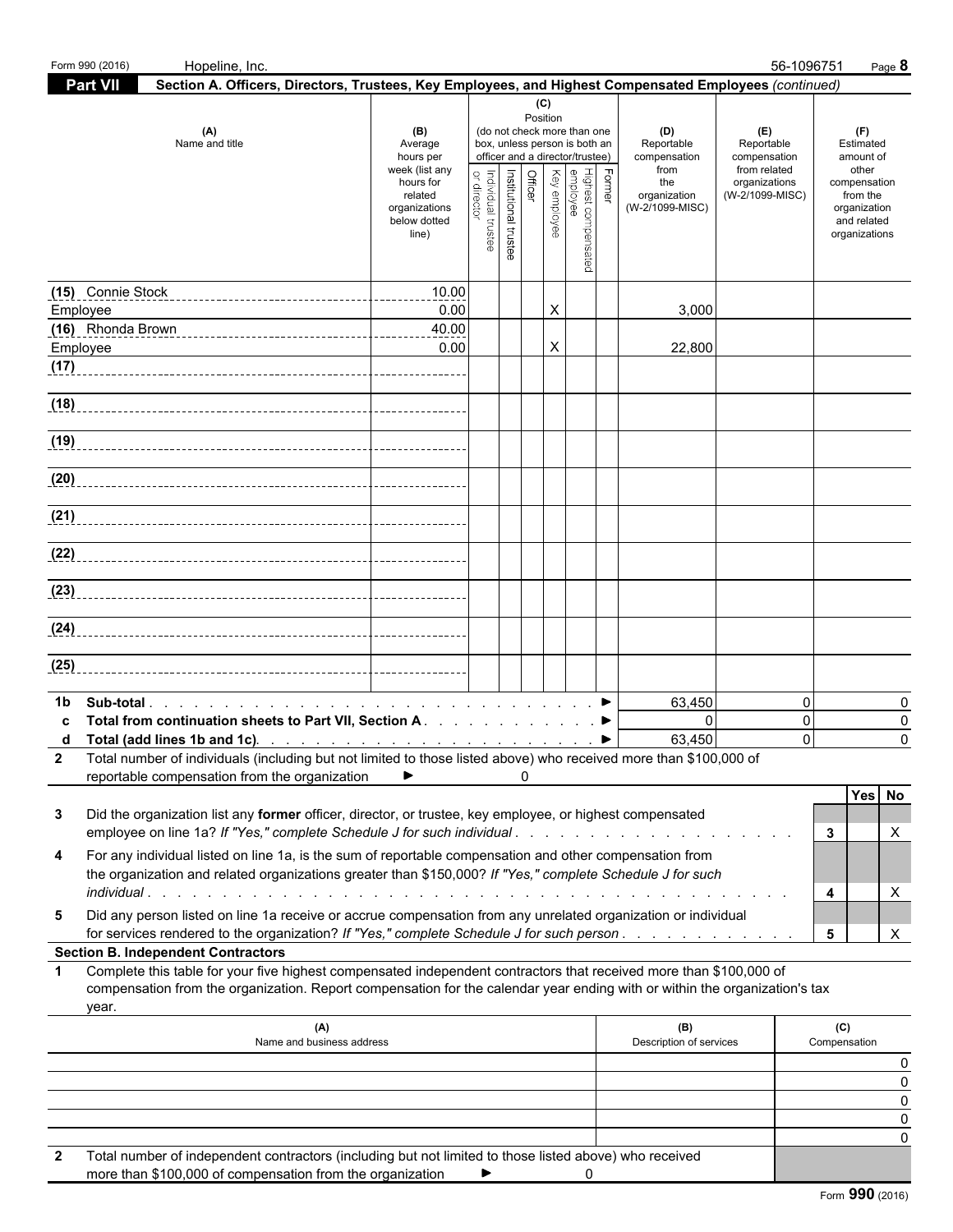|                                                                    | Form 990 (2016)               | Hopeline, Inc.                                                                                                                                                                                                                                                                                                                                                                                                                                                                                                                                                       |                                                                  |                                                                         |                                                                               |                                                    | 56-1096751                              | Page 9                                                           |
|--------------------------------------------------------------------|-------------------------------|----------------------------------------------------------------------------------------------------------------------------------------------------------------------------------------------------------------------------------------------------------------------------------------------------------------------------------------------------------------------------------------------------------------------------------------------------------------------------------------------------------------------------------------------------------------------|------------------------------------------------------------------|-------------------------------------------------------------------------|-------------------------------------------------------------------------------|----------------------------------------------------|-----------------------------------------|------------------------------------------------------------------|
|                                                                    | <b>Part VIII</b>              | <b>Statement of Revenue</b>                                                                                                                                                                                                                                                                                                                                                                                                                                                                                                                                          |                                                                  |                                                                         |                                                                               |                                                    |                                         |                                                                  |
|                                                                    |                               |                                                                                                                                                                                                                                                                                                                                                                                                                                                                                                                                                                      |                                                                  |                                                                         |                                                                               |                                                    |                                         |                                                                  |
|                                                                    |                               |                                                                                                                                                                                                                                                                                                                                                                                                                                                                                                                                                                      |                                                                  |                                                                         | (A)<br>Total revenue                                                          | (B)<br>Related or<br>exempt<br>function<br>revenue | (C)<br>Unrelated<br>business<br>revenue | (D)<br>Revenue<br>excluded from<br>tax under sections<br>512-514 |
| Contributions, Gifts, Grants<br><b>Amounts</b><br>Similar<br>Other | 1a<br>b<br>c<br>d<br>е<br>a   | Federated campaigns<br>Membership dues<br>Fundraising events<br>Related organizations<br>Government grants (contributions)<br>All other contributions, gifts, grants, and<br>similar amounts not included above<br>Noncash contributions included in lines 1a-1f:                                                                                                                                                                                                                                                                                                    | 1a<br> 1 <sub>b</sub><br>$\overline{1c}$<br>1d<br>1e<br>1f<br>\$ | $\Omega$<br>33,669<br>88,768<br>$\Omega$                                | 122,437                                                                       |                                                    |                                         |                                                                  |
| Program Service Revenue                                            | 2a<br>h<br>a                  | All other program service revenue<br>Total. Add lines 2a-2f.                                                                                                                                                                                                                                                                                                                                                                                                                                                                                                         |                                                                  | <b>Business Code</b><br>$\blacktriangleright$                           | O<br>$\Omega$<br>$\Omega$<br>$\Omega$<br>$\Omega$<br>$\Omega$<br><sup>n</sup> |                                                    |                                         |                                                                  |
|                                                                    | 3<br>4<br>5<br>6a             | Investment income (including dividends, interest, and<br>other similar amounts). $\ldots$ $\ldots$ $\ldots$ $\ldots$ $\ldots$ $\ldots$<br>Income from investment of tax-exempt bond proceeds ▶<br>Gross rents                                                                                                                                                                                                                                                                                                                                                        | (i) Real                                                         | (ii) Personal                                                           | $\mathbf{0}$<br>$\Omega$                                                      |                                                    |                                         |                                                                  |
|                                                                    | b<br>c<br>d                   | Less: rental expenses<br>Rental income or (loss)<br>Net rental income or (loss) <u>.</u><br>7a Gross amount from sales of<br>assets other than inventory<br><b>b</b> Less: cost or other basis<br>and sales expenses<br><b>c</b> Gain or (loss) $\ldots$ $\ldots$<br>d Net gain or (loss).                                                                                                                                                                                                                                                                           | $\mathsf{O}$<br>(i) Securities<br>$\Omega$<br>0<br>$\Omega$      | $\Omega$<br>$\blacktriangleright$<br>(ii) Other<br>$\Omega$<br>$\Omega$ | $\Omega$<br>$\Omega$                                                          |                                                    |                                         |                                                                  |
| Other Revenue                                                      | 8а<br>b<br>c<br>10a<br>b<br>c | Gross income from fundraising<br>of contributions reported on line 1c).<br>See Part IV, line 18. $\ldots$ $\ldots$ $\ldots$ $\ldots$ a<br>Less: direct expenses<br>Net income or (loss) from fundraising events<br>9a Gross income from gaming activities.<br>See Part IV, line 19. $\ldots$ $\ldots$ $\ldots$ <b>a</b><br>Less: direct expenses b [<br>Net income or (loss) from gaming activities <u>.</u> ▶<br>Gross sales of inventory, less<br>returns and allowances <b>a</b><br>Less: $\cosh$ of goods sold b<br>Net income or (loss) from sales of inventory | $\mathbf b$                                                      |                                                                         | $\Omega$                                                                      |                                                    |                                         |                                                                  |
|                                                                    | 11a<br>b<br>с<br>е<br>12      | Miscellaneous Revenue<br>All other revenue<br>Total. Add lines 11a–11d ▶                                                                                                                                                                                                                                                                                                                                                                                                                                                                                             |                                                                  | <b>Business Code</b>                                                    | $\Omega$<br>122,437                                                           | $\overline{0}$                                     | $\Omega$                                |                                                                  |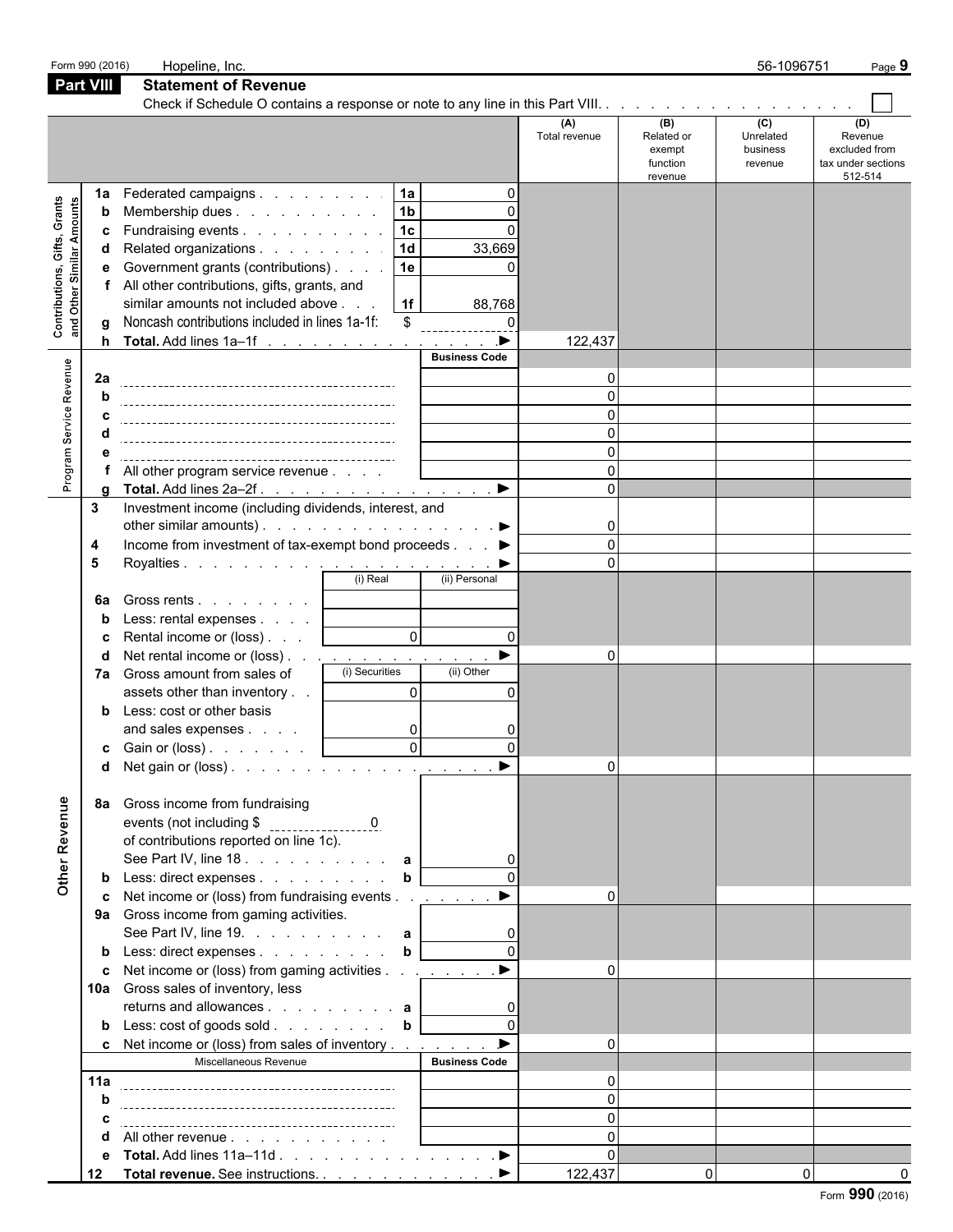|              | <b>Part IX</b><br><b>Statement of Functional Expenses</b>                                                                  |                       |                        |                       |                    |
|--------------|----------------------------------------------------------------------------------------------------------------------------|-----------------------|------------------------|-----------------------|--------------------|
|              | Section 501(c)(3) and 501(c)(4) organizations must complete all columns. All other organizations must complete column (A). |                       |                        |                       |                    |
|              |                                                                                                                            |                       |                        |                       |                    |
|              | Do not include amounts reported on lines 6b, 7b,<br>8b, 9b, and 10b of Part VIII.                                          | (A)<br>Total expenses | (B)<br>Program service | (C)<br>Management and | (D)<br>Fundraising |
|              |                                                                                                                            |                       | expenses               | general expenses      | expenses           |
| $\mathbf 1$  | Grants and other assistance to domestic organizations                                                                      |                       |                        |                       |                    |
|              | domestic governments. See Part IV, line 21<br>Grants and other assistance to domestic                                      | $\Omega$              |                        |                       |                    |
| $\mathbf{2}$ |                                                                                                                            |                       |                        |                       |                    |
|              | individuals. See Part IV, line 22.<br>Grants and other assistance to foreign                                               | $\Omega$              |                        |                       |                    |
| 3            | organizations, foreign governments, and foreign                                                                            |                       |                        |                       |                    |
|              | individuals. See Part IV, lines 15 and 16                                                                                  | 0                     |                        |                       |                    |
| 4            | Benefits paid to or for members                                                                                            | $\Omega$              |                        |                       |                    |
| 5            | Compensation of current officers, directors,                                                                               |                       |                        |                       |                    |
|              | trustees, and key employees                                                                                                | 92,790                | 82,583                 | 9,279                 | 928                |
| 6            | Compensation not included above, to disqualified                                                                           |                       |                        |                       |                    |
|              | persons (as defined under section 4958(f)(1)) and                                                                          |                       |                        |                       |                    |
|              | persons described in section 4958(c)(3)(B)                                                                                 | $\overline{0}$        |                        |                       |                    |
| 7            | Other salaries and wages                                                                                                   | $\Omega$              |                        |                       |                    |
| 8            | Pension plan accruals and contributions (include                                                                           |                       |                        |                       |                    |
|              | section $401(k)$ and $403(b)$ employer contributions).                                                                     | $\mathbf{0}$          |                        |                       |                    |
| 9            | Other employee benefits                                                                                                    | 563                   | 501                    | 56                    | 6                  |
| 10           | Payroll taxes                                                                                                              | 7,098                 | 6,317                  | 710                   | 71                 |
| 11           | Fees for services (non-employees):                                                                                         |                       |                        |                       |                    |
| a            | Management.                                                                                                                | $\mathbf{0}$          |                        |                       |                    |
| b            |                                                                                                                            | $\Omega$              |                        |                       |                    |
|              |                                                                                                                            | 1,200                 | 1,068                  | 120                   | 12                 |
|              |                                                                                                                            | $\Omega$<br>$\Omega$  |                        |                       |                    |
| е            | Professional fundraising services. See Part IV, line 17.                                                                   | $\Omega$              |                        |                       |                    |
| g            | Investment management fees<br>Other. (If line 11g amount exceeds 10% of line 25, column                                    |                       |                        |                       |                    |
|              | (A) amount, list line 11g expenses on Schedule O.)                                                                         | 0                     |                        |                       |                    |
| 12           | Advertising and promotion                                                                                                  | 9,591                 | 8,536                  | 959                   | 96                 |
| 13           | Office expenses                                                                                                            | 1,135                 | 1,010                  | 114                   | 11                 |
| 14           | Information technology                                                                                                     | $\overline{0}$        |                        |                       |                    |
| 15           |                                                                                                                            | $\Omega$              |                        |                       |                    |
| 16           | Occupancy                                                                                                                  | $\Omega$              |                        |                       |                    |
| 17           |                                                                                                                            | $\Omega$              |                        |                       |                    |
| 18           | Payments of travel or entertainment expenses                                                                               |                       |                        |                       |                    |
|              | for any federal, state, or local public officials                                                                          | 0                     |                        |                       |                    |
| 19           | Conferences, conventions, and meetings                                                                                     | $\Omega$              |                        |                       |                    |
| 20           |                                                                                                                            | $\Omega$              |                        |                       |                    |
| 21           | Payments to affiliates                                                                                                     | $\Omega$              |                        |                       |                    |
| 22           | Depreciation, depletion, and amortization                                                                                  | $\mathbf{0}$          | $\Omega$               | $\Omega$              |                    |
| 23           | Insurance.                                                                                                                 | 1,376                 | 1,225                  | 138                   | 13                 |
| 24           | Other expenses. Itemize expenses not covered                                                                               |                       |                        |                       |                    |
|              | above (List miscellaneous expenses in line 24e. If<br>line 24e amount exceeds 10% of line 25, column                       |                       |                        |                       |                    |
|              | (A) amount, list line 24e expenses on Schedule O.)                                                                         |                       |                        |                       |                    |
| a            | Telephone                                                                                                                  | 3,375                 | 3,004                  | 338                   | 33                 |
| b            |                                                                                                                            | 3,065                 | 2,728                  | 307                   | $30\,$             |
|              | Moving, Bank Fees, Dues, and Other Costs                                                                                   | 1,536                 | 1,367                  | 153                   | 16                 |
|              | Employee Reimbursements for Travel and Phone                                                                               | 425                   | 378                    | 43                    | $\overline{4}$     |
| е            | All other expenses Equipment Costs                                                                                         | 2,544                 | 2,264                  | 255                   | 25                 |
| 25           | Total functional expenses. Add lines 1 through 24e.                                                                        | 124,698               | 110,981                | 12,472                | 1,245              |
| 26           | Joint costs. Complete this line only if the                                                                                |                       |                        |                       |                    |
|              | organization reported in column (B) joint costs                                                                            |                       |                        |                       |                    |
|              | from a combined educational campaign and                                                                                   |                       |                        |                       |                    |
|              | fundraising solicitation. Check here ▶   if                                                                                |                       |                        |                       |                    |
|              | following SOP 98-2 (ASC 958-720)                                                                                           |                       |                        |                       |                    |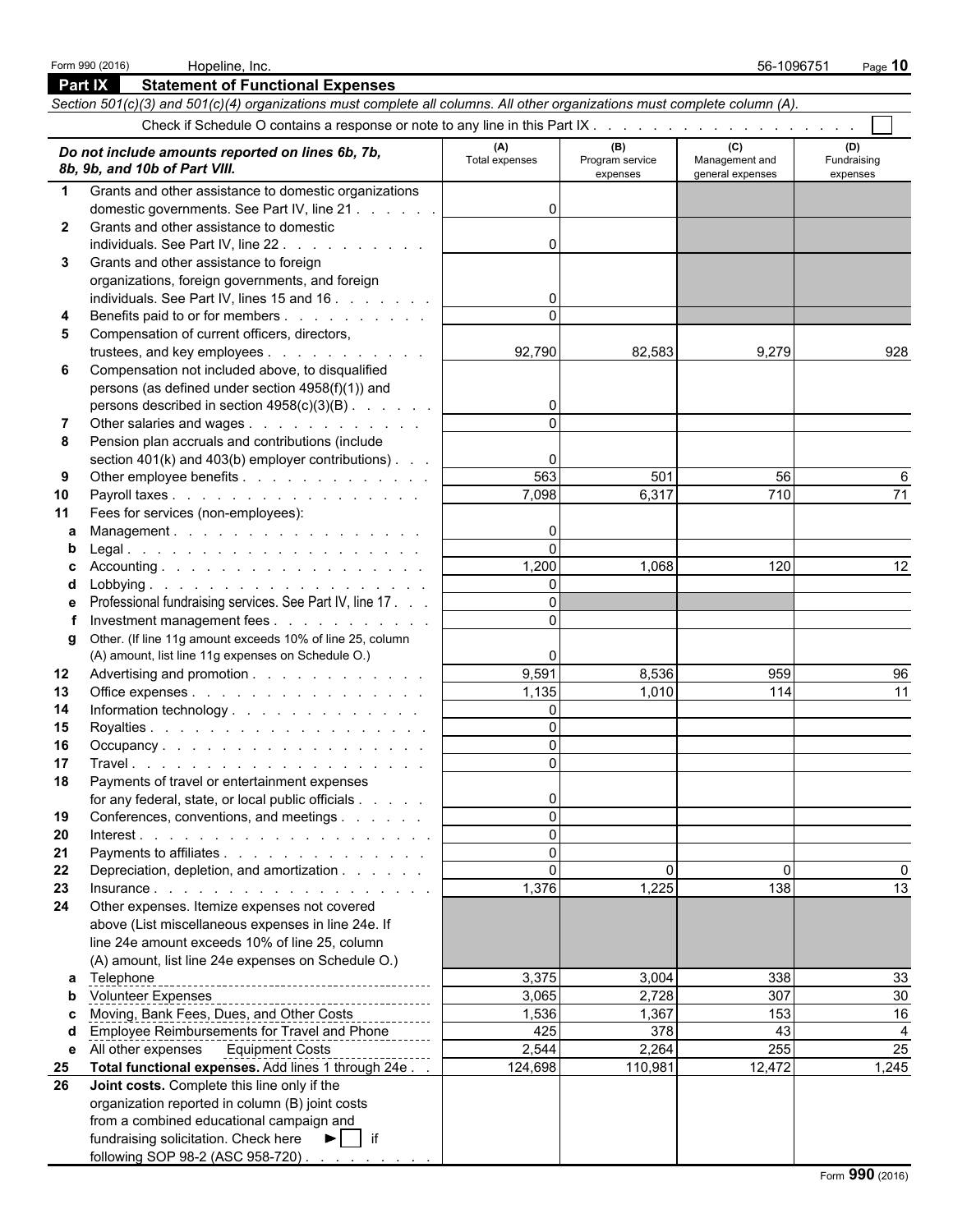|                   | Form 990 (2016) | Hopeline, Inc.                                                                                    |                   |                         | 56-1096751<br>Page 11 |
|-------------------|-----------------|---------------------------------------------------------------------------------------------------|-------------------|-------------------------|-----------------------|
|                   | Part X          | <b>Balance Sheet</b>                                                                              |                   |                         |                       |
|                   |                 |                                                                                                   |                   |                         |                       |
|                   |                 |                                                                                                   | (A)               |                         | (B)                   |
|                   |                 |                                                                                                   | Beginning of year |                         | End of year           |
|                   | -1              |                                                                                                   | 50,367            | $\overline{1}$          | 52,112                |
|                   | $\mathbf{2}$    | Savings and temporary cash investments                                                            |                   | $\overline{2}$          |                       |
|                   | 3               |                                                                                                   | $\Omega$          | $\overline{\mathbf{3}}$ |                       |
|                   |                 |                                                                                                   | ΩI                | $\overline{\mathbf{4}}$ |                       |
|                   | 5               | Loans and other receivables from current and former officers, directors,                          |                   |                         |                       |
|                   |                 | trustees, key employees, and highest compensated employees.                                       |                   |                         |                       |
|                   |                 |                                                                                                   |                   | 5                       |                       |
|                   | 6               | Loans and other receivables from other disqualified persons (as defined under section             |                   |                         |                       |
|                   |                 | 4958(f)(1)), persons described in section 4958(c)(3)(B), and contributing employers and           |                   |                         |                       |
|                   |                 | sponsoring organizations of section 501(c)(9) voluntary employees' beneficiary                    |                   |                         |                       |
|                   |                 | organizations (see instructions). Complete Part II of Schedule L.                                 |                   | 6                       |                       |
| Assets            | -7              |                                                                                                   |                   | $\overline{7}$          |                       |
|                   | -8              |                                                                                                   |                   | 8                       |                       |
|                   | -9              | Prepaid expenses and deferred charges                                                             | 628               | 9                       |                       |
|                   | 10a             | Land, buildings, and equipment: cost or                                                           |                   |                         |                       |
|                   |                 | other basis. Complete Part VI of Schedule D<br> 10a                                               |                   |                         |                       |
|                   | b               | $\Omega$<br>10 <sub>b</sub><br>Less: accumulated depreciation                                     |                   | $0$ 10 $c$              |                       |
|                   | 11              | Investments—publicly traded securities                                                            | $\Omega$          | 11                      |                       |
|                   | 12              | Investments—other securities. See Part IV, line 11                                                | $\Omega$          | 12                      | $\Omega$              |
|                   | 13              | Investments—program-related. See Part IV, line 11                                                 | ΩL                | 13                      | O                     |
|                   | 14              |                                                                                                   | $\Omega$          | 14                      | $\Omega$              |
|                   | 15              |                                                                                                   | $\Omega$          | 15                      | $\Omega$              |
|                   | 16              | Total assets. Add lines 1 through 15 (must equal line 34)                                         | 50,995            | 16                      | 52,112                |
|                   | 17              | Accounts payable and accrued expenses                                                             | 958               | 17                      | 4,337                 |
|                   | 18              |                                                                                                   |                   | 18                      |                       |
|                   | 19              |                                                                                                   |                   | 19                      |                       |
|                   | 20              |                                                                                                   |                   | 20                      |                       |
|                   | 21              | Escrow or custodial account liability. Complete Part IV of Schedule D                             |                   | 21                      |                       |
|                   | 22              | Loans and other payables to current and former officers, directors,                               |                   |                         |                       |
|                   |                 | trustees, key employees, highest compensated employees, and                                       |                   |                         |                       |
|                   |                 | disqualified persons. Complete Part II of Schedule L.                                             |                   | 22                      |                       |
| Liabilities       | 23              | Secured mortgages and notes payable to unrelated third parties                                    | $\Omega$          | $\overline{23}$         |                       |
|                   | 24              | Unsecured notes and loans payable to unrelated third parties                                      |                   | $0 \quad 24$            | 0                     |
|                   | 25              | Other liabilities (including federal income tax, payables to related third                        |                   |                         |                       |
|                   |                 | parties, and other liabilities not included on lines 17-24). Complete                             |                   |                         |                       |
|                   |                 |                                                                                                   | $\Omega$          | 25                      | 0                     |
|                   | 26              |                                                                                                   | $\overline{958}$  | 26                      | 4,337                 |
|                   |                 | Total liabilities. Add lines 17 through 25.                                                       |                   |                         |                       |
|                   |                 | Organizations that follow SFAS 117 (ASC 958), check here $\blacktriangleright  \overline{X} $ and |                   |                         |                       |
|                   |                 | complete lines 27 through 29, and lines 33 and 34.                                                |                   |                         |                       |
| <b>Balances</b>   | 27              |                                                                                                   | 50,037 27         |                         | 47,775                |
|                   | 28              |                                                                                                   |                   | 28                      |                       |
|                   | 29              |                                                                                                   |                   | 29                      |                       |
| or Fund           |                 | $\blacktriangleright$   and<br>Organizations that do not follow SFAS 117 (ASC958), check here     |                   |                         |                       |
|                   |                 | complete lines 30 through 34.                                                                     |                   |                         |                       |
|                   | 30              | Capital stock or trust principal, or current funds                                                |                   | 30                      |                       |
|                   | 31              | Paid-in or capital surplus, or land, building, or equipment fund                                  |                   | 31                      |                       |
|                   |                 |                                                                                                   |                   | 32                      |                       |
| <b>Net Assets</b> | 32              | Retained earnings, endowment, accumulated income, or other funds                                  |                   |                         |                       |
|                   | 33              |                                                                                                   | 50,037            | 33                      | 47,775                |
|                   | 34              | Total liabilities and net assets/fund balances                                                    | 50,995            | 34                      | 52,112                |

Form **990** (2016)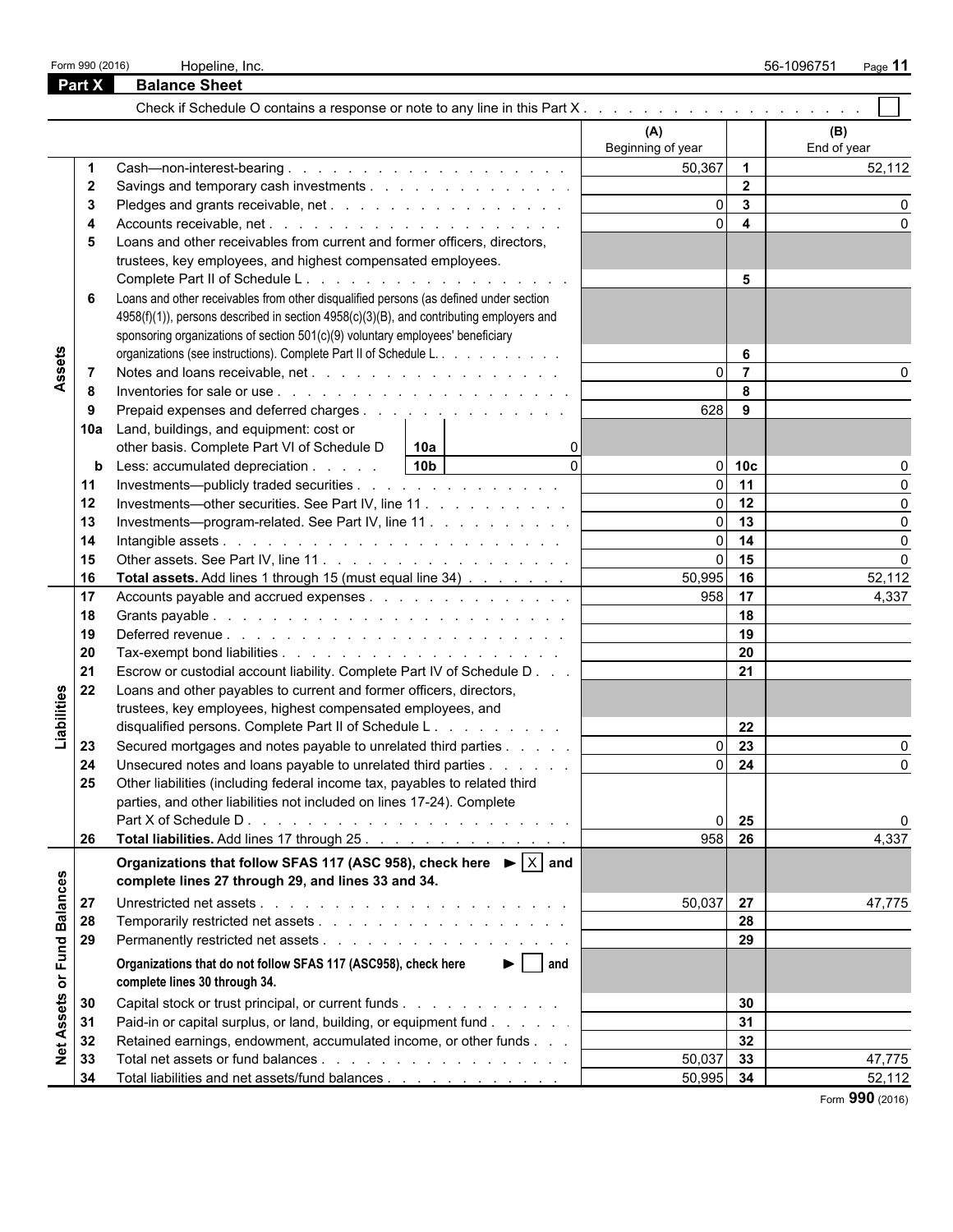|                | Form 990 (2016)<br>Hopeline, Inc.                                                                                                                                                             |                         | 56-1096751     | Page 12                   |
|----------------|-----------------------------------------------------------------------------------------------------------------------------------------------------------------------------------------------|-------------------------|----------------|---------------------------|
| <b>Part XI</b> | <b>Reconciliation of Net Assets</b>                                                                                                                                                           |                         |                |                           |
|                | Check if Schedule O contains a response or note to any line in this Part XI.                                                                                                                  |                         |                | $\overline{X}$            |
|                |                                                                                                                                                                                               | $\vert$ 1               |                | 122,437                   |
|                |                                                                                                                                                                                               | $\overline{2}$          |                | 124,698                   |
|                |                                                                                                                                                                                               | $\mathbf{3}$            |                | $-2,261$                  |
|                | Net assets or fund balances at beginning of year (must equal Part X, line 33, column (A))                                                                                                     | $\overline{\mathbf{4}}$ |                | 50,037                    |
|                |                                                                                                                                                                                               | $5\phantom{a}$          |                |                           |
|                |                                                                                                                                                                                               | $6\phantom{1}$          |                |                           |
|                |                                                                                                                                                                                               | $\overline{7}$          |                |                           |
|                |                                                                                                                                                                                               | 8                       |                |                           |
|                | Other changes in net assets or fund balances (explain in Schedule O)                                                                                                                          | 9                       |                | $-1$                      |
| 10             | Net assets or fund balances at end of year. Combine lines 3 through 9 (must equal Part X, line 33,                                                                                            |                         |                |                           |
|                |                                                                                                                                                                                               | 10                      |                | 47,775                    |
|                | <b>Financial Statements and Reporting</b><br><b>Part XII</b>                                                                                                                                  |                         |                |                           |
|                | Check if Schedule O contains a response or note to any line in this Part XII.                                                                                                                 |                         |                |                           |
|                |                                                                                                                                                                                               |                         |                | Yes<br><b>No</b>          |
|                | X Accrual<br>Accounting method used to prepare the Form 990:<br>Other<br>Cash                                                                                                                 |                         |                |                           |
|                | If the organization changed its method of accounting from a prior year or checked "Other," explain in                                                                                         |                         |                |                           |
|                | Schedule O.                                                                                                                                                                                   |                         |                |                           |
| 2a             | Were the organization's financial statements compiled or reviewed by an independent accountant?.                                                                                              |                         | 2a             | $\boldsymbol{\mathsf{X}}$ |
|                | If "Yes," check a box below to indicate whether the financial statements for the year were compiled or                                                                                        |                         |                |                           |
|                | reviewed on a separate basis, consolidated basis, or both:                                                                                                                                    |                         |                |                           |
|                | X Separate basis<br><b>Consolidated basis</b><br>Both consolidated and separate basis                                                                                                         |                         |                |                           |
|                |                                                                                                                                                                                               |                         | 2 <sub>b</sub> | $\times$                  |
|                | Were the organization's financial statements audited by an independent accountant?<br>If "Yes," check a box below to indicate whether the financial statements for the year were audited on a |                         |                |                           |
|                | separate basis, consolidated basis, or both:                                                                                                                                                  |                         |                |                           |
|                |                                                                                                                                                                                               |                         |                |                           |
|                | Separate basis<br>Consolidated basis<br>Both consolidated and separate basis                                                                                                                  |                         |                |                           |
| c              | If "Yes" to line 2a or 2b, does the organization have a committee that assumes responsibility for oversight of                                                                                |                         |                |                           |
|                | the audit, review, or compilation of its financial statements and selection of an independent accountant? .                                                                                   |                         | 2c             | X                         |
|                | If the organization changed either its oversight process or selection process during the tax year, explain in                                                                                 |                         |                |                           |
|                | Schedule O.                                                                                                                                                                                   |                         |                |                           |
| За             | As a result of a federal award, was the organization required to undergo an audit or audits as set forth in                                                                                   |                         |                |                           |
|                | the Single Audit Act and OMB Circular A-133?                                                                                                                                                  |                         | За             | $\times$                  |
| b              | If "Yes," did the organization undergo the required audit or audits? If the organization did not undergo the                                                                                  |                         |                |                           |
|                | required audit or audits, explain why in Schedule O and describe any steps taken to undergo such audits                                                                                       |                         | 3 <sub>b</sub> |                           |

Form **990** (2016)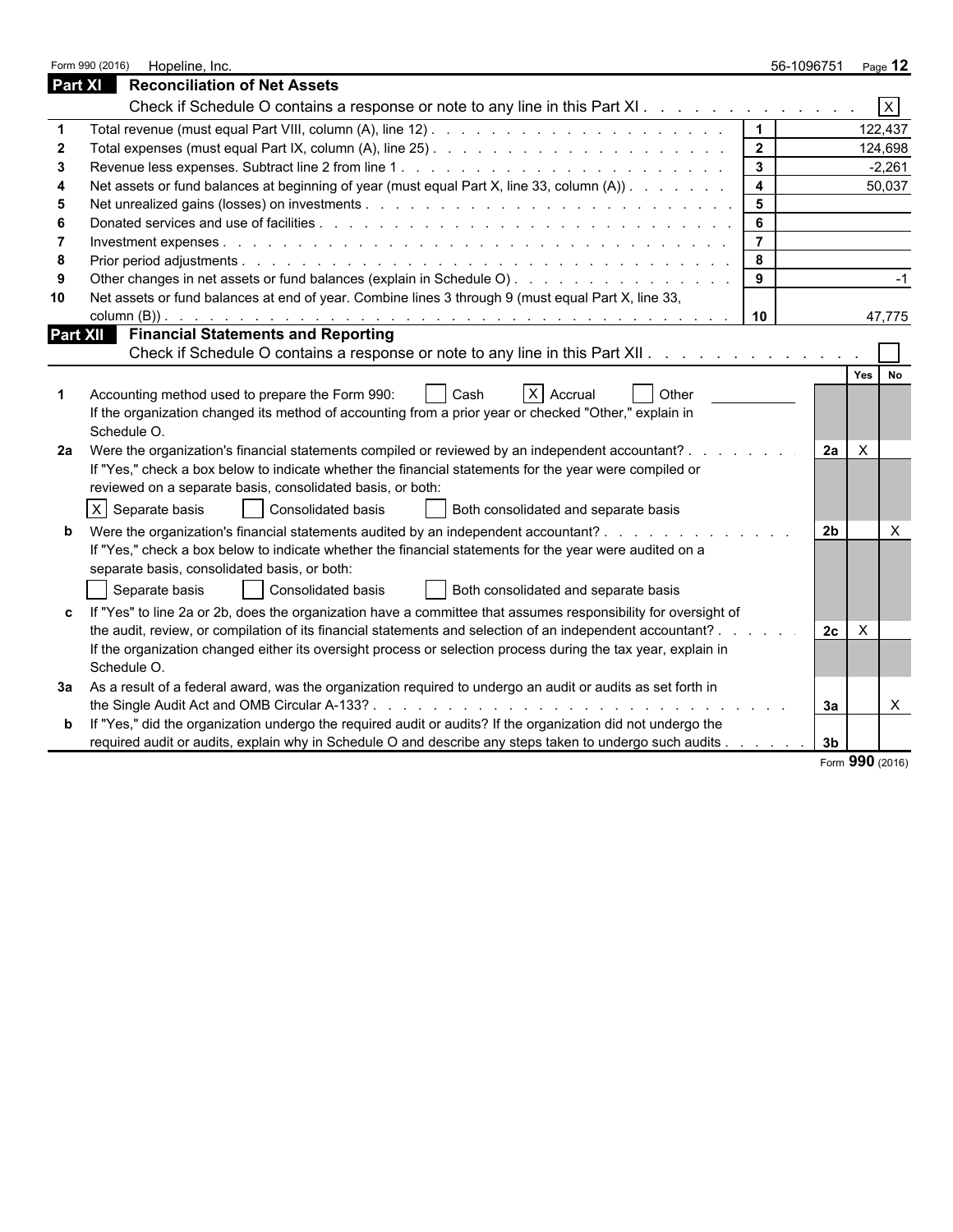| <b>SCHEDULE A</b> |  |                      |
|-------------------|--|----------------------|
|                   |  | (Form 990 or 990-EZ) |

## **Public Charity Status and Public Support**  $\frac{\text{OMB No. 1545-0047}}{2016}$

**Complete if the organization is a section 501(c)(3) organization or a section 4947(a)(1) nonexempt charitable trust.**

|                 |                 | Department of the Treasury         |                                               |                                                                                 | Attach to Form 990 or Form 990-EZ.                                                                                                                                                                                                                                                                                                                                                                 |     |                                                                   |                                                         | <b>Open to Public</b>                                 |
|-----------------|-----------------|------------------------------------|-----------------------------------------------|---------------------------------------------------------------------------------|----------------------------------------------------------------------------------------------------------------------------------------------------------------------------------------------------------------------------------------------------------------------------------------------------------------------------------------------------------------------------------------------------|-----|-------------------------------------------------------------------|---------------------------------------------------------|-------------------------------------------------------|
|                 |                 | Internal Revenue Service           |                                               |                                                                                 | Information about Schedule A (Form 990 or 990-EZ) and its instructions is at www.irs.gov/form990.                                                                                                                                                                                                                                                                                                  |     |                                                                   |                                                         | <b>Inspection</b>                                     |
|                 |                 | Name of the organization           |                                               |                                                                                 |                                                                                                                                                                                                                                                                                                                                                                                                    |     |                                                                   | <b>Employer identification number</b>                   |                                                       |
| Hopeline, Inc.  |                 |                                    |                                               |                                                                                 |                                                                                                                                                                                                                                                                                                                                                                                                    |     |                                                                   |                                                         | 56-1096751                                            |
| Part I          |                 |                                    |                                               |                                                                                 | Reason for Public Charity Status (All organizations must complete this part.) See instructions.                                                                                                                                                                                                                                                                                                    |     |                                                                   |                                                         |                                                       |
|                 |                 |                                    |                                               |                                                                                 | The organization is not a private foundation because it is: (For lines 1 through 12, check only one box.)                                                                                                                                                                                                                                                                                          |     |                                                                   |                                                         |                                                       |
| 1               |                 |                                    |                                               |                                                                                 | A church, convention of churches, or association of churches described in section 170(b)(1)(A)(i).                                                                                                                                                                                                                                                                                                 |     |                                                                   |                                                         |                                                       |
| 2               |                 |                                    |                                               |                                                                                 | A school described in section 170(b)(1)(A)(ii). (Attach Schedule E (Form 990 or 990-EZ).)                                                                                                                                                                                                                                                                                                          |     |                                                                   |                                                         |                                                       |
| 3               |                 |                                    |                                               |                                                                                 | A hospital or a cooperative hospital service organization described in section 170(b)(1)(A)(iii).                                                                                                                                                                                                                                                                                                  |     |                                                                   |                                                         |                                                       |
| 4               |                 |                                    | hospital's name, city, and state:             |                                                                                 | A medical research organization operated in conjunction with a hospital described in section 170(b)(1)(A)(iii). Enter the                                                                                                                                                                                                                                                                          |     |                                                                   |                                                         |                                                       |
| 5               |                 |                                    | section 170(b)(1)(A)(iv). (Complete Part II.) |                                                                                 | An organization operated for the benefit of a college or university owned or operated by a governmental unit described in                                                                                                                                                                                                                                                                          |     |                                                                   |                                                         |                                                       |
| 6               |                 |                                    |                                               |                                                                                 | A federal, state, or local government or governmental unit described in section 170(b)(1)(A)(v).                                                                                                                                                                                                                                                                                                   |     |                                                                   |                                                         |                                                       |
| 7               | $\vert x \vert$ |                                    |                                               | described in section 170(b)(1)(A)(vi). (Complete Part II.)                      | An organization that normally receives a substantial part of its support from a governmental unit or from the general public                                                                                                                                                                                                                                                                       |     |                                                                   |                                                         |                                                       |
| 8               |                 |                                    |                                               |                                                                                 | A community trust described in section 170(b)(1)(A)(vi). (Complete Part II.)                                                                                                                                                                                                                                                                                                                       |     |                                                                   |                                                         |                                                       |
| 9               |                 | university:                        |                                               |                                                                                 | An agricultural research organization described in section 170(b)(1)(A)(ix) operated in conjunction with a land-grant college<br>or university or a non-land-grant college of agriculture (see instructions). Enter the name, city, and state of the college or                                                                                                                                    |     |                                                                   |                                                         |                                                       |
| 10              |                 |                                    |                                               |                                                                                 | receipts from activities related to its exempt functions—subject to certain exceptions, and (2) no more than 33 1/3% of its<br>support from gross investment income and unrelated business taxable income (less section 511 tax) from businesses<br>acquired by the organization after June 30, 1975. See section 509(a)(2). (Complete Part III.)                                                  |     |                                                                   |                                                         |                                                       |
| 11              |                 |                                    |                                               |                                                                                 | An organization organized and operated exclusively to test for public safety. See section 509(a)(4).                                                                                                                                                                                                                                                                                               |     |                                                                   |                                                         |                                                       |
| 12 <sub>2</sub> |                 |                                    |                                               |                                                                                 | An organization organized and operated exclusively for the benefit of, to perform the functions of, or to carry out the purposes<br>of one or more publicly supported organizations described in section 509(a)(1) or section 509(a)(2). See section 509(a)(3).<br>Check the box in lines 12a through 12d that describes the type of supporting organization and complete lines 12e, 12f, and 12g. |     |                                                                   |                                                         |                                                       |
| a               |                 |                                    |                                               | organization. You must complete Part IV, Sections A and B.                      | Type I. A supporting organization operated, supervised, or controlled by its supported organization(s), typically by giving<br>the supported organization(s) the power to regularly appoint or elect a majority of the directors or trustees of the supporting                                                                                                                                     |     |                                                                   |                                                         |                                                       |
| b               |                 |                                    |                                               | organization(s). You must complete Part IV, Sections A and C.                   | Type II. A supporting organization supervised or controlled in connection with its supported organization(s), by having<br>control or management of the supporting organization vested in the same persons that control or manage the supported                                                                                                                                                    |     |                                                                   |                                                         |                                                       |
| c               |                 |                                    |                                               |                                                                                 | Type III functionally integrated. A supporting organization operated in connection with, and functionally integrated with,                                                                                                                                                                                                                                                                         |     |                                                                   |                                                         |                                                       |
| d               |                 |                                    |                                               |                                                                                 | its supported organization(s) (see instructions). You must complete Part IV, Sections A, D, and E.<br>Type III non-functionally integrated. A supporting organization operated in connection with its supported organization(s)                                                                                                                                                                    |     |                                                                   |                                                         |                                                       |
|                 |                 |                                    |                                               |                                                                                 | that is not functionally integrated. The organization generally must satisfy a distribution requirement and an attentiveness<br>requirement (see instructions). You must complete Part IV, Sections A and D, and Part V.                                                                                                                                                                           |     |                                                                   |                                                         |                                                       |
| е               |                 |                                    |                                               |                                                                                 | Check this box if the organization received a written determination from the IRS that it is a Type I, Type II, Type III<br>functionally integrated, or Type III non-functionally integrated supporting organization.                                                                                                                                                                               |     |                                                                   |                                                         |                                                       |
|                 |                 |                                    |                                               | Enter the number of supported organizations $\ldots$ $\ldots$ $\ldots$ $\ldots$ |                                                                                                                                                                                                                                                                                                                                                                                                    |     |                                                                   |                                                         | $\overline{0}$                                        |
|                 |                 |                                    |                                               | Provide the following information about the supported organization(s).          |                                                                                                                                                                                                                                                                                                                                                                                                    |     |                                                                   |                                                         |                                                       |
|                 |                 | (i) Name of supported organization |                                               | $(ii)$ EIN                                                                      | (iii) Type of organization<br>(described on lines 1-10<br>above (see instructions))                                                                                                                                                                                                                                                                                                                |     | (iv) Is the organization<br>listed in your governing<br>document? | (v) Amount of monetary<br>support (see<br>instructions) | (vi) Amount of<br>other support (see<br>instructions) |
|                 |                 |                                    |                                               |                                                                                 |                                                                                                                                                                                                                                                                                                                                                                                                    | Yes | No                                                                |                                                         |                                                       |
| (A)             |                 |                                    |                                               |                                                                                 |                                                                                                                                                                                                                                                                                                                                                                                                    |     |                                                                   |                                                         |                                                       |
| (B)             |                 |                                    |                                               |                                                                                 |                                                                                                                                                                                                                                                                                                                                                                                                    |     |                                                                   |                                                         |                                                       |
| (C)             |                 |                                    |                                               |                                                                                 |                                                                                                                                                                                                                                                                                                                                                                                                    |     |                                                                   |                                                         |                                                       |
| (D)             |                 |                                    |                                               |                                                                                 |                                                                                                                                                                                                                                                                                                                                                                                                    |     |                                                                   |                                                         |                                                       |
| (E)             |                 |                                    |                                               |                                                                                 |                                                                                                                                                                                                                                                                                                                                                                                                    |     |                                                                   |                                                         |                                                       |

**Total** 0 0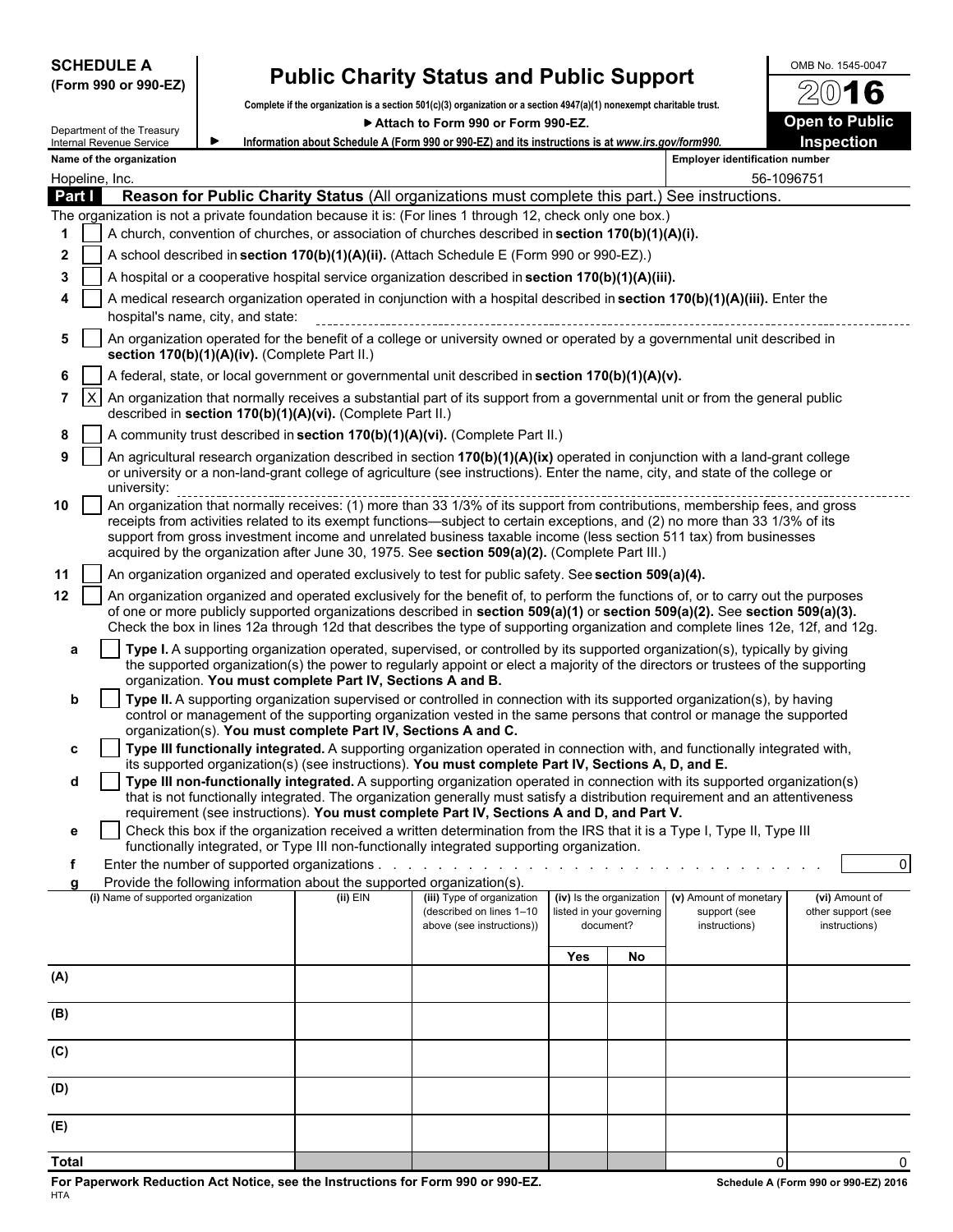|                   | Schedule A (Form 990 or 990-EZ) 2016<br>Hopeline, Inc.                                                                                                                                                                                                                                                                                                                             |          |          |            |            | 56-1096751 | Page 2                         |
|-------------------|------------------------------------------------------------------------------------------------------------------------------------------------------------------------------------------------------------------------------------------------------------------------------------------------------------------------------------------------------------------------------------|----------|----------|------------|------------|------------|--------------------------------|
|                   | Support Schedule for Organizations Described in Sections 170(b)(1)(A)(iv) and 170(b)(1)(A)(vi)<br>Part II<br>(Complete only if you checked the box on line 5, 7, or 8 of Part I or if the organization failed to qualify under                                                                                                                                                     |          |          |            |            |            |                                |
|                   | Part III. If the organization fails to qualify under the tests listed below, please complete Part III.)                                                                                                                                                                                                                                                                            |          |          |            |            |            |                                |
|                   | <b>Section A. Public Support</b>                                                                                                                                                                                                                                                                                                                                                   |          |          |            |            |            |                                |
|                   | Calendar year (or fiscal year beginning in)                                                                                                                                                                                                                                                                                                                                        | (a) 2012 | (b) 2013 | $(c)$ 2014 | $(d)$ 2015 | (e) 2016   | (f) Total                      |
| 1<br>$\mathbf{2}$ | Gifts, grants, contributions, and<br>membership fees received. (Do not<br>include any "unusual grants.")<br>Tax revenues levied for the organization's<br>benefit and either paid to or expended on                                                                                                                                                                                | 75,172   | 101,821  | 86,333     | 77,047     | 122,437    | 462,810                        |
|                   | its behalf.                                                                                                                                                                                                                                                                                                                                                                        |          |          |            |            |            | 0                              |
| 3                 | The value of services or facilities<br>furnished by a governmental unit to the<br>organization without charge                                                                                                                                                                                                                                                                      |          |          |            |            |            | 0                              |
| 4                 | Total. Add lines 1 through 3                                                                                                                                                                                                                                                                                                                                                       | 75,172   | 101,821  | 86,333     | 77,047     | 122,437    | 462,810                        |
| 5                 | The portion of total contributions by each<br>person (other than a governmental unit<br>or publicly supported organization)<br>included on line 1 that exceeds 2%<br>of the amount shown on line 11,<br>column (f) $\ldots$ $\ldots$ $\ldots$ $\ldots$ $\ldots$                                                                                                                    |          |          |            |            |            |                                |
| 6                 | Public support. Subtract line 5 from line 4.                                                                                                                                                                                                                                                                                                                                       |          |          |            |            |            | 462,810                        |
|                   | <b>Section B. Total Support</b>                                                                                                                                                                                                                                                                                                                                                    |          |          |            |            |            |                                |
|                   | Calendar year (or fiscal year beginning in)<br>▶                                                                                                                                                                                                                                                                                                                                   | (a) 2012 | (b) 2013 | $(c)$ 2014 | $(d)$ 2015 | (e) 2016   | (f) Total                      |
| 7<br>8            | Amounts from line 4.<br>Gross income from interest, dividends,<br>payments received on securities loans,<br>rents, royalties and income from similar<br>sources                                                                                                                                                                                                                    | 75,172   | 101,821  | 86,333     | 77,047     | 122,437    | 462,810<br>0                   |
| 9                 | Net income from unrelated business<br>activities, whether or not the business is<br>regularly carried on                                                                                                                                                                                                                                                                           |          |          |            |            |            | 0                              |
| 10                | Other income. Do not include gain or<br>loss from the sale of capital assets<br>(Explain in Part VI.)                                                                                                                                                                                                                                                                              |          |          |            |            |            |                                |
| 12                | 11 Total support. Add lines 7 through 10.                                                                                                                                                                                                                                                                                                                                          |          |          |            |            | 12         | 462,810                        |
| 13                | First five years. If the Form 990 is for the organization's first, second, third, fourth, or fifth tax year as a section 501(c)(3)                                                                                                                                                                                                                                                 |          |          |            |            |            | . ▶                            |
|                   | <b>Section C. Computation of Public Support Percentage</b>                                                                                                                                                                                                                                                                                                                         |          |          |            |            |            |                                |
| 14                | Public support percentage for 2016 (line 6, column (f) divided by line 11, column (f)).                                                                                                                                                                                                                                                                                            |          |          |            |            | 14         | 100.00%                        |
| 15                |                                                                                                                                                                                                                                                                                                                                                                                    |          |          |            |            | 15         | 100.00%                        |
|                   | 16a 33 1/3% support test-2016. If the organization did not check the box on line 13, and line 14 is 33 1/3% or more,                                                                                                                                                                                                                                                               |          |          |            |            |            | $\blacktriangleright$ $\mid$ X |
|                   | <b>b</b> 33 1/3% support test-2015. If the organization did not check a box on line 13 or 16a, and line 15 is 33 1/3% or more, check this                                                                                                                                                                                                                                          |          |          |            |            |            |                                |
|                   | 17a 10%-facts-and-circumstances test-2016. If the organization did not check a box on line 13, 16a, or 16b, and line 14<br>is 10% or more, and if the organization meets the "facts-and-circumstances" test, check this box and stop here. Explain in<br>Part VI how the organization meets the "facts-and-circumstances" test. The organization qualifies as a publicly supported |          |          |            |            |            |                                |
|                   | <b>b</b> 10%-facts-and-circumstances test-2015. If the organization did not check a box on line 13, 16a, 16b, or 17a, and line<br>15 is 10% or more, and if the organization meets the "facts-and-circumstances" test, check this box and stop here. Explain in<br>Part VI how the organization meets the "facts-and-circumstances" test. The organization qualifies as a publicly |          |          |            |            |            |                                |
| 18                | Private foundation. If the organization did not check a box on line 13, 16a, 16b, 17a, or 17b, check this box and see                                                                                                                                                                                                                                                              |          |          |            |            |            |                                |
|                   |                                                                                                                                                                                                                                                                                                                                                                                    |          |          |            |            |            |                                |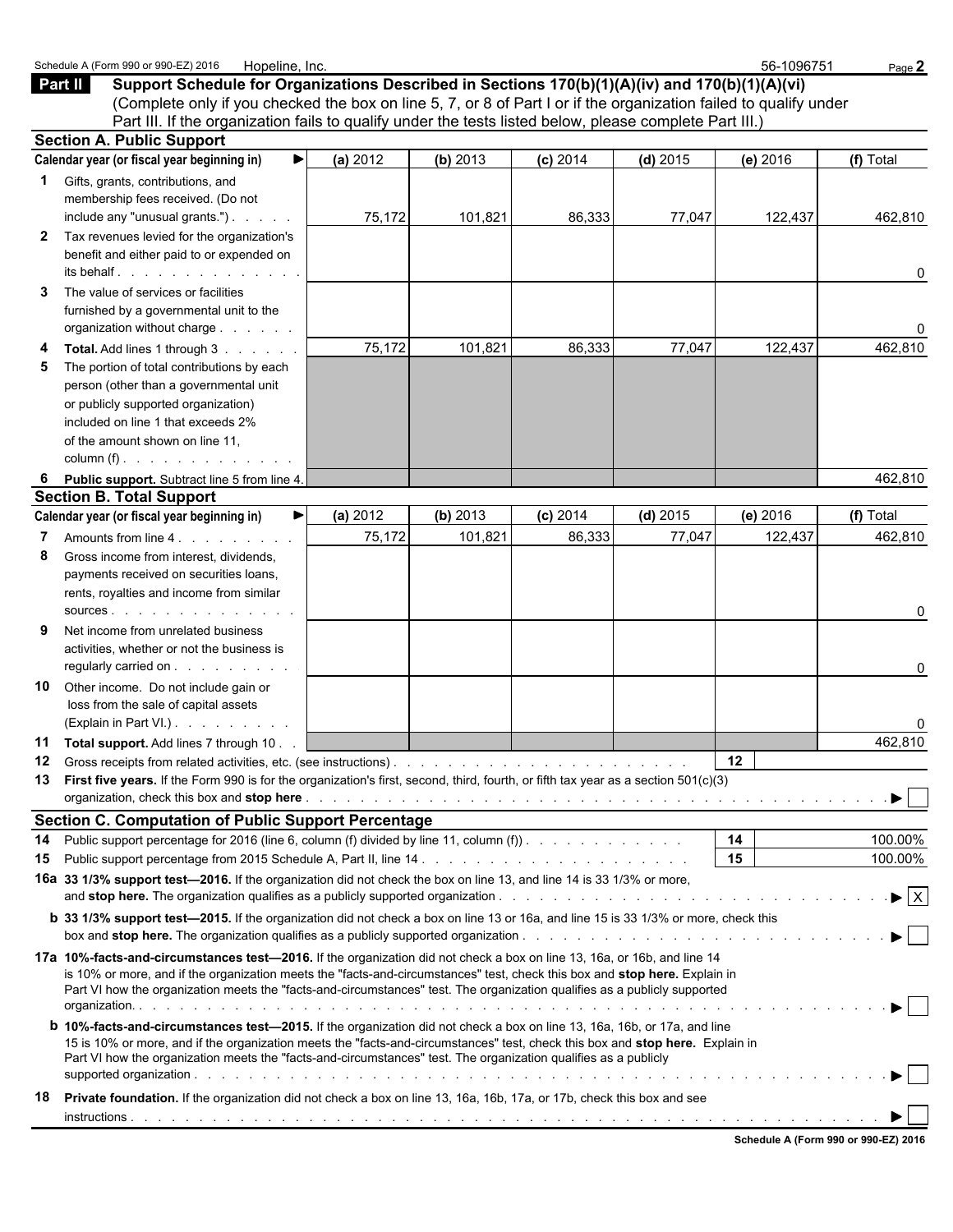| Part III                                          | Support Schedule for Organizations Described in Section 509(a)(2)<br>(Complete only if you checked the box on line 10 of Part I or if the organization failed to qualify under Part II. |                |          |            |            |          |                         |
|---------------------------------------------------|-----------------------------------------------------------------------------------------------------------------------------------------------------------------------------------------|----------------|----------|------------|------------|----------|-------------------------|
|                                                   | If the organization fails to qualify under the tests listed below, please complete Part II.)                                                                                            |                |          |            |            |          |                         |
| <b>Section A. Public Support</b>                  |                                                                                                                                                                                         |                |          |            |            |          |                         |
|                                                   | Calendar year (or fiscal year beginning in)                                                                                                                                             | (a) 2012       | (b) 2013 | $(c)$ 2014 | $(d)$ 2015 | (e) 2016 | (f) Total               |
| 1.                                                | Gifts, grants, contributions, and membership fees                                                                                                                                       |                |          |            |            |          |                         |
| $\mathbf{2}$                                      | received. (Do not include any "unusual grants.")<br>Gross receipts from admissions, merchandise                                                                                         |                |          |            |            |          | 0                       |
|                                                   | sold or services performed, or facilities                                                                                                                                               |                |          |            |            |          |                         |
|                                                   | furnished in any activity that is related to the                                                                                                                                        |                |          |            |            |          |                         |
|                                                   | organization's tax-exempt purpose                                                                                                                                                       |                |          |            |            |          | 0                       |
| 3                                                 | Gross receipts from activities that are not an                                                                                                                                          |                |          |            |            |          |                         |
|                                                   | unrelated trade or business under section 513.                                                                                                                                          |                |          |            |            |          | 0                       |
| 4                                                 | Tax revenues levied for the organization's                                                                                                                                              |                |          |            |            |          |                         |
|                                                   | benefit and either paid to or expended on                                                                                                                                               |                |          |            |            |          |                         |
|                                                   | its behalf in the set of the set of the set of the set of the set of the set of the set of the set of the set o                                                                         |                |          |            |            |          | 0                       |
| 5                                                 | The value of services or facilities                                                                                                                                                     |                |          |            |            |          |                         |
|                                                   | furnished by a governmental unit to the                                                                                                                                                 |                |          |            |            |          |                         |
|                                                   | organization without charge                                                                                                                                                             |                |          |            |            |          | 0                       |
| 6                                                 | <b>Total.</b> Add lines 1 through 5.                                                                                                                                                    | $\Omega$       | $\Omega$ | $\Omega$   | $\Omega$   | $\Omega$ | $\Omega$                |
|                                                   | 7a Amounts included on lines 1, 2, and 3                                                                                                                                                |                |          |            |            |          |                         |
|                                                   | received from disqualified persons                                                                                                                                                      |                |          |            |            |          | 0                       |
|                                                   | <b>b</b> Amounts included on lines 2 and 3 received                                                                                                                                     |                |          |            |            |          |                         |
|                                                   | from other than disqualified persons that                                                                                                                                               |                |          |            |            |          |                         |
|                                                   | exceed the greater of \$5,000 or 1% of the                                                                                                                                              |                |          |            |            |          |                         |
|                                                   | amount on line 13 for the year                                                                                                                                                          |                |          |            |            |          |                         |
|                                                   | c Add lines 7a and 7b. $\ldots$ $\ldots$ $\ldots$                                                                                                                                       | $\Omega$       | 0        | $\Omega$   | $\Omega$   | $\Omega$ | $\Omega$                |
| 8                                                 | <b>Public support (Subtract line 7c from</b>                                                                                                                                            |                |          |            |            |          |                         |
|                                                   | $line 6$ .).                                                                                                                                                                            |                |          |            |            |          | O                       |
| <b>Section B. Total Support</b>                   |                                                                                                                                                                                         |                |          |            |            |          |                         |
|                                                   | Calendar year (or fiscal year beginning in)<br>▶                                                                                                                                        | (a) 2012       | (b) 2013 | $(c)$ 2014 | $(d)$ 2015 | (e) 2016 | (f) Total               |
| Amounts from line 6.<br>9                         |                                                                                                                                                                                         | $\Omega$       | $\Omega$ | $\Omega$   | $\Omega$   | $\Omega$ | 0                       |
| <b>10a</b> Gross income from interest, dividends, |                                                                                                                                                                                         |                |          |            |            |          |                         |
|                                                   | payments received on securities loans,                                                                                                                                                  |                |          |            |            |          |                         |
|                                                   | rents, royalties and income from similar sources.                                                                                                                                       |                |          |            |            |          | 0                       |
|                                                   | <b>b</b> Unrelated business taxable income (less                                                                                                                                        |                |          |            |            |          |                         |
|                                                   | section 511 taxes) from businesses                                                                                                                                                      |                |          |            |            |          |                         |
|                                                   | acquired after June 30, 1975                                                                                                                                                            |                |          |            |            |          |                         |
|                                                   | c Add lines $10a$ and $10b$ .                                                                                                                                                           | $\overline{0}$ | 0        |            | 0          | 0        |                         |
| 11                                                | Net income from unrelated business                                                                                                                                                      |                |          |            |            |          |                         |
|                                                   | activities not included in line 10b, whether                                                                                                                                            |                |          |            |            |          |                         |
|                                                   | or not the business is regularly carried on.                                                                                                                                            |                |          |            |            |          | 0                       |
|                                                   | 12 Other income. Do not include gain or                                                                                                                                                 |                |          |            |            |          |                         |
|                                                   | loss from the sale of capital assets                                                                                                                                                    |                |          |            |            |          |                         |
|                                                   | (Explain in Part VI.)                                                                                                                                                                   |                |          |            |            |          | 0                       |
|                                                   | 13 Total support. (Add lines 9, 10c, 11,                                                                                                                                                |                |          |            |            |          |                         |
|                                                   |                                                                                                                                                                                         | $\Omega$       | 0        |            | 0          | 0        | 0                       |
|                                                   | 14 First five years. If the Form 990 is for the organization's first, second, third, fourth, or fifth tax year as a section 501(c)(3)                                                   |                |          |            |            |          |                         |
|                                                   |                                                                                                                                                                                         |                |          |            |            |          | $\blacktriangleright$   |
|                                                   | <b>Section C. Computation of Public Support Percentage</b>                                                                                                                              |                |          |            |            |          |                         |
| 15                                                | Public support percentage for 2016 (line 8, column (f) divided by line 13, column (f)                                                                                                   |                |          |            |            | 15       | 0.00%                   |
|                                                   |                                                                                                                                                                                         |                |          |            |            | 16       | 0.00%                   |
|                                                   | Section D. Computation of Investment Income Percentage                                                                                                                                  |                |          |            |            |          |                         |
| 17                                                | Investment income percentage for 2016 (line 10c, column (f) divided by line 13, column (f) $\ldots$                                                                                     |                |          |            |            | 17       | 0.00%                   |
| 18                                                |                                                                                                                                                                                         |                |          |            |            | 18       | 0.00%                   |
|                                                   | 19a 33 1/3% support tests-2016. If the organization did not check the box on line 14, and line 15 is more than 33 1/3%, and line 17 is                                                  |                |          |            |            |          |                         |
|                                                   |                                                                                                                                                                                         |                |          |            |            |          | $\blacktriangleright$ 1 |
|                                                   | b 33 1/3% support tests—2015. If the organization did not check a box on line 14 or line 19a, and line 16 is more than 33 1/3%, and                                                     |                |          |            |            |          |                         |
|                                                   | line 18 is not more than 33 1/3%, check this box and stop here. The organization qualifies as a publicly supported organization                                                         |                |          |            |            |          |                         |
| 20                                                |                                                                                                                                                                                         |                |          |            |            |          |                         |

Schedule A (Form 990 or 990-EZ) 2016 Hopeline, Inc. 56-1096751 Page 3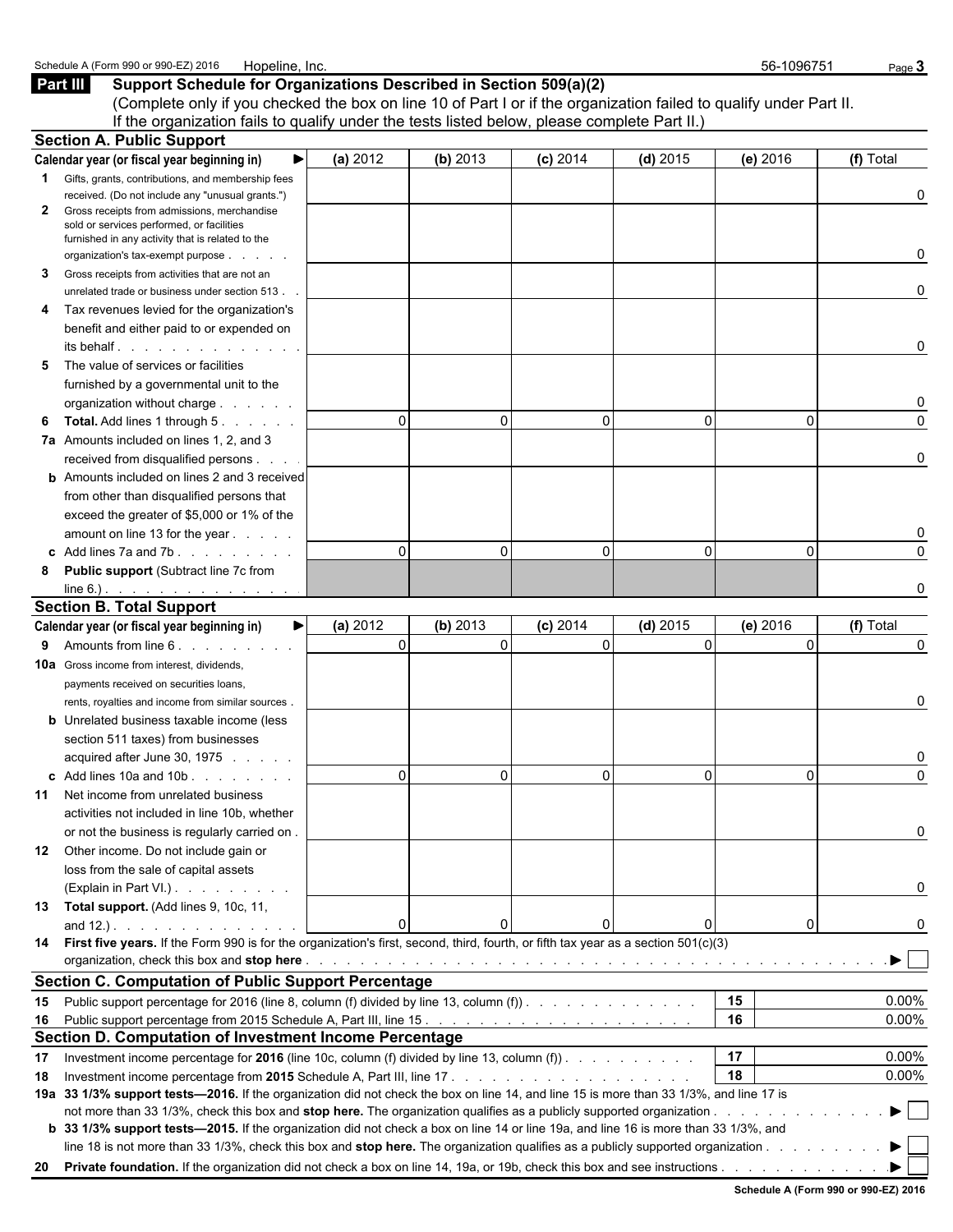### **Part IV Supporting Organizations**

(Complete only if you checked a box in line 12 on Part I. If you checked 12a of Part I, complete Sections A and B. If you checked 12b of Part I, complete Sections A and C. If you checked 12c of Part I, complete Sections A, D, and E. If you checked 12d of Part I, complete Sections A and D, and complete Part V.)

## **Section A. All Supporting Organizations**

- **1** Are all of the organization's supported organizations listed by name in the organization's governing documents? *If* "*No,*" *describe in Part VI how the supported organizations are designated. If designated by class or purpose, describe the designation. If historic and continuing relationship, explain.* **1**
- **2** Did the organization have any supported organization that does not have an IRS determination of status under section 509(a)(1) or (2)? *If* "*Yes,*" *explain in Part VI how the organization determined that the supported organization was described in section 509(a)(1) or (2).*
- **3a** Did the organization have a supported organization described in section 501(c)(4), (5), or (6)? *If* "*Yes,*" *answer (b) and (c) below.* **3a**
- **b** Did the organization confirm that each supported organization qualified under section 501(c)(4), (5), or (6) and satisfied the public support tests under section 509(a)(2)? *If* "*Yes,*" *describe in Part VI when and how the organization made the determination.* **3b**
- **c** Did the organization ensure that all support to such organizations was used exclusively for section 170(c)(2) (B) purposes? *If* "*Yes,*" *explain in Part VI what controls the organization put in place to ensure such use.* **3c**
- **4a** Was any supported organization not organized in the United States ("foreign supported organization")? *If "Yes," and if you checked 12a or 12b in Part I, answer (b) and (c) below.* **4a**
- **b** Did the organization have ultimate control and discretion in deciding whether to make grants to the foreign supported organization? *If* "*Yes,*" *describe in Part VI how the organization had such control and discretion despite being controlled or supervised by or in connection with its supported organizations.* **4b**
- **c** Did the organization support any foreign supported organization that does not have an IRS determination under sections 501(c)(3) and 509(a)(1) or (2)? *If* "*Yes,*" *explain in Part VI what controls the organization used to ensure that all support to the foreign supported organization was used exclusively for section 170(c)(2)(B) purposes.* **4c**
- **5a** Did the organization add, substitute, or remove any supported organizations during the tax year? *If* "*Yes,*" *answer (b) and (c) below (if applicable). Also, provide detail in Part VI, including (i) the names and EIN numbers of the supported organizations added, substituted, or removed; (ii) the reasons for each such action; (iii) the authority under the organization's organizing document authorizing such action; and (iv) how the action was accomplished (such as by amendment to the organizing document).* **5a**
- **b Type I or Type II only.** Was any added or substituted supported organization part of a class already designated in the organization's organizing document? **5b**
- **c Substitutions only.** Was the substitution the result of an event beyond the organization's control? **5c**
- **6** Did the organization provide support (whether in the form of grants or the provision of services or facilities) to anyone other than (i) its supported organizations, (ii) individuals that are part of the charitable class benefited by one or more of its supported organizations, or (iii) other supporting organizations that also support or benefit one or more of the filing organization's supported organizations? *If "Yes," provide detail in Part VI.* **6**
- **7** Did the organization provide a grant, loan, compensation, or other similar payment to a substantial contributor (defined in section 4958(c)(3)(C)), a family member of a substantial contributor, or a 35% controlled entity with regard to a substantial contributor? *If "Yes," complete Part I of Schedule L (Form 990 or 990-EZ).* **7**
- **8** Did the organization make a loan to a disqualified person (as defined in section 4958) not described in line 7? *If "Yes," complete Part I of Schedule L (Form 990 or 990-EZ).* **8**
- **9a** Was the organization controlled directly or indirectly at any time during the tax year by one or more disqualified persons as defined in section 4946 (other than foundation managers and organizations described in section 509(a)(1) or (2))? *If* "*Yes*," *provide detail in Part VI.*
- **b** Did one or more disqualified persons (as defined in line 9a) hold a controlling interest in any entity in which the supporting organization had an interest? *If* "*Yes,*" *provide detail in Part VI.* **9b**
- **c** Did a disqualified person (as defined in line 9a) have an ownership interest in, or derive any personal benefit from, assets in which the supporting organization also had an interest? *If* "*Yes,*" *provide detail in Part VI.* **9c**
- **10a** Was the organization subject to the excess business holdings rules of section 4943 because of section 4943(f) (regarding certain Type II supporting organizations, and all Type III non-functionally integrated supporting organizations)? If "Yes," answer 10b below.
	- **b** Did the organization have any excess business holdings in the tax year? *(Use Schedule C, Form 4720, to determine whether the organization had excess business holdings.)*

|                 | Yes No |  |
|-----------------|--------|--|
|                 |        |  |
| 1               |        |  |
|                 |        |  |
| $\overline{2}$  |        |  |
|                 |        |  |
| <u>3a</u>       |        |  |
|                 |        |  |
| <u>3b</u>       |        |  |
|                 |        |  |
| <u>3c</u>       |        |  |
| <u>4a</u>       |        |  |
|                 |        |  |
|                 |        |  |
| <u>4b</u>       |        |  |
|                 |        |  |
| 4c              |        |  |
|                 |        |  |
|                 |        |  |
|                 |        |  |
| <u>5a</u>       |        |  |
|                 |        |  |
| <u>5b</u><br>5c |        |  |
|                 |        |  |
|                 |        |  |
| 6               |        |  |
|                 |        |  |
| 7               |        |  |
|                 |        |  |
| 8               |        |  |
|                 |        |  |
| 9 <u>a</u>      |        |  |
|                 |        |  |
| Эb              |        |  |
| 9с              |        |  |
|                 |        |  |
|                 |        |  |
| 0a              |        |  |
| ۱ŀ<br>n         |        |  |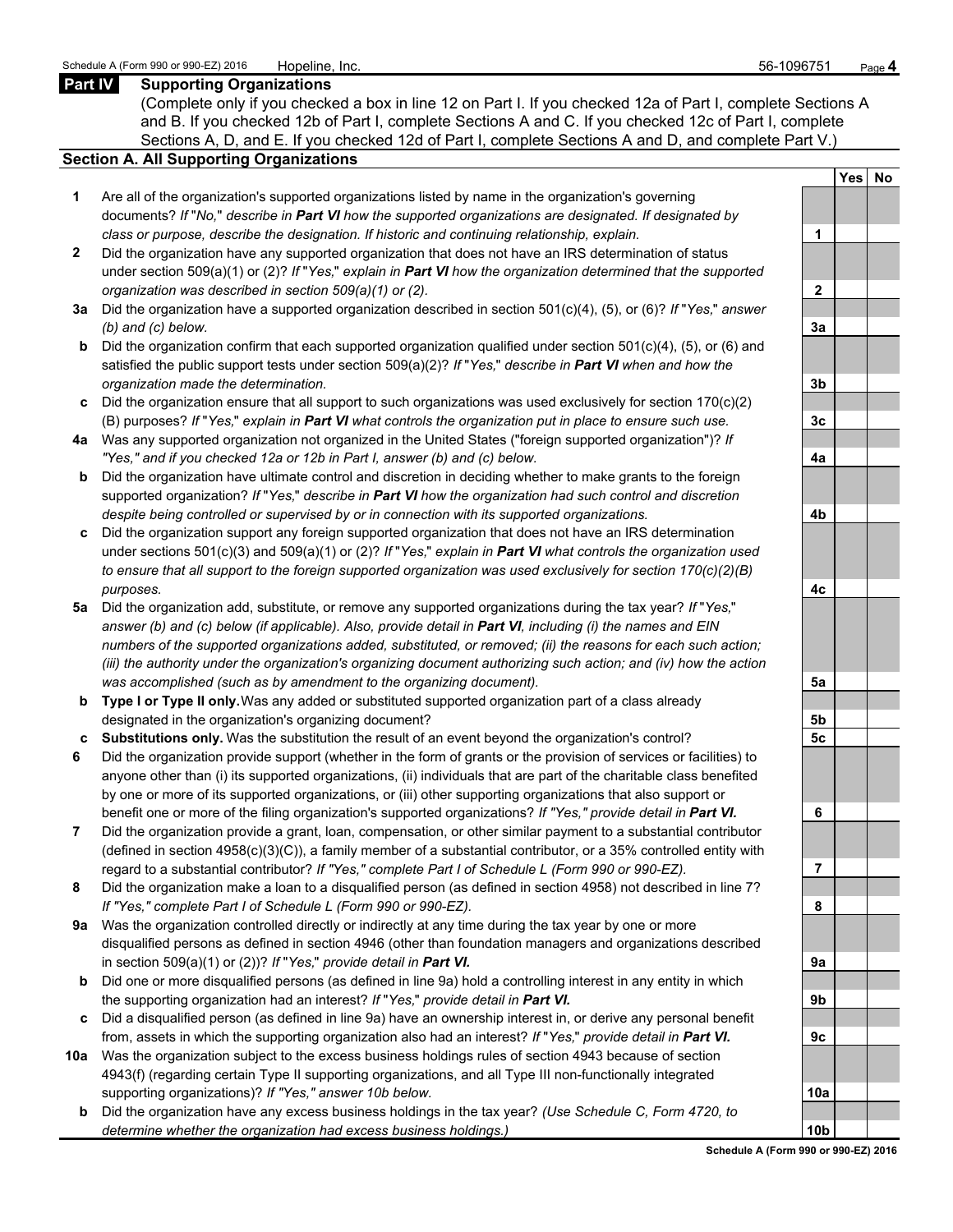|                | Schedule A (Form 990 or 990-EZ) 2016<br>Hopeline, Inc.                                                                                                                                                                            | 56-1096751             |            | Page 5 |
|----------------|-----------------------------------------------------------------------------------------------------------------------------------------------------------------------------------------------------------------------------------|------------------------|------------|--------|
| <b>Part IV</b> | <b>Supporting Organizations (continued)</b>                                                                                                                                                                                       |                        |            |        |
|                |                                                                                                                                                                                                                                   |                        |            | Yes No |
| 11             | Has the organization accepted a gift or contribution from any of the following persons?                                                                                                                                           |                        |            |        |
| а              | A person who directly or indirectly controls, either alone or together with persons described in (b) and (c)                                                                                                                      |                        |            |        |
|                | below, the governing body of a supported organization?<br>A family member of a person described in (a) above?                                                                                                                     | 11a<br>11 <sub>b</sub> |            |        |
| b<br>c         | A 35% controlled entity of a person described in (a) or (b) above? If "Yes" to a, b, or c, provide detail in Part VI.                                                                                                             | 11c                    |            |        |
|                | <b>Section B. Type I Supporting Organizations</b>                                                                                                                                                                                 |                        |            |        |
|                |                                                                                                                                                                                                                                   |                        | Yes        | No     |
| 1              | Did the directors, trustees, or membership of one or more supported organizations have the power to                                                                                                                               |                        |            |        |
|                | regularly appoint or elect at least a majority of the organization's directors or trustees at all times during the                                                                                                                |                        |            |        |
|                | tax year? If "No," describe in Part VI how the supported organization(s) effectively operated, supervised, or                                                                                                                     |                        |            |        |
|                | controlled the organization's activities. If the organization had more than one supported organization,                                                                                                                           |                        |            |        |
|                | describe how the powers to appoint and/or remove directors or trustees were allocated among the supported                                                                                                                         |                        |            |        |
|                | organizations and what conditions or restrictions, if any, applied to such powers during the tax year.                                                                                                                            | 1                      |            |        |
| 2              | Did the organization operate for the benefit of any supported organization other than the supported                                                                                                                               |                        |            |        |
|                | organization(s) that operated, supervised, or controlled the supporting organization? If "Yes," explain in Part                                                                                                                   |                        |            |        |
|                | VI how providing such benefit carried out the purposes of the supported organization(s) that operated,                                                                                                                            |                        |            |        |
|                | supervised, or controlled the supporting organization.                                                                                                                                                                            | $\mathbf{2}$           |            |        |
|                | <b>Section C. Type II Supporting Organizations</b>                                                                                                                                                                                |                        |            |        |
|                |                                                                                                                                                                                                                                   |                        | <b>Yes</b> | No     |
| 1              | Were a majority of the organization's directors or trustees during the tax year also a majority of the directors<br>or trustees of each of the organization's supported organization(s)? If "No," describe in Part VI how control |                        |            |        |
|                | or management of the supporting organization was vested in the same persons that controlled or managed                                                                                                                            |                        |            |        |
|                | the supported organization(s).                                                                                                                                                                                                    | 1                      |            |        |
|                | <b>Section D. All Type III Supporting Organizations</b>                                                                                                                                                                           |                        |            |        |
|                |                                                                                                                                                                                                                                   |                        | <b>Yes</b> | No     |
| 1              | Did the organization provide to each of its supported organizations, by the last day of the fifth month of the                                                                                                                    |                        |            |        |
|                | organization's tax year, (i) a written notice describing the type and amount of support provided during the prior tax                                                                                                             |                        |            |        |
|                | year, (ii) a copy of the Form 990 that was most recently filed as of the date of notification, and (iii) copies of the                                                                                                            |                        |            |        |
|                | organization's governing documents in effect on the date of notification, to the extent not previously provided?                                                                                                                  | 1                      |            |        |
| 2              | Were any of the organization's officers, directors, or trustees either (i) appointed or elected by the supported                                                                                                                  |                        |            |        |
|                | organization(s) or (ii) serving on the governing body of a supported organization? If "No," explain in Part VI how                                                                                                                |                        |            |        |
|                | the organization maintained a close and continuous working relationship with the supported organization(s).                                                                                                                       | $\mathbf{2}$           |            |        |
| 3              | By reason of the relationship described in (2), did the organization's supported organizations have a                                                                                                                             |                        |            |        |
|                | significant voice in the organization's investment policies and in directing the use of the organization's                                                                                                                        |                        |            |        |
|                | income or assets at all times during the tax year? If "Yes," describe in Part VI the role the organization's                                                                                                                      |                        |            |        |
|                | supported organizations played in this regard.                                                                                                                                                                                    | 3                      |            |        |
|                | Section E. Type III Functionally Integrated Supporting Organizations                                                                                                                                                              |                        |            |        |
| 1              | Check the box next to the method that the organization used to satisfy the Integral Part Test during the year (see instructions).<br>The organization satisfied the Activities Test. Complete line 2 below.                       |                        |            |        |
| a              |                                                                                                                                                                                                                                   |                        |            |        |
| b              | The organization is the parent of each of its supported organizations. Complete line 3 below.                                                                                                                                     |                        |            |        |
| c              | The organization supported a governmental entity. Describe in Part VI how you supported a government entity (see instructions).                                                                                                   |                        |            |        |
| 2              | Activities Test. Answer (a) and (b) below.                                                                                                                                                                                        |                        |            | Yes No |
| а              | Did substantially all of the organization's activities during the tax year directly further the exempt purposes of                                                                                                                |                        |            |        |
|                | the supported organization(s) to which the organization was responsive? If "Yes," then in Part VI identify                                                                                                                        |                        |            |        |
|                | those supported organizations and explain how these activities directly furthered their exempt purposes,                                                                                                                          |                        |            |        |
|                | how the organization was responsive to those supported organizations, and how the organization determined                                                                                                                         |                        |            |        |
|                | that these activities constituted substantially all of its activities.                                                                                                                                                            | 2a                     |            |        |
| b              | Did the activities described in (a) constitute activities that, but for the organization's involvement, one or more                                                                                                               |                        |            |        |
|                | of the organization's supported organization(s) would have been engaged in? If "Yes," explain in Part VI the                                                                                                                      |                        |            |        |
|                | reasons for the organization's position that its supported organization(s) would have engaged in these                                                                                                                            |                        |            |        |
|                | activities but for the organization's involvement.                                                                                                                                                                                | 2b                     |            |        |
| 3              | Parent of Supported Organizations. Answer (a) and (b) below.                                                                                                                                                                      |                        |            |        |
| а              | Did the organization have the power to regularly appoint or elect a majority of the officers, directors, or                                                                                                                       |                        |            |        |
| h.             | trustees of each of the supported organizations? Provide details in Part VI.<br>Did the organization exercise a substantial degree of direction over the policies programs, and activities of each                                | 3a                     |            |        |
|                |                                                                                                                                                                                                                                   |                        |            |        |

**b** Did the organization exercise a substantial degree of direction over the policies, programs, and activities of each of its supported organizations? *If* "*Yes,*" *describe in Part VI the role played by the organization in this regard.* **3b**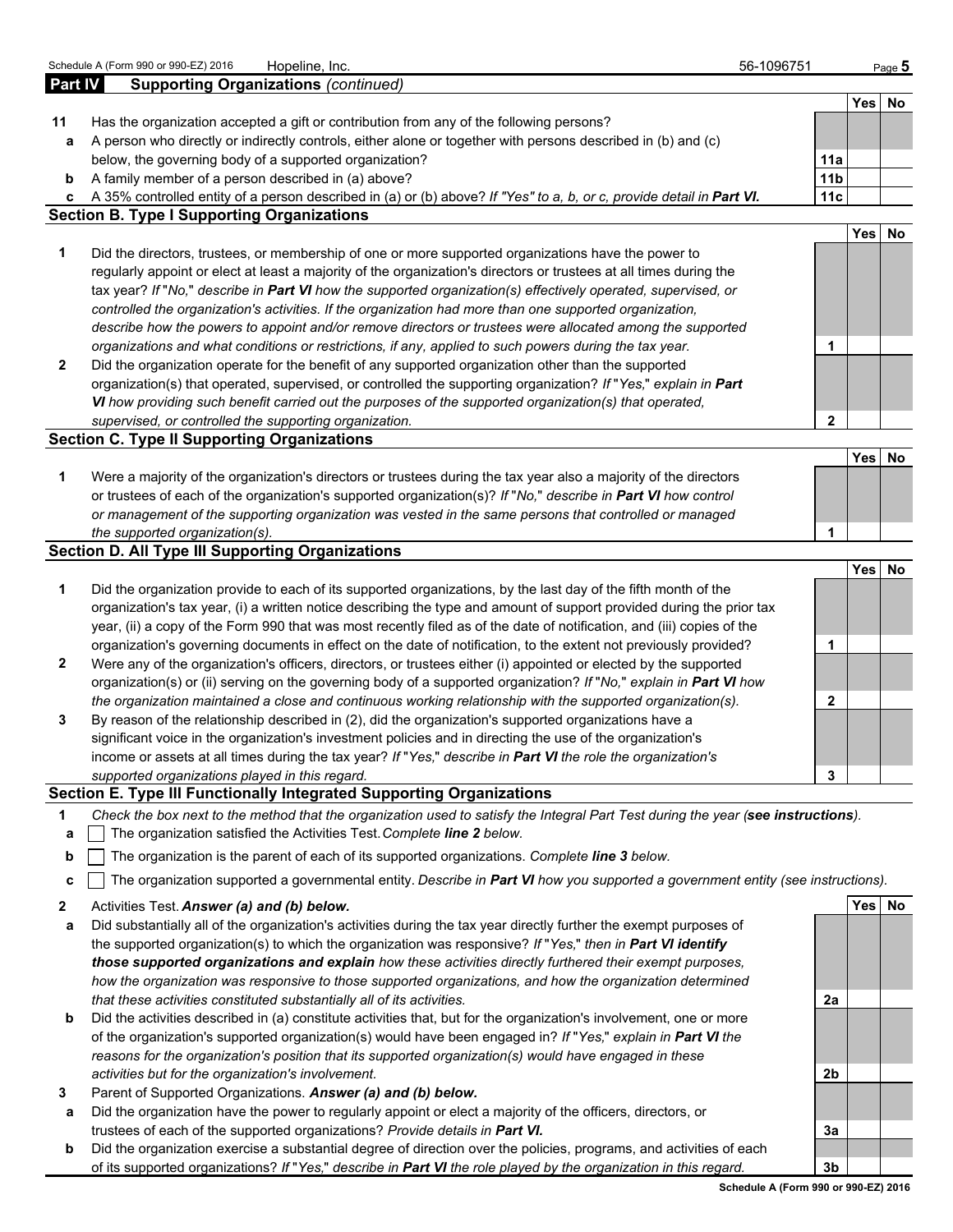| Schedule A (Form 990 or 990-EZ) 2016<br>Hopeline, Inc.                                                                                |                         |                | 56-1096751<br>Page 6           |
|---------------------------------------------------------------------------------------------------------------------------------------|-------------------------|----------------|--------------------------------|
| <b>Part V</b><br>Type III Non-Functionally Integrated 509(a)(3) Supporting Organizations                                              |                         |                |                                |
| Check here if the organization satisfied the Integral Part Test as a qualifying trust on Nov. 20, 1970 (explain in Part VI). See<br>1 |                         |                |                                |
| instructions. All other Type III non-functionally integrated supporting organizations must complete Sections A through E.             |                         |                |                                |
| <b>Section A - Adjusted Net Income</b>                                                                                                |                         |                | (B) Current Year               |
|                                                                                                                                       |                         | (A) Prior Year | (optional)                     |
| 1 Net short-term capital gain                                                                                                         | 1                       |                |                                |
| 2 Recoveries of prior-year distributions                                                                                              | $\overline{\mathbf{2}}$ |                |                                |
| 3 Other gross income (see instructions)                                                                                               | 3                       |                |                                |
| 4 Add lines 1 through 3.                                                                                                              | 4                       | 0              | 0                              |
| 5 Depreciation and depletion                                                                                                          | 5                       |                |                                |
| 6 Portion of operating expenses paid or incurred for production or                                                                    |                         |                |                                |
| collection of gross income or for management, conservation, or                                                                        |                         |                |                                |
| maintenance of property held for production of income (see instructions)                                                              | 6                       |                |                                |
| 7 Other expenses (see instructions)                                                                                                   | $\overline{7}$          |                |                                |
| 8 Adjusted Net Income (subtract lines 5, 6, and 7 from line 4)                                                                        | 8                       | $\Omega$       | 0                              |
| <b>Section B - Minimum Asset Amount</b>                                                                                               |                         | (A) Prior Year | (B) Current Year<br>(optional) |
| 1 Aggregate fair market value of all non-exempt-use assets (see                                                                       |                         |                |                                |
| instructions for short tax year or assets held for part of year):                                                                     |                         |                |                                |
| a Average monthly value of securities                                                                                                 | 1a                      |                |                                |
| <b>b</b> Average monthly cash balances                                                                                                | 1 <sub>b</sub>          |                |                                |
| c Fair market value of other non-exempt-use assets                                                                                    | 1 <sub>c</sub>          |                |                                |
| d Total (add lines 1a, 1b, and 1c)                                                                                                    | 1 <sub>d</sub>          | 0              | 0                              |
| e Discount claimed for blockage or other                                                                                              |                         |                |                                |
| factors (explain in detail in Part VI):                                                                                               |                         |                |                                |
| 2 Acquisition indebtedness applicable to non-exempt-use assets                                                                        | $\mathbf{2}$            |                |                                |
| 3 Subtract line 2 from line 1d.                                                                                                       | $\mathbf{3}$            | 0              | $\Omega$                       |
| 4 Cash deemed held for exempt use. Enter 1-1/2% of line 3 (for greater amount,                                                        |                         |                |                                |
| see instructions).                                                                                                                    | 4                       | 0              | 0                              |
| 5 Net value of non-exempt-use assets (subtract line 4 from line 3)                                                                    | 5                       | 0              | 0                              |
| 6 Multiply line 5 by .035.                                                                                                            | 6                       | 0              | 0                              |
| 7 Recoveries of prior-year distributions                                                                                              | $\overline{7}$          | 0              | 0                              |
| 8 Minimum Asset Amount (add line 7 to line 6)                                                                                         | 8                       | 0              | $\Omega$                       |
| <b>Section C - Distributable Amount</b>                                                                                               |                         |                | <b>Current Year</b>            |
| 1 Adjusted net income for prior year (from Section A, line 8, Column A)                                                               | 1                       |                | 0                              |
| 2 Enter 85% of line 1                                                                                                                 | $\mathbf 2$             |                | 0                              |
| 3 Minimum asset amount for prior year (from Section B, line 8, Column A)                                                              | $\overline{3}$          |                | $\Omega$                       |

**6 Distributable Amount.** Subtract line 5 from line 4, unless subject to

**5** Income tax imposed in prior year **5**

emergency temporary reduction (see instructions). **6 0** 0 **7** Check here if the current year is the organization's first as a non-functionally integrated Type III supporting organization (see instructions).

**4** Enter greater of line 2 or line 3. **4** 0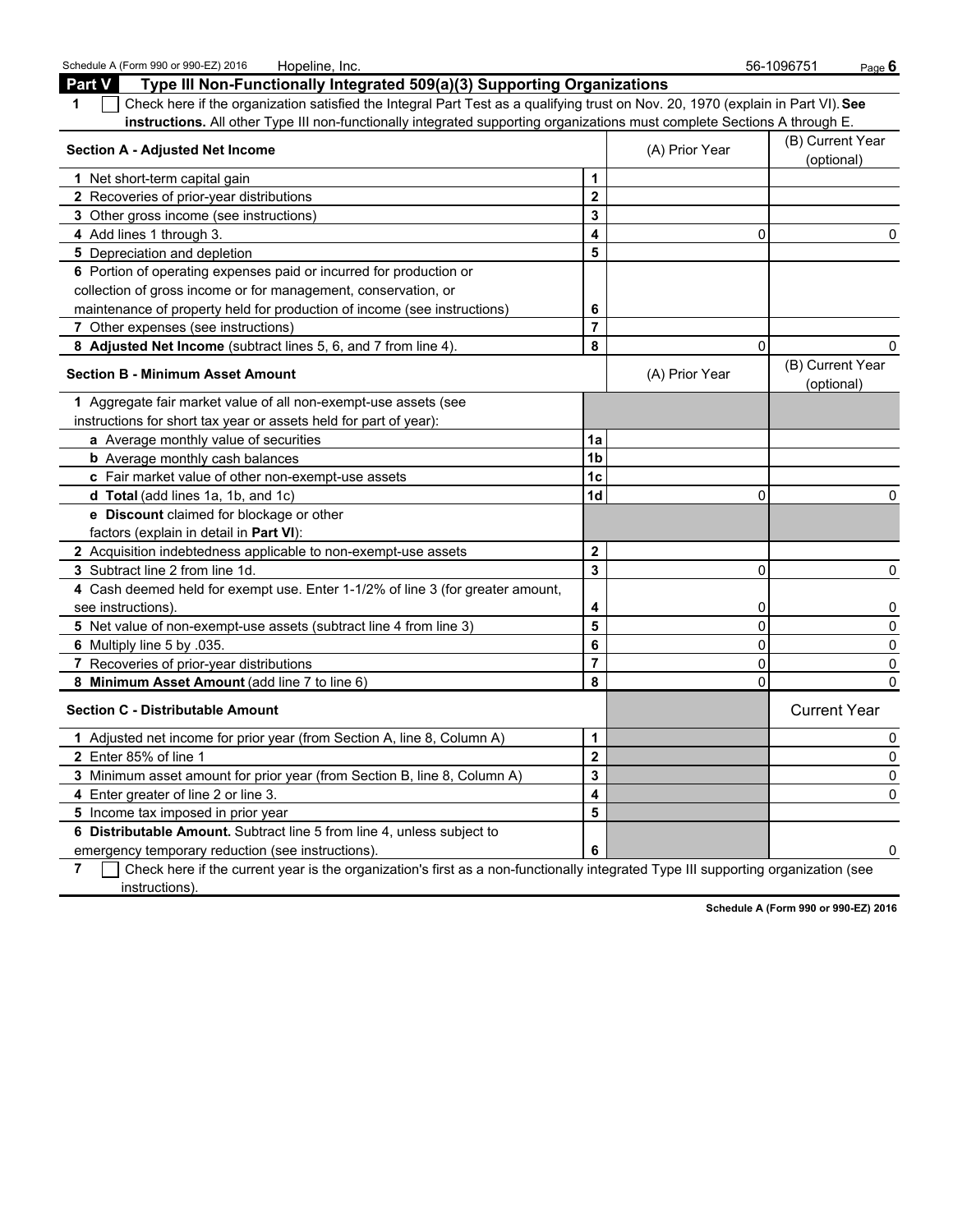|               | Schedule A (Form 990 or 990-EZ) 2016<br>Hopeline, Inc.                                     |                             |                                               | 56-1096751<br>Page 7                             |  |
|---------------|--------------------------------------------------------------------------------------------|-----------------------------|-----------------------------------------------|--------------------------------------------------|--|
| <b>Part V</b> | Type III Non-Functionally Integrated 509(a)(3) Supporting Organizations (continued)        |                             |                                               |                                                  |  |
|               | <b>Section D - Distributions</b>                                                           |                             |                                               | <b>Current Year</b>                              |  |
| 1             | Amounts paid to supported organizations to accomplish exempt purposes                      |                             |                                               |                                                  |  |
|               | 2 Amounts paid to perform activity that directly furthers exempt purposes of supported     |                             |                                               |                                                  |  |
|               | organizations, in excess of income from activity                                           |                             |                                               |                                                  |  |
| 3             | Administrative expenses paid to accomplish exempt purposes of supported organizations      |                             |                                               |                                                  |  |
| 4             | Amounts paid to acquire exempt-use assets                                                  |                             |                                               |                                                  |  |
| 5             | Qualified set-aside amounts (prior IRS approval required)                                  |                             |                                               |                                                  |  |
| 6             | Other distributions (describe in Part VI). See instructions.                               |                             |                                               |                                                  |  |
|               | Total annual distributions. Add lines 1 through 6.                                         |                             |                                               |                                                  |  |
| 8             | Distributions to attentive supported organizations to which the organization is responsive |                             |                                               |                                                  |  |
|               | (provide details in Part VI). See instructions.                                            |                             |                                               |                                                  |  |
| 9             | Distributable amount for 2016 from Section C, line 6                                       |                             |                                               |                                                  |  |
| 10            | Line 8 amount divided by Line 9 amount                                                     |                             |                                               | 0.000                                            |  |
|               | <b>Section E - Distribution Allocations (see instructions)</b>                             | <b>Excess Distributions</b> | (ii)<br><b>Underdistributions</b><br>Pre-2016 | (iii)<br><b>Distributable</b><br>Amount for 2016 |  |
| 1             | Distributable amount for 2016 from Section C, line 6                                       |                             |                                               |                                                  |  |
|               | Underdistributions, if any, for years prior to 2016                                        |                             |                                               |                                                  |  |
| 2             | (reasonable cause required-explain in Part VI). See                                        |                             |                                               |                                                  |  |
|               | instructions.                                                                              |                             |                                               |                                                  |  |
| 3             | Excess distributions carryover, if any, to 2016:                                           |                             |                                               |                                                  |  |
| a             |                                                                                            |                             |                                               |                                                  |  |
| $\mathbf b$   |                                                                                            |                             |                                               |                                                  |  |
| c             | From 2013                                                                                  |                             |                                               |                                                  |  |
| d             | From 2014.                                                                                 |                             |                                               |                                                  |  |
| е             | From 2015<br>the contract of the con-                                                      |                             |                                               |                                                  |  |
| f             | Total of lines 3a through e                                                                | 0                           |                                               |                                                  |  |
| a             | Applied to underdistributions of prior years                                               |                             | 0                                             |                                                  |  |
| h.            | Applied to 2016 distributable amount                                                       |                             |                                               |                                                  |  |
| j.            | Carryover from 2011 not applied (see instructions)                                         |                             |                                               |                                                  |  |
|               | Remainder. Subtract lines 3g, 3h, and 3i from 3f.                                          | $\Omega$                    |                                               |                                                  |  |
| 4             | Distributions for 2016 from                                                                |                             |                                               |                                                  |  |
|               | Section D, line 7:<br>\$                                                                   |                             | 0                                             |                                                  |  |
| b             | Applied to underdistributions of prior years<br>Applied to 2016 distributable amount       |                             |                                               | 0                                                |  |
|               | Remainder. Subtract lines 4a and 4b from 4.                                                |                             |                                               |                                                  |  |
| 5             | Remaining underdistributions for years prior to 2016, if                                   | U                           |                                               |                                                  |  |
|               | any. Subtract lines 3g and 4a from line 2. For result                                      |                             |                                               |                                                  |  |
|               | greater than zero, explain in Part VI. See instructions.                                   |                             | 0                                             |                                                  |  |
| 6             | Remaining underdistributions for 2016. Subtract lines 3h                                   |                             |                                               |                                                  |  |
|               | and 4b from line 1. For result greater than zero, explain in                               |                             |                                               |                                                  |  |
|               | Part VI. See instructions.                                                                 |                             |                                               |                                                  |  |
| 7             | Excess distributions carryover to 2017. Add lines 3j                                       |                             |                                               |                                                  |  |
|               | and 4c.                                                                                    | 0                           |                                               |                                                  |  |
| 8             | Breakdown of line 7:                                                                       |                             |                                               |                                                  |  |
| a             |                                                                                            |                             |                                               |                                                  |  |
| b             | Excess from 2013.<br>$\Omega$                                                              |                             |                                               |                                                  |  |
| c             | Excess from 2014.<br>$\Omega$                                                              |                             |                                               |                                                  |  |
| d             | Excess from 2015.<br>$\Omega$                                                              |                             |                                               |                                                  |  |
| е             | Excess from 2016.                                                                          |                             |                                               |                                                  |  |
|               |                                                                                            |                             |                                               |                                                  |  |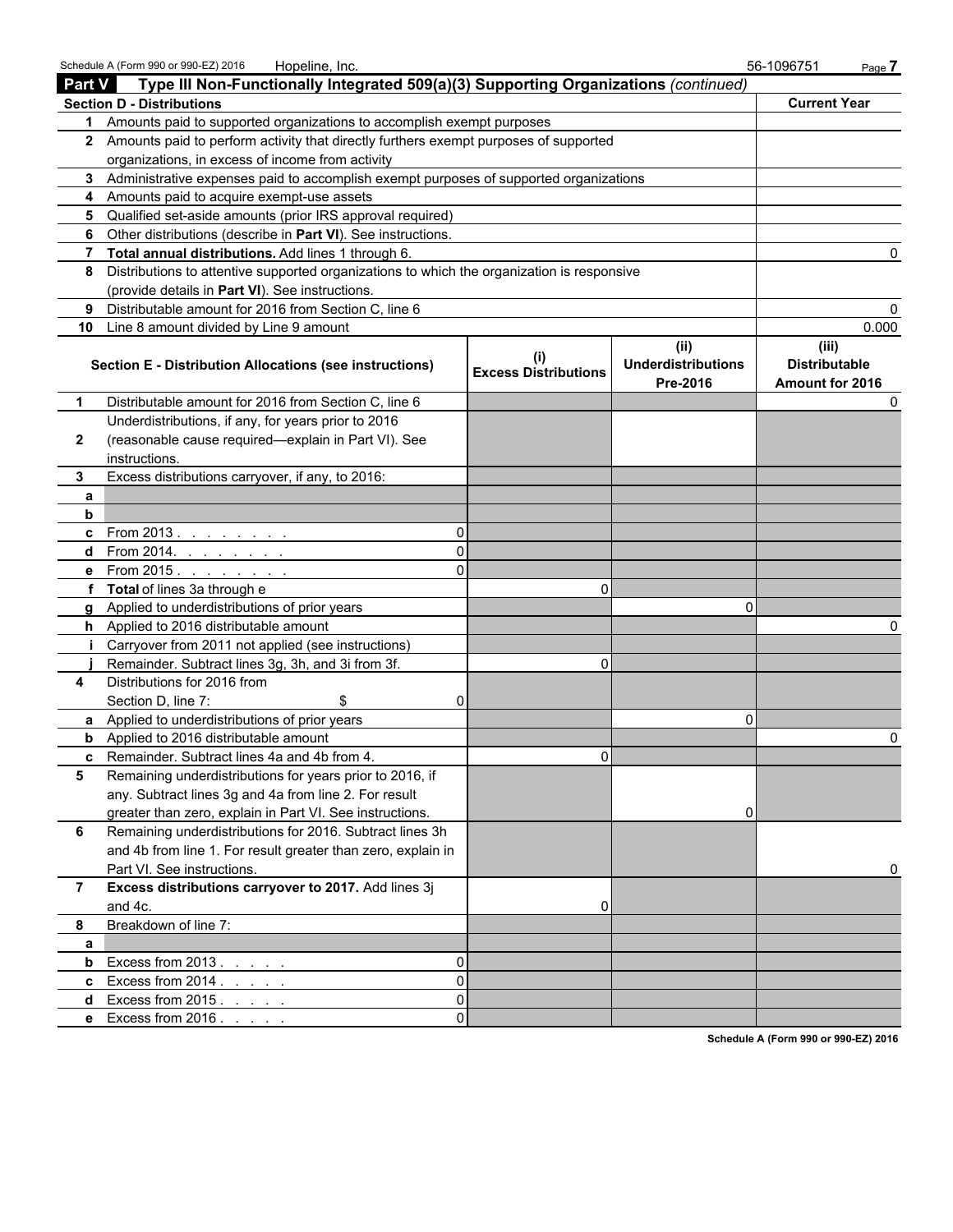|                | Schedule A (Form 990 or 990-EZ) 2016<br>Hopeline, Inc.                                                                                                                                                                                                                                                                                                                                                                                                                                                                                                                                      | 56-1096751 | Page 8 |
|----------------|---------------------------------------------------------------------------------------------------------------------------------------------------------------------------------------------------------------------------------------------------------------------------------------------------------------------------------------------------------------------------------------------------------------------------------------------------------------------------------------------------------------------------------------------------------------------------------------------|------------|--------|
| <b>Part VI</b> | Supplemental Information. Provide the explanations required by Part II, line 10; Part II, line 17a or 17b; Part<br>III, line 12; Part IV, Section A, lines 1, 2, 3b, 3c, 4b, 4c, 5a, 6, 9a, 9b, 9c, 11a, 11b, and 11c; Part IV, Section<br>B, lines 1 and 2; Part IV, Section C, line 1; Part IV, Section D, lines 2 and 3; Part IV, Section E, lines 1c, 2a, 2b,<br>3a, and 3b; Part V, line 1; Part V, Section B, line 1e; Part V, Section D, lines 5, 6, and 8; and Part V, Section E,<br>lines 2, 5, and 6. Also complete this part for any additional information. (See instructions.) |            |        |
|                |                                                                                                                                                                                                                                                                                                                                                                                                                                                                                                                                                                                             |            |        |
|                |                                                                                                                                                                                                                                                                                                                                                                                                                                                                                                                                                                                             |            |        |
|                |                                                                                                                                                                                                                                                                                                                                                                                                                                                                                                                                                                                             |            |        |
|                |                                                                                                                                                                                                                                                                                                                                                                                                                                                                                                                                                                                             |            |        |
|                |                                                                                                                                                                                                                                                                                                                                                                                                                                                                                                                                                                                             |            |        |
|                |                                                                                                                                                                                                                                                                                                                                                                                                                                                                                                                                                                                             |            |        |
|                |                                                                                                                                                                                                                                                                                                                                                                                                                                                                                                                                                                                             |            |        |
|                |                                                                                                                                                                                                                                                                                                                                                                                                                                                                                                                                                                                             |            |        |
|                |                                                                                                                                                                                                                                                                                                                                                                                                                                                                                                                                                                                             |            |        |
|                |                                                                                                                                                                                                                                                                                                                                                                                                                                                                                                                                                                                             |            |        |
|                |                                                                                                                                                                                                                                                                                                                                                                                                                                                                                                                                                                                             |            |        |
|                |                                                                                                                                                                                                                                                                                                                                                                                                                                                                                                                                                                                             |            |        |
|                |                                                                                                                                                                                                                                                                                                                                                                                                                                                                                                                                                                                             |            |        |
|                |                                                                                                                                                                                                                                                                                                                                                                                                                                                                                                                                                                                             |            |        |
|                |                                                                                                                                                                                                                                                                                                                                                                                                                                                                                                                                                                                             |            |        |
|                |                                                                                                                                                                                                                                                                                                                                                                                                                                                                                                                                                                                             |            |        |
|                |                                                                                                                                                                                                                                                                                                                                                                                                                                                                                                                                                                                             |            |        |
|                |                                                                                                                                                                                                                                                                                                                                                                                                                                                                                                                                                                                             |            |        |
|                |                                                                                                                                                                                                                                                                                                                                                                                                                                                                                                                                                                                             |            |        |
|                |                                                                                                                                                                                                                                                                                                                                                                                                                                                                                                                                                                                             |            |        |
|                |                                                                                                                                                                                                                                                                                                                                                                                                                                                                                                                                                                                             |            |        |
|                |                                                                                                                                                                                                                                                                                                                                                                                                                                                                                                                                                                                             |            |        |
|                |                                                                                                                                                                                                                                                                                                                                                                                                                                                                                                                                                                                             |            |        |
|                |                                                                                                                                                                                                                                                                                                                                                                                                                                                                                                                                                                                             |            |        |
|                |                                                                                                                                                                                                                                                                                                                                                                                                                                                                                                                                                                                             |            |        |
|                |                                                                                                                                                                                                                                                                                                                                                                                                                                                                                                                                                                                             |            |        |
|                |                                                                                                                                                                                                                                                                                                                                                                                                                                                                                                                                                                                             |            |        |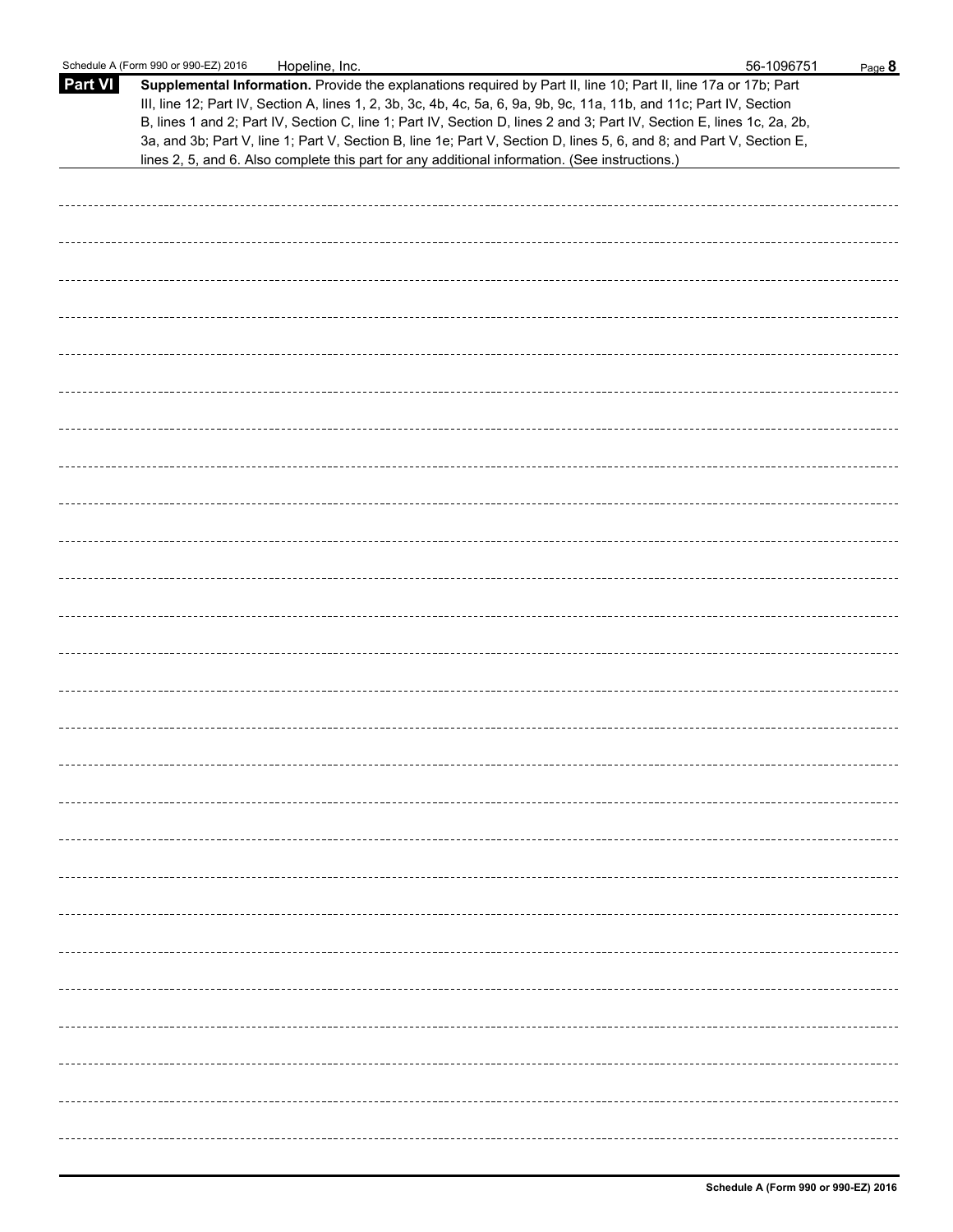**(Form 990, 990-EZ,**

**or 990-PF)**

## **Schedule B Schedule of Contributors CONDING 1545-0047**

|  | Attach to Form 990, Form 990-EZ, or Form 990-PF. |  |  |  |  |  |  |
|--|--------------------------------------------------|--|--|--|--|--|--|
|--|--------------------------------------------------|--|--|--|--|--|--|

Department of the Treasury partment or the treasury **I**<br>**Bout a Revenue Service I**<br>**Princt Revenue Service I Name of the organization** 

|  | <b>Employer identification number</b> |  |
|--|---------------------------------------|--|

| <b>Name of the organization</b> | EMDIOVER IGENUICALION |
|---------------------------------|-----------------------|
| Hopeline, Inc.                  | 56-1096751            |

**Organization type** (check one):

| Filers of:         | Section:                                                                  |
|--------------------|---------------------------------------------------------------------------|
| Form 990 or 990-EZ | $ X $ 501(c)( 3 ) (enter number) organization                             |
|                    | 4947(a)(1) nonexempt charitable trust not treated as a private foundation |
|                    | 527 political organization                                                |
| Form 990-PF        | 501(c)(3) exempt private foundation                                       |
|                    | 4947(a)(1) nonexempt charitable trust treated as a private foundation     |
|                    | 501(c)(3) taxable private foundation                                      |
|                    |                                                                           |

Check if your organization is covered by the **General Rule** or a **Special Rule.**

**Note:** Only a section 501(c)(7), (8), or (10) organization can check boxes for both the General Rule and a Special Rule. See instructions.

### **General Rule**

 For an organization filing Form 990, 990-EZ, or 990-PF that received, during the year, contributions totaling \$5,000 or more (in money or property) from any one contributor. Complete Parts I and II. See instructions for determining a contributor's total contributions.

### **Special Rules**

 For an organization described in section 501(c)(3) filing Form 990 or 990-EZ that met the 33 1/3 % support test of the regulations under sections 509(a)(1) and 170(b)(1)(A)(vi), that checked Schedule A (Form 990 or 990-EZ), Part II, line 13, 16a, or 16b, and that received from any one contributor, during the year, total contributions of the greater of **(1)** \$5,000 or **(2)** 2% of the amount on (i) Form 990, Part VIII, line 1h, or (ii) Form 990-EZ, line 1. Complete Parts I and II.

 For an organization described in section 501(c)(7), (8), or (10) filing Form 990 or 990-EZ that received from any one contributor, during the year, total contributions of more than \$1,000 *exclusively* for religious, charitable, scientific, literary, or educational purposes, or for the prevention of cruelty to children or animals. Complete Parts I, II, and III.

 For an organization described in section 501(c)(7), (8), or (10) filing Form 990 or 990-EZ that received from any one contributor, during the year, contributions *exclusively* for religious, charitable, etc., purposes, but no such contributions totaled more than \$1,000. If this box is checked, enter here the total contributions that were received during the year for an *exclusively* religious, charitable, etc., purpose. Don't complete any of the parts unless the **General Rule** applies to this organization because it received *nonexclusively* religious, charitable, etc., contributions totaling \$5,000 or more during the year . . . . . . . . . . . . . . . . . . . . . . . . . . . . . . . . . . . . . . . . . . . . . . . . . . . \$

**Caution:** An organization that isn't covered by the General Rule and/or the Special Rules doesn't file Schedule B (Form 990, 990-EZ, or 990-PF), but it **must** answer "No" on Part IV, line 2, of its Form 990; or check the box on line H of its Form 990-EZ or on its Form 990-PF, Part I, line 2, to certify that it doesn't meet the filing requirements of Schedule B (Form 990, 990-EZ, or 990-PF).

**For Paperwork Reduction Act Notice, see the Instructions for Form 990, 990-EZ, or 990-PF. Schedule B (Form 990, 990-EZ, or 990-PF) (2016) HTA**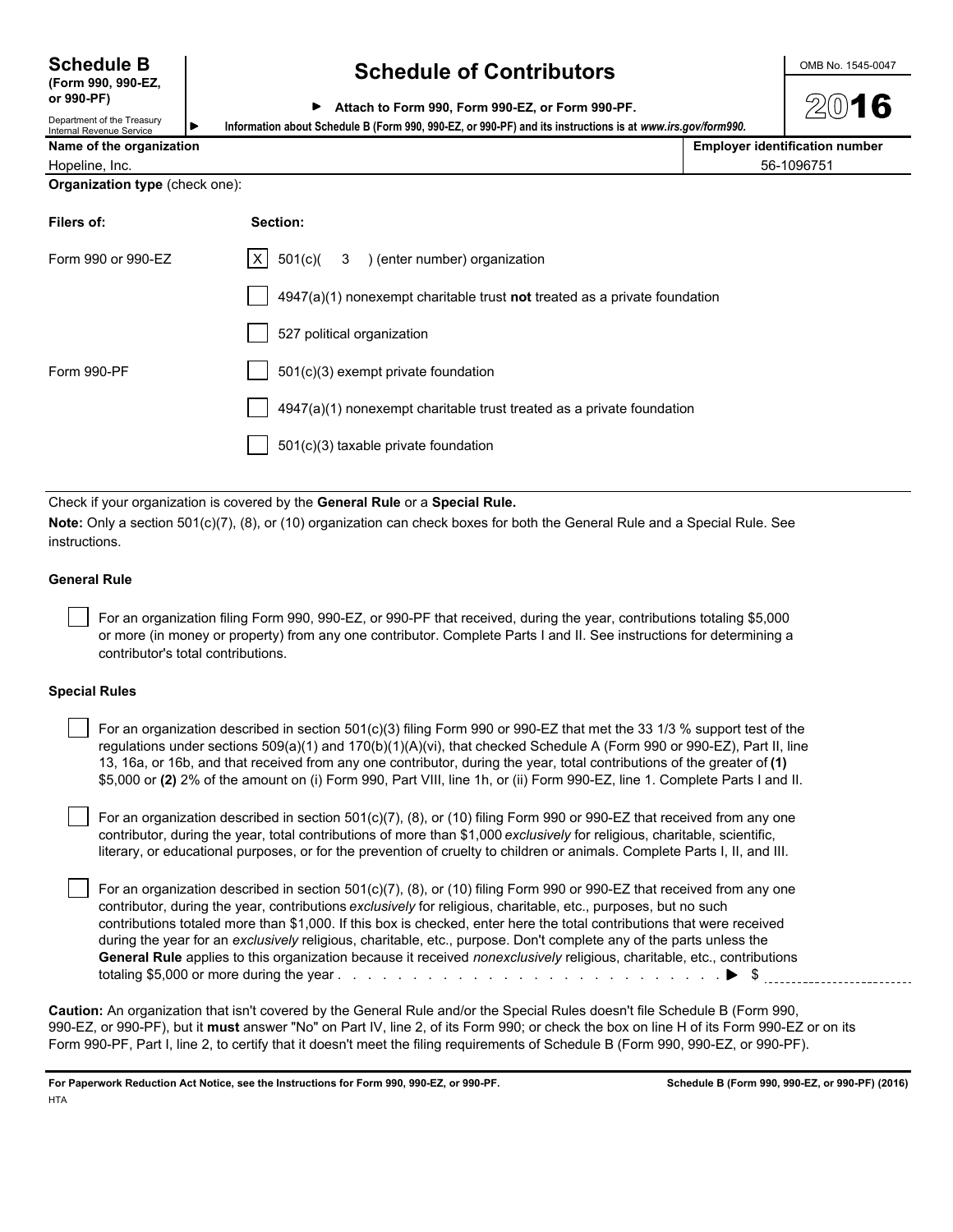| <b>Employer identification number</b> |
|---------------------------------------|
| $F^{\alpha}$ and $F^{\alpha}$         |

| Name of organization |
|----------------------|
| Hopeline, Inc.       |

Hopeline, Inc. 56-1096751

| Part I     | Contributors (See instructions). Use duplicate copies of Part I if additional space is needed. |                                   |                                                                                                |  |  |
|------------|------------------------------------------------------------------------------------------------|-----------------------------------|------------------------------------------------------------------------------------------------|--|--|
| (a)<br>No. | (b)<br>Name, address, and ZIP + 4                                                              | (c)<br><b>Total contributions</b> | (d)<br>Type of contribution                                                                    |  |  |
| 1          | <b>RTP</b><br>Foreign State or Province: _______________________________                       |                                   | Person<br>X<br>Payroll<br><b>Noncash</b><br>(Complete Part II for<br>noncash contributions.)   |  |  |
| (a)<br>No. | (b)<br>Name, address, and ZIP + 4                                                              | (c)<br><b>Total contributions</b> | (d)<br>Type of contribution                                                                    |  |  |
|            | Foreign State or Province: _________________________________                                   |                                   | Person<br>Payroll<br><b>Noncash</b><br>(Complete Part II for<br>noncash contributions.)        |  |  |
| (a)<br>No. | (b)<br>Name, address, and ZIP + 4                                                              | (c)<br><b>Total contributions</b> | (d)<br><b>Type of contribution</b>                                                             |  |  |
|            | Foreign State or Province: _________________________________                                   |                                   | Person<br>Payroll<br><b>Noncash</b><br>(Complete Part II for<br>noncash contributions.)        |  |  |
| (a)<br>No. | (b)<br>Name, address, and ZIP + 4                                                              | (c)<br><b>Total contributions</b> | (d)<br>Type of contribution                                                                    |  |  |
|            | Foreign State or Province: _______________________________                                     |                                   | Person<br>Payroll<br><b>Noncash</b><br>(Complete Part II for<br>noncash contributions.)        |  |  |
| (a)<br>No. | (b)<br>Name, address, and ZIP + 4                                                              | (c)<br><b>Total contributions</b> | (d)<br>Type of contribution                                                                    |  |  |
|            | Foreign State or Province: _________________________________                                   | \$                                | Person<br>Payroll<br><b>Noncash</b><br>(Complete Part II for<br>noncash contributions.)        |  |  |
| (a)<br>No. | (b)<br>Name, address, and ZIP + 4                                                              | (c)<br><b>Total contributions</b> | (d)<br>Type of contribution                                                                    |  |  |
|            | Foreign State or Province: ________________________________                                    | \$                                | Person<br><b>Payroll</b><br><b>Noncash</b><br>(Complete Part II for<br>noncash contributions.) |  |  |

**Schedule B (Form 990, 990-EZ, or 990-PF) (2016)**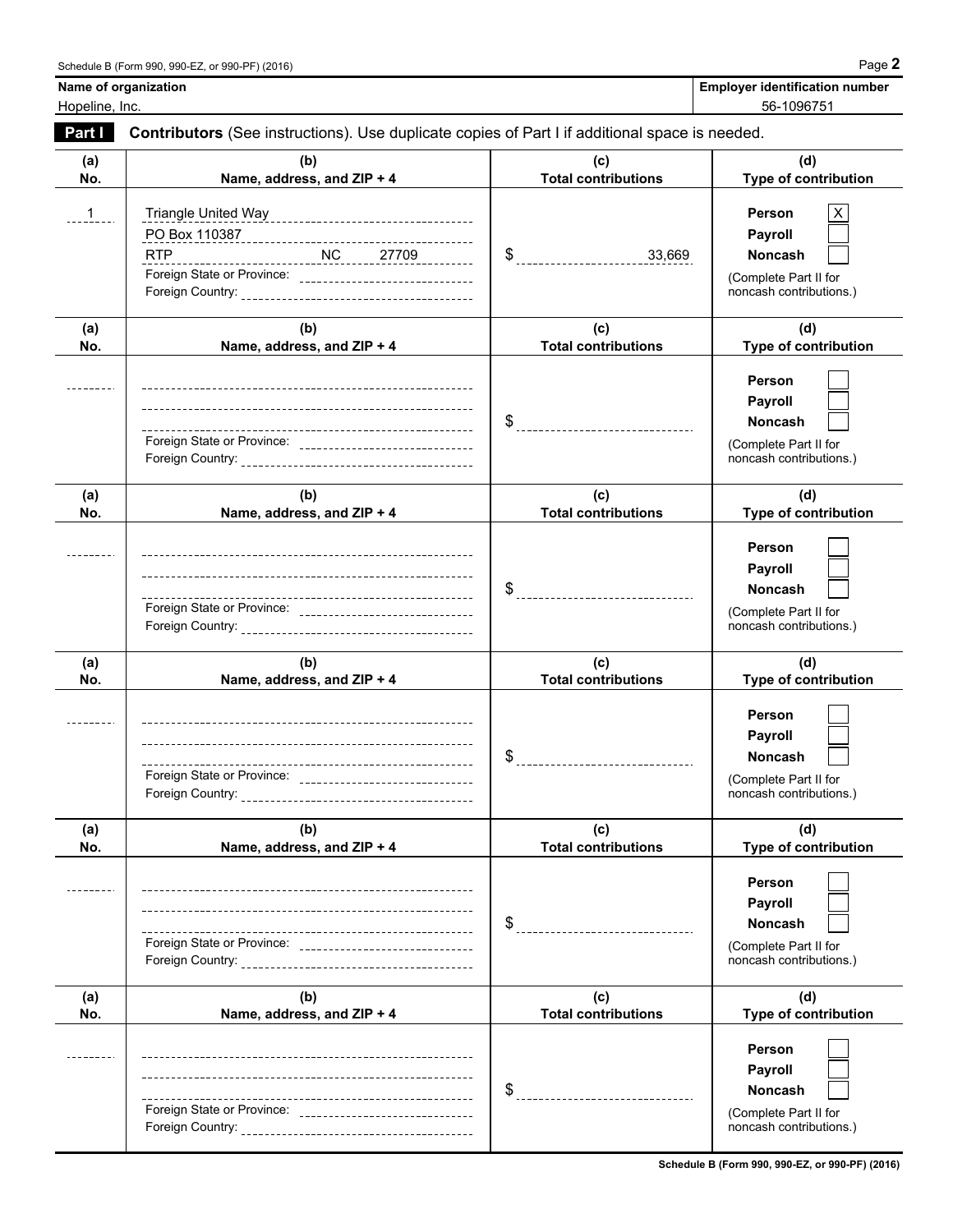**Name of organization** Hopeline, Inc.

| <b>Employer identification number</b> |
|---------------------------------------|
| 56-1096751                            |

## **Part II Noncash Property** (See instructions). Use duplicate copies of Part II if additional space is needed. **(a) No. (c)** (d)<br>Date received **(b) Description of noncash property given Date received from FMV (or estimate) Part I (See instructions)** \$ **(a) No. (c) (b) (d) Description of noncash property given Date received from FMV (or estimate) Part I example of indicate property given See instructions**) ---------\$ \_\_\_\_\_\_\_\_\_\_\_\_\_\_\_\_\_\_\_\_\_\_\_\_\_\_\_\_\_\_ **(a) No. (c) (b) (d) Description of noncash property given Date received from FMV (or estimate)** Part I **B Part I CONSTRUCTER PROPERTY See instructions**) \$ **(a) No. (c) (b) (d) Description of noncash property given Date received from FMV (or estimate) Part I example of indicate property given See instructions**) ---------\$ **(a) No. (c) (b)** (d)<br>Date received **Description of noncash property given Date received from FMV (or estimate) Part I (See instructions)** \$ ------------------------------**(a) No. (c) (b)** (d)<br>Date received **Description of noncash property given Date received from FMV (or estimate)** Part I **Part I Part I Part I Part I** *(See instructions)* \$ <u>\_\_\_\_\_\_\_\_\_\_\_\_\_\_\_\_\_</u>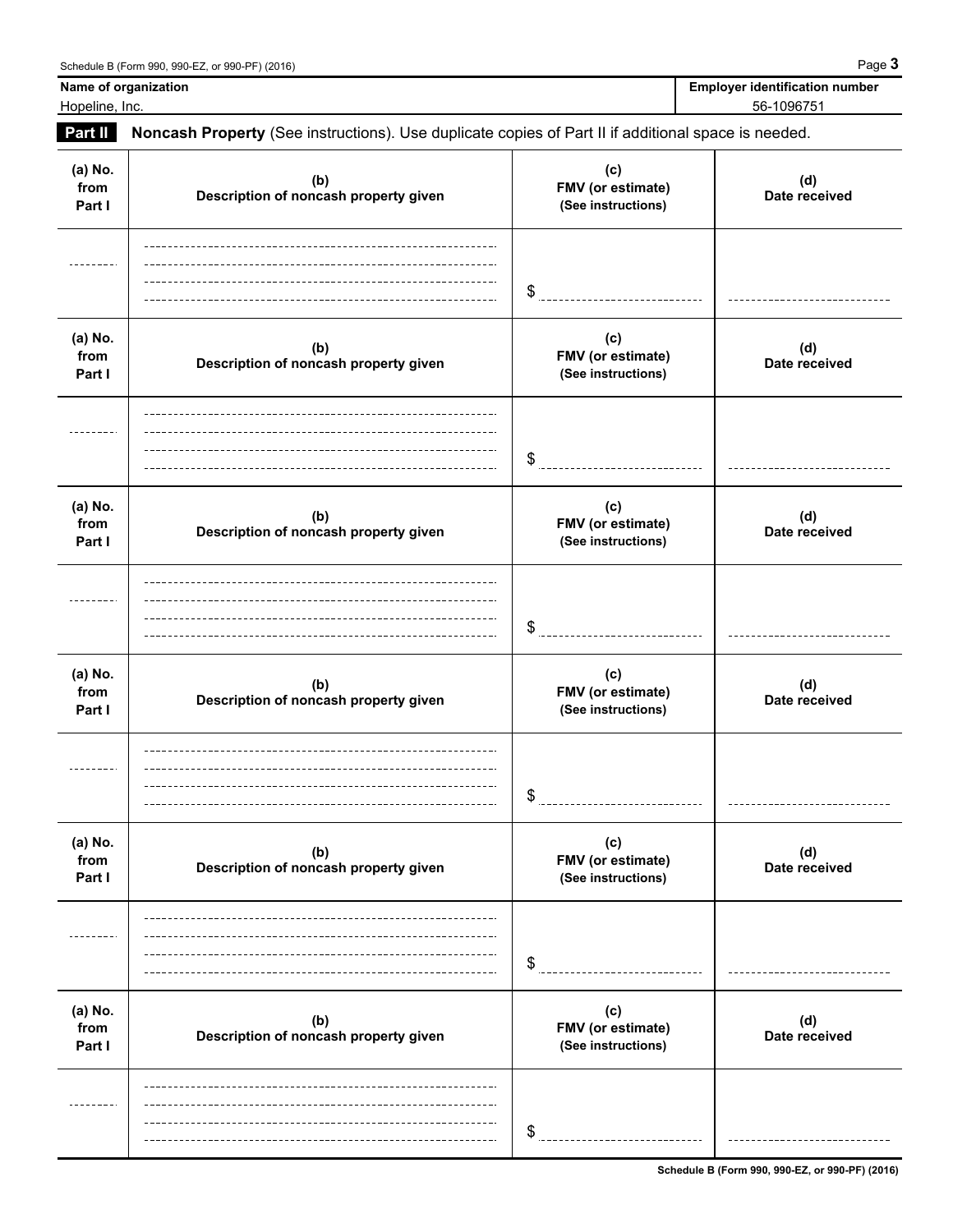| Name of organization<br>Hopeline, Inc. |                                                                                                                                                                                                                                                                                                                                                                                                                                                                                                                                        |                      | <b>Employer identification number</b><br>56-1096751 |  |  |
|----------------------------------------|----------------------------------------------------------------------------------------------------------------------------------------------------------------------------------------------------------------------------------------------------------------------------------------------------------------------------------------------------------------------------------------------------------------------------------------------------------------------------------------------------------------------------------------|----------------------|-----------------------------------------------------|--|--|
| Part III                               | Exclusively religious, charitable, etc., contributions to organizations described in section 501(c)(7), (8), or<br>(10) that total more than \$1,000 for the year from any one contributor. Complete columns (a) through (e) and<br>the following line entry. For organizations completing Part III, enter the total of exclusively religious, charitable, etc.,<br>contributions of \$1,000 or less for the year. (Enter this information once. See instructions.)<br>Use duplicate copies of Part III if additional space is needed. |                      | $\triangleright$ \$ 0                               |  |  |
| $(a)$ No.<br>from<br>Part I            | (b) Purpose of gift                                                                                                                                                                                                                                                                                                                                                                                                                                                                                                                    | (c) Use of gift      | (d) Description of how gift is held                 |  |  |
|                                        |                                                                                                                                                                                                                                                                                                                                                                                                                                                                                                                                        |                      |                                                     |  |  |
|                                        | Transferee's name, address, and ZIP + 4                                                                                                                                                                                                                                                                                                                                                                                                                                                                                                | (e) Transfer of gift | Relationship of transferor to transferee            |  |  |
|                                        | For. Prov.<br>Country                                                                                                                                                                                                                                                                                                                                                                                                                                                                                                                  |                      |                                                     |  |  |
| $(a)$ No.<br>from<br>Part I            | (b) Purpose of gift                                                                                                                                                                                                                                                                                                                                                                                                                                                                                                                    | (c) Use of gift      | (d) Description of how gift is held                 |  |  |
|                                        | (e) Transfer of gift<br>Transferee's name, address, and ZIP + 4<br>Relationship of transferor to transferee                                                                                                                                                                                                                                                                                                                                                                                                                            |                      |                                                     |  |  |
|                                        | For. Prov.                                                                                                                                                                                                                                                                                                                                                                                                                                                                                                                             |                      |                                                     |  |  |
| $(a)$ No.<br>from<br>Part I            | Country<br>(b) Purpose of gift                                                                                                                                                                                                                                                                                                                                                                                                                                                                                                         | (c) Use of gift      | (d) Description of how gift is held                 |  |  |
|                                        |                                                                                                                                                                                                                                                                                                                                                                                                                                                                                                                                        | (e) Transfer of gift |                                                     |  |  |
|                                        | Transferee's name, address, and ZIP + 4                                                                                                                                                                                                                                                                                                                                                                                                                                                                                                |                      | Relationship of transferor to transferee            |  |  |
| (a) No.                                | For. Prov.<br>Country                                                                                                                                                                                                                                                                                                                                                                                                                                                                                                                  |                      |                                                     |  |  |
| from<br>Part I                         | (b) Purpose of gift                                                                                                                                                                                                                                                                                                                                                                                                                                                                                                                    | (c) Use of gift      | (d) Description of how gift is held                 |  |  |
|                                        | (e) Transfer of gift                                                                                                                                                                                                                                                                                                                                                                                                                                                                                                                   |                      |                                                     |  |  |
|                                        | Transferee's name, address, and ZIP + 4                                                                                                                                                                                                                                                                                                                                                                                                                                                                                                |                      | Relationship of transferor to transferee            |  |  |
|                                        | For. Prov.<br>Country                                                                                                                                                                                                                                                                                                                                                                                                                                                                                                                  |                      |                                                     |  |  |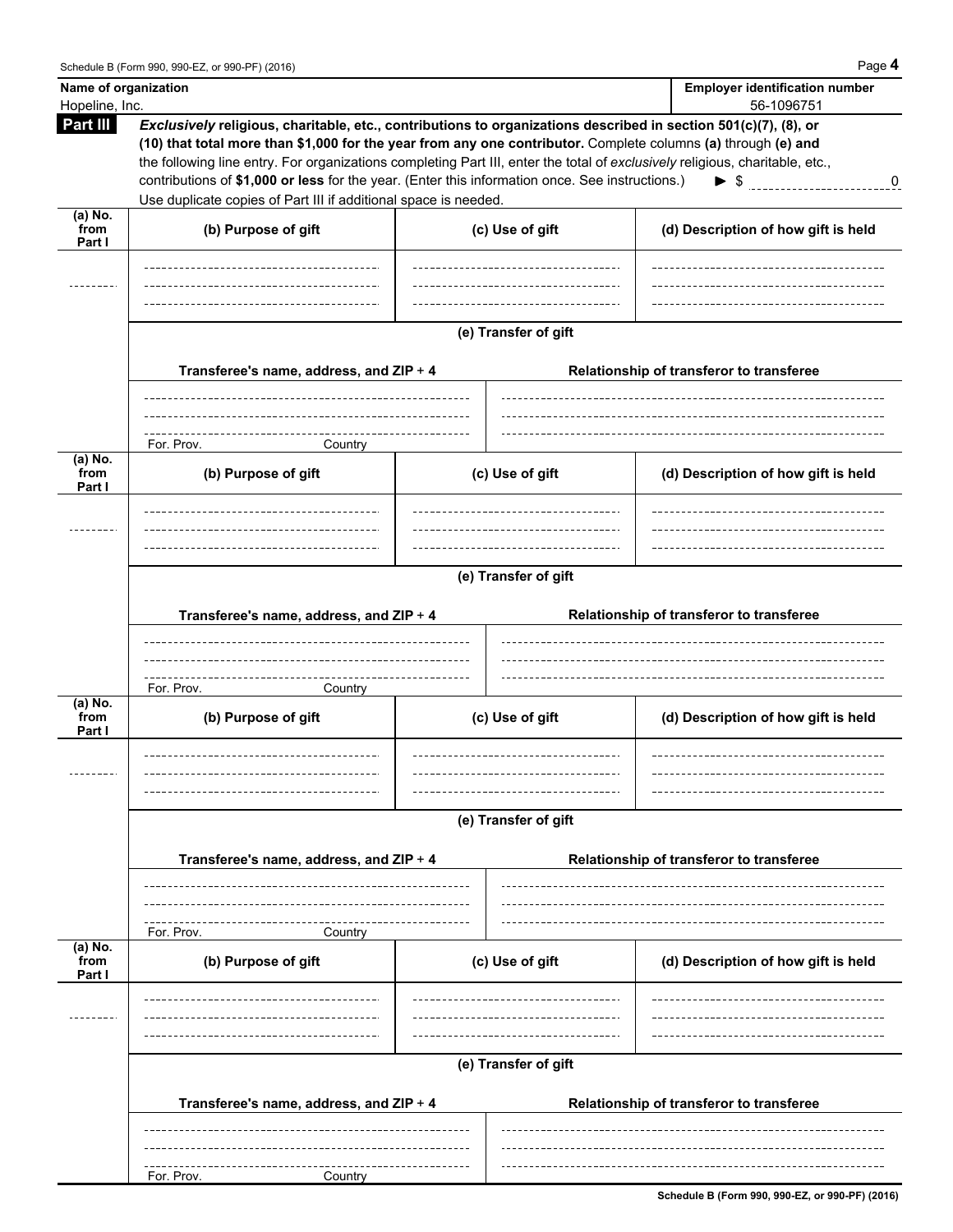| Supplemental Information to Form 990 or 990-EZ<br><b>SCHEDULE O</b><br>Complete to provide information for responses to specific questions on<br>(Form 990 or 990-EZ)<br>Form 990 or 990-EZ or to provide any additional information. |                                                                                                                                         |                                       | OMB No. 1545-0047                   |
|---------------------------------------------------------------------------------------------------------------------------------------------------------------------------------------------------------------------------------------|-----------------------------------------------------------------------------------------------------------------------------------------|---------------------------------------|-------------------------------------|
|                                                                                                                                                                                                                                       |                                                                                                                                         |                                       | Z<br>016                            |
| Department of the Treasury                                                                                                                                                                                                            | Attach to Form 990 or 990-EZ.<br>▶<br>Information about Schedule O (Form 990 or 990-EZ) and its instructions is at www.irs.gov/form990. |                                       | Open to Public<br><b>Inspection</b> |
| Internal Revenue Service<br>Name of the organization                                                                                                                                                                                  |                                                                                                                                         | <b>Employer identification number</b> |                                     |
| Hopeline, Inc.                                                                                                                                                                                                                        |                                                                                                                                         | 56-1096751                            |                                     |
|                                                                                                                                                                                                                                       |                                                                                                                                         |                                       |                                     |
| Form 990, Part XI, Line 9: Rounding                                                                                                                                                                                                   |                                                                                                                                         |                                       |                                     |
|                                                                                                                                                                                                                                       |                                                                                                                                         |                                       |                                     |
|                                                                                                                                                                                                                                       |                                                                                                                                         |                                       |                                     |
|                                                                                                                                                                                                                                       |                                                                                                                                         |                                       |                                     |
|                                                                                                                                                                                                                                       |                                                                                                                                         |                                       |                                     |
|                                                                                                                                                                                                                                       |                                                                                                                                         |                                       |                                     |
|                                                                                                                                                                                                                                       |                                                                                                                                         |                                       |                                     |
|                                                                                                                                                                                                                                       |                                                                                                                                         |                                       |                                     |
|                                                                                                                                                                                                                                       |                                                                                                                                         |                                       |                                     |
|                                                                                                                                                                                                                                       |                                                                                                                                         |                                       |                                     |
|                                                                                                                                                                                                                                       |                                                                                                                                         |                                       |                                     |
|                                                                                                                                                                                                                                       |                                                                                                                                         |                                       |                                     |
|                                                                                                                                                                                                                                       |                                                                                                                                         |                                       |                                     |
|                                                                                                                                                                                                                                       |                                                                                                                                         |                                       |                                     |
|                                                                                                                                                                                                                                       |                                                                                                                                         |                                       |                                     |
|                                                                                                                                                                                                                                       |                                                                                                                                         |                                       |                                     |
|                                                                                                                                                                                                                                       |                                                                                                                                         |                                       |                                     |
|                                                                                                                                                                                                                                       |                                                                                                                                         |                                       |                                     |
|                                                                                                                                                                                                                                       |                                                                                                                                         |                                       |                                     |
|                                                                                                                                                                                                                                       |                                                                                                                                         |                                       |                                     |
|                                                                                                                                                                                                                                       |                                                                                                                                         |                                       |                                     |